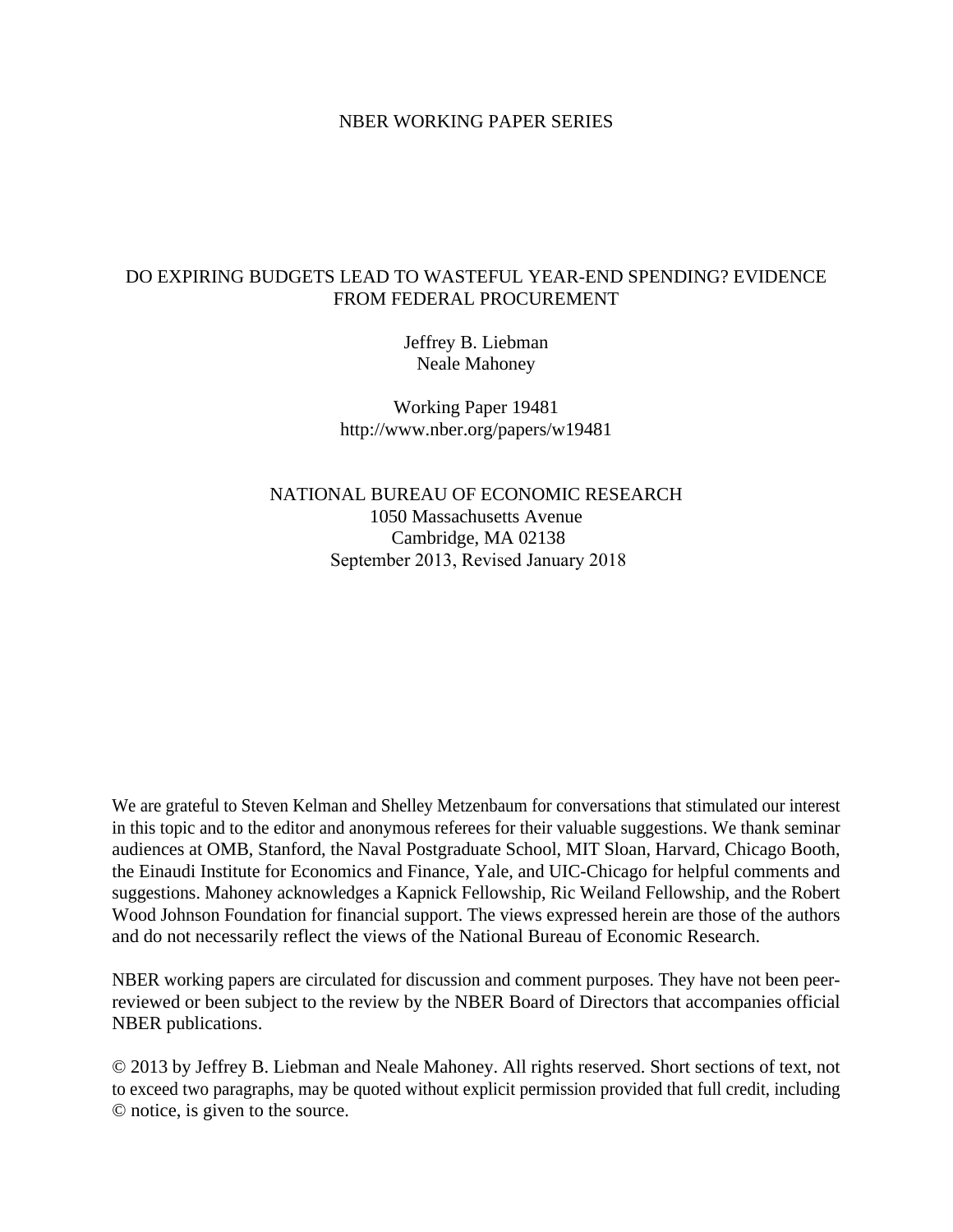Do Expiring Budgets Lead to Wasteful Year-End Spending? Evidence from Federal Procurement Jeffrey B. Liebman and Neale Mahoney NBER Working Paper No. 19481 September 2013, Revised January 2018 JEL No. H0,H5,H56,H57,H61,L0,L2,L24

### **ABSTRACT**

Many organizations have budgets that expire at the end of the fiscal year and may face incentives to rush to spend resources on low quality projects at year's end. We test these predictions using data on procurement spending by the U.S. federal government. Spending in the last week of the year is 4.9 times higher than the rest-of-the-year weekly average, and year-end information technology projects have substantially lower quality ratings. We also analyze the gains from allowing agencies to roll over unused funds into the next fiscal year.

Jeffrey B. Liebman John F. Kennedy School of Government Harvard University 79 JFK Street Cambridge, MA 02138 and NBER jeffrey\_liebman@harvard.edu

Neale Mahoney Booth School of Business University of Chicago 5807 South Woodlawn Avenue Chicago, IL 60637 and NBER Neale.Mahoney@chicagobooth.edu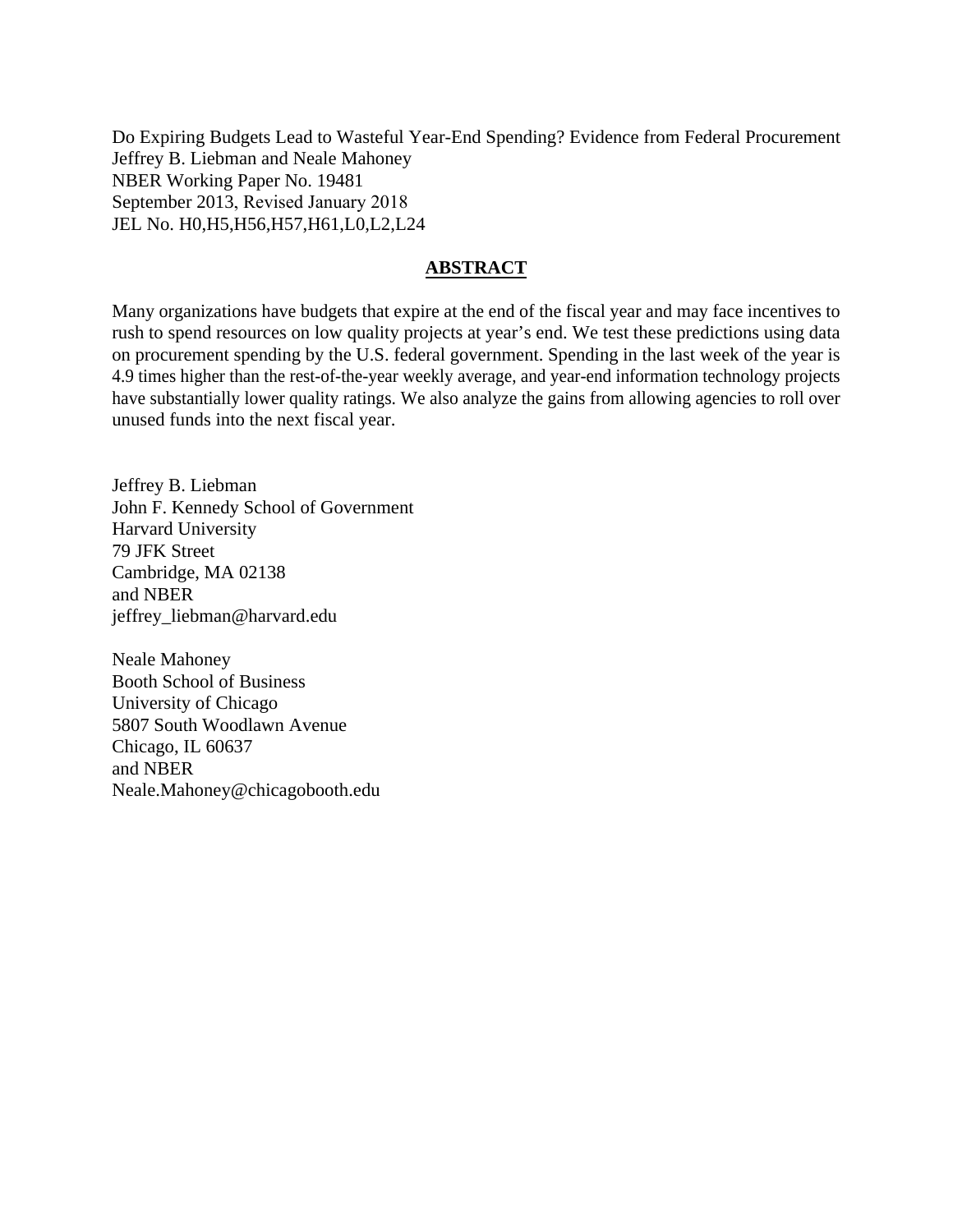## **1 Introduction**

Many organizations have budgets that expire at the end of the fiscal year. In the United States, most budget authority provided to federal government agencies for discretionary spending requires the agencies to obligate funds by the end of the fiscal year or return the funds to the Treasury; state and municipal agencies typically face similar constraints [\(McPherson,](#page-37-0) [2007;](#page-37-0) [Jones,](#page-36-0) [2005;](#page-36-0)  $GAO$ , [2004\)](#page-36-1).<sup>[1](#page-2-0)</sup>

This "use it or lose it" feature of time-limited budget authority has the potential to result in low value spending, since the opportunity cost to organizations of spending about-to-expire funds is effectively zero.<sup>[2](#page-2-1)</sup> Exacerbating this problem is the incentive to build up a rainy day fund over the front end of the budget cycle. Most organizations are de facto liquidity constrained, facing at the very least a high cost of acquiring mid-cycle budget authority. When future spending demands are uncertain, organizations have an incentive to hold back on marginal spending early in the budget cycle and then burn through this buffer-stock at the end of the year.

This paper examines the quantitative importance of wasteful year-end spending in the U.S. federal government and the efficiency gains from policies that could be used to address this issue. We present a simple model of the annual budget process for a single government agency with expiring budget authority. At the beginning of each year, Congress chooses a budget for the agency. In each subperiod within the year, the agency draws a parameter that determines the marginal value of expenditure and chooses a level of spending to maximize an objective with decreasing returns. We show that the combination of uncertainty and decreasing returns can lead the agency to engage in precautionary savings over the first part of the year. At the end of the year, the prospect of expiring funds leads the agency to spend all of its remaining resources even if the marginal value is below the social costs of funds (our definition of wasteful spending). As a result, there is a spike in the volume of spending and a drop-off in quality at the end of the year.

Anecdotal evidence supports these predictions. A Department of Defense employee inter-

<span id="page-2-0"></span> $<sup>1</sup>$ At the end of the federal fiscal year, unobligated balances cease to be available for the purpose of incurring new</sup> obligations. They sit in an expired account for 5 years in case adjustments are needed to account accurately for the cost of obligations incurred during the fiscal year for which the funds were originally appropriated. At the end of the 5 years, the funds revert to the Treasury general fund.

<span id="page-2-1"></span> $2$ In some settings, unspent funding may not only represent a lost opportunity but can also signal a lack of need to budget-setters, decreasing funding in future budget cycles [\(Laffont and Tirole,](#page-37-1) [1986;](#page-37-1) [Lee and Johnson,](#page-37-2) [1998;](#page-37-2) [Jones,](#page-36-0) [2005\)](#page-36-0). When current spending is explicitly used as the baseline in setting the following year's budget, this signaling effect is magnified.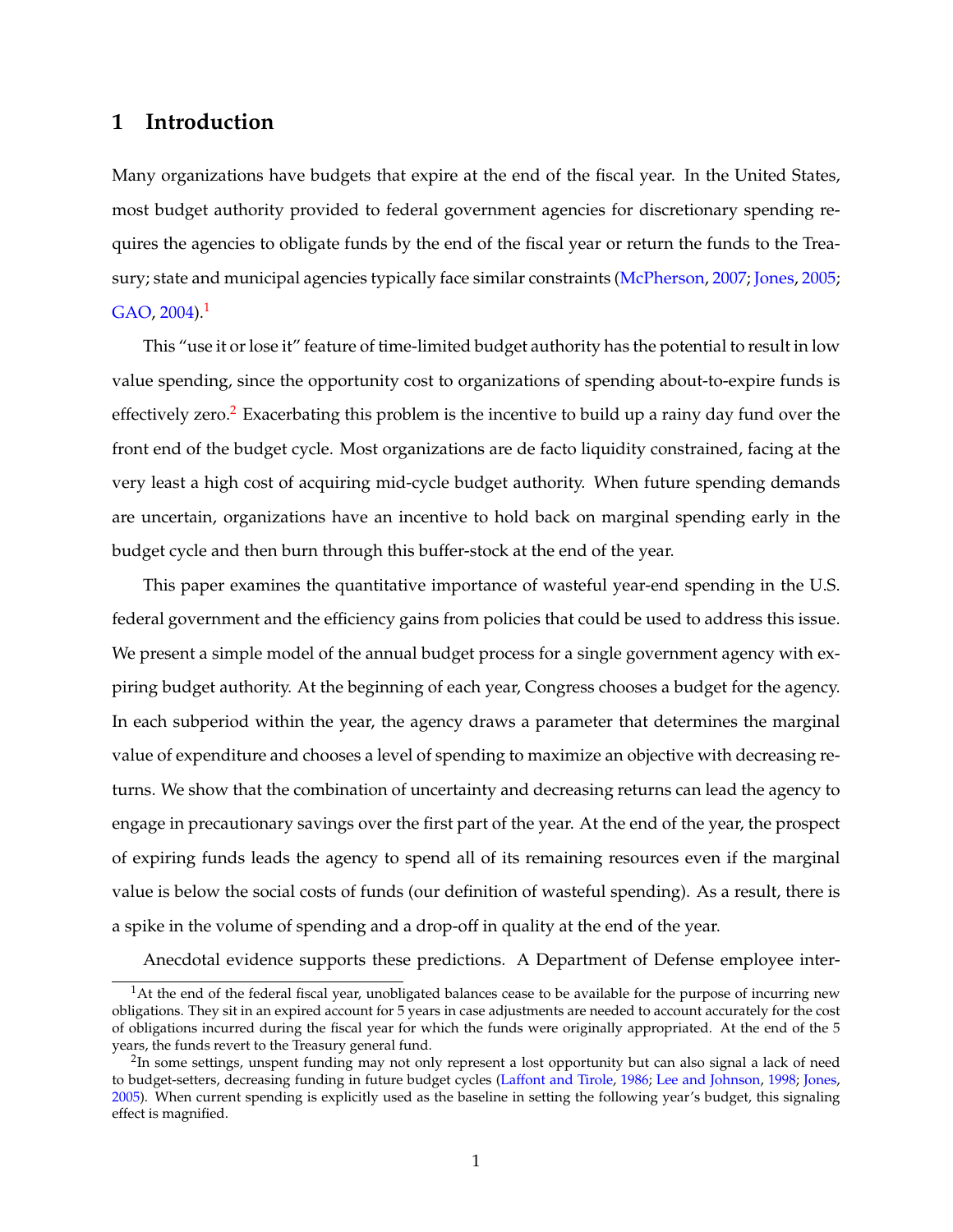viewed by [McPherson](#page-37-0) [\(2007\)](#page-37-0) describes "merchants and contractors camped outside contracting offices on September 30th [the close of the fiscal year] just in case money came through to fund their contracts." At a 2006 congressional hearing, agency representatives admitted to a "use-it-orlose-it" mentality and a "rush to obligate" at year's end [\(McPherson,](#page-37-0) [2007\)](#page-37-0). In Canada, where the fiscal year ends on March 31, the Treasury Board President has used the term "March Madness" to describe the year-end rush-to-spend.<sup>[3](#page-3-0)</sup>

Yet despite these accounts, there is no hard evidence on whether U.S. federal spending surges at the end of the fiscal year or whether year-end spending is lower-value than spending during the rest of the year. Reports from the Government Accountability Office in 1980 and 1985 documented that fourth quarter spending among federal agencies was somewhat higher than spending during the rest of the year. Yet a follow-up report, [GAO](#page-36-2) [\(1998\)](#page-36-2), was unable to examine quarterly agency spending patterns for 1997 because agency compliance with quarterly reporting requirements was incomplete. The report nevertheless concluded that because "substantial reforms in procurement planning and competition requirements have changed the environment . . . year-end spending is unlikely to present the same magnitude of problems and issues as before."

We address this evidentiary shortfall by examining data on procurement spending by the U.S. federal government. Federal procurement is important, accounting for about 15 percent of government expenditure, and is the category where agencies have the most discretion over the timing of spending. Our data is a near-universe of federal procurement spending from 2004 to 2009, which was recently made available to the public. These data contain contract-level information on the timing of 14.6 million purchases, totaling \$2.6 trillion in government expenditure.

The data show a large spike in spending at the end of the year. If procurement spending were uniformly distributed over the year, 1.9 percent of spending would occur in each week on average. We find that 8.7 percent of spending occurs in the last week of the year, or nearly 5 times the restof-year weekly average. The surge in spending is broad-based, occurring in nearly all of the major government agencies. Consistent with spending on non-essential projects, year-end spending is more pronounced for maintenance and repair of buildings, furnishings and office equipment, and I.T. services and equipment.

<span id="page-3-0"></span><sup>3</sup>See "Treasury Board president Tony Clement calls for an end to March Madness spending," *Canada Politics Blog*, February 3, 2012.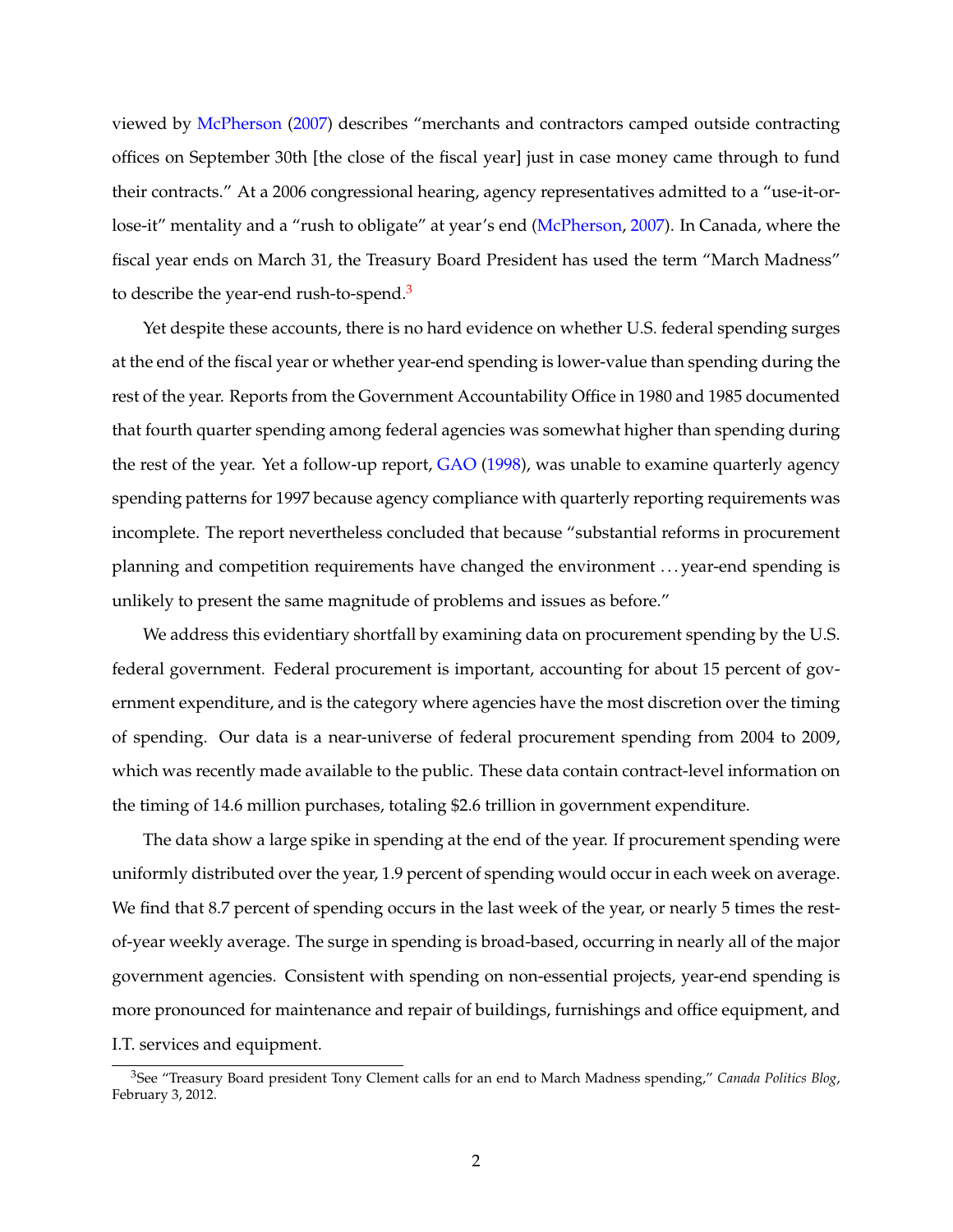We examine the effect on the quality of spending using a newly available dataset on the performance of 686 major information technology (I.T.) projects. Our dataset on large I.T. projects accounts for \$130 billion in spending. It is also a category with a large year-end spike, with 12.3 percent of spending occurring in the last week of the year. Most importantly, our dataset provides us with a credible measure of project quality, a categorical index that combines assessments from agency chief information officers (CIOs) with data on cost and timeliness. The index is a central element in government-wide reviews that sometimes lead to project terminations.

These data show a sharp drop-off in quality at the end of the year. Projects that originate in the last week of the fiscal year have 2.2 to 5.6 times higher odds of having a lower quality score. Ordered logit and OLS regressions show that this effect is stable across a broad set of specifications. We examine and reject a number of alternative explanations for our finding.

Having confirmed predictions consistent with our model of wasteful year-end spending, we turn to policies that could be used to address this problem. A natural solution is to allow agencies to roll over unused funds into the subsequent fiscal year. We extend the model to allow for rollover and show that welfare gains crucially depend on the degree to which Congress adjusts future budget allocations to account for rolled over funds. If Congress reduces budgets one-for-one with rollover, agencies have no incentive to use this mechanism. If rolled over funds are non-salient or if Congress can at least partially commit to ignoring them, then welfare gains can be realized.

Within the U.S. federal government, the Department of Justice (DOJ) has obtained special authority to roll over unused budget authority for I.T. projects into a fund that can be used on I.T. expenditure in the following year. We show that DOJ does not have a spike in the volume of I.T. spending, with only 3.4 percent of I.T. spending occurring in the last week of the year compared to 9.3 percent for non-I.T. spending. Difference-in-differences analysis that compares I.T. and non-I.T. spending at DOJ and other agencies indicates that rollover reduces the volume of year-end spending by 9.5 percentage points, with a p-value of less than 0.1 percent. We also find that DOJ does not have a drop-off in quality at the end of the year. While the quality results are statistically significant at the 1 percent level, we caution that our DOJ evidence on quality is based on a small number of contracts.

We analyze the potential welfare gains from allowing rollover by calibrating a model to fit the spike in spending and drop-off in quality. We show that intermediate policies, such as al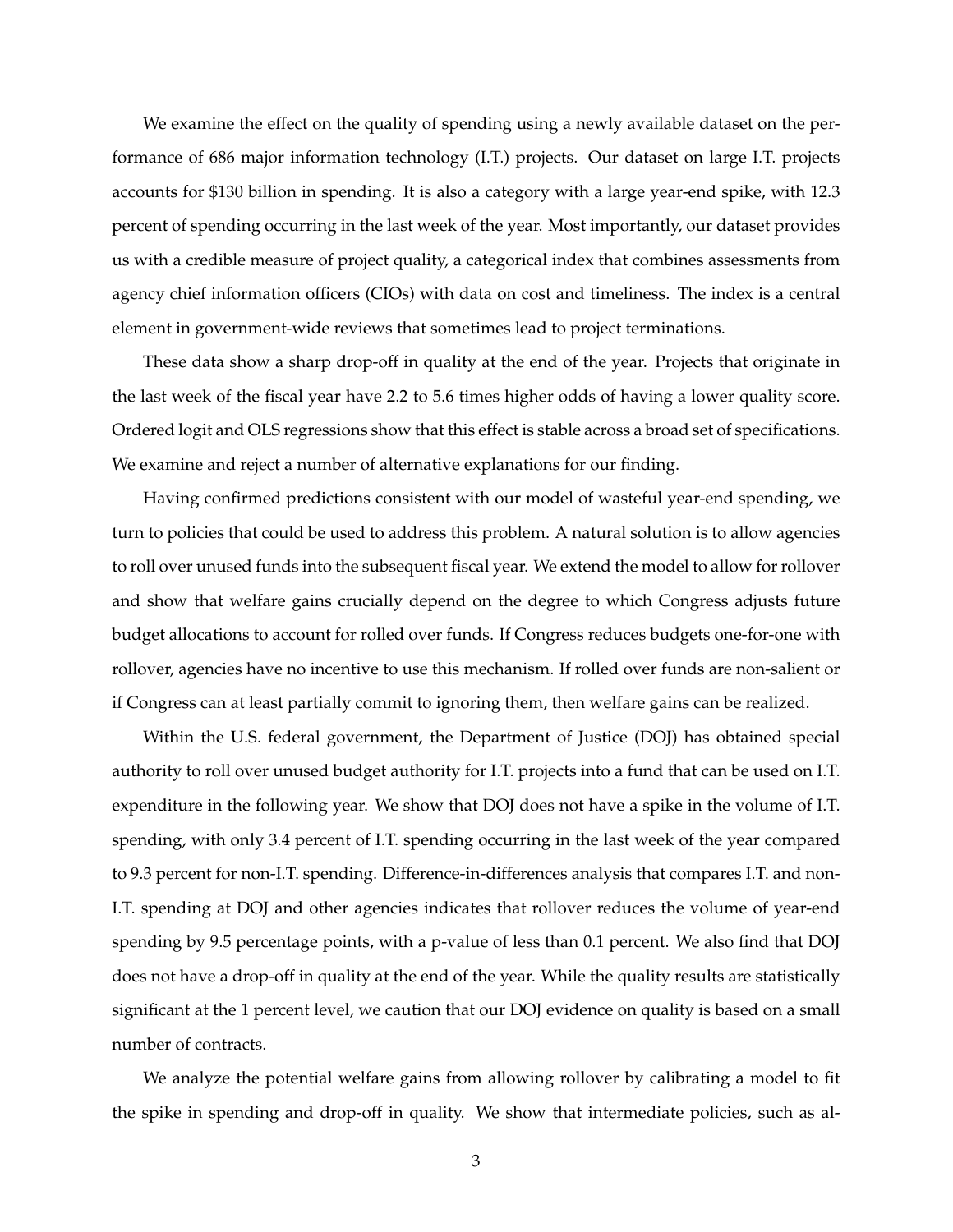lowing agencies to roll over funds for only a short grace period, can generate welfare gains of almost three-quarters of the full rollover value. The intuition behind this result is that even a small amount of rollover allows agencies to avoid the lowest value spending at the end of the year while maintaining sufficient precautionary balances to respond to emergency spending needs.

To the best of our knowledge, our paper is the first economic analysis of wasteful year-end spending, either in government or in a private organization. Our primary references are [GAO](#page-36-3) [\(1985,](#page-36-3) [1998,](#page-36-2) [2004\)](#page-36-1) reports and a master's thesis by [McPherson](#page-37-0) [\(2007\)](#page-37-0). Within economics, our work is most closely related to [Oyer](#page-37-3) [\(1998\)](#page-37-3), who studies how nonlinear salesperson and executive con-tracts lead to increased sales at the end of private sector fiscal years.<sup>[4](#page-5-0)</sup>

The rest of the paper proceeds as follows. Section [2](#page-5-1) presents a model of wasteful year-end spending. Section [3](#page-9-0) examines the surge in year-end spending using a comprehensive dataset on federal procurement. Section [4](#page-14-0) tests for a year-end drop-off in quality using data on I.T. invest-ments. Section [5](#page-27-0) examines the benefits of rollover. Section [6](#page-34-0) concludes.

## <span id="page-5-1"></span>**2 A Model of Wasteful Year-End Spending**

In this section, we present a model of year-end spending. The model uses the simplest possible setup—an annual budget with two six-month subperiods—to make precise what we mean by wasteful year-end spending. In Section [3](#page-9-0) and Section [4,](#page-14-0) we examine predictions from the model. In Section [5,](#page-27-0) we generalize the model to an infinite horizon setting with an indefinite number of subperiods to examine the welfare effects of alternative approaches to budgeting.

### **2.1 Model Setup**

Consider an annual model of budgeting with Congress and a single government agency. At the beginning of the year, Congress chooses a budget *B* for the agency. Divide the year into two sixmonth periods, indexed by  $m = 1, 2$ . In each period, the agency learns about the marginal value of spending in that period and makes a spending decision accordingly.

The model has three key features. First, there are expiring budgets. Resources that are not

<span id="page-5-0"></span><sup>4</sup>Relatively few private sector firms have fiscal years that coincide with the federal government's, so the effects we measure are unlikely to result from this channel.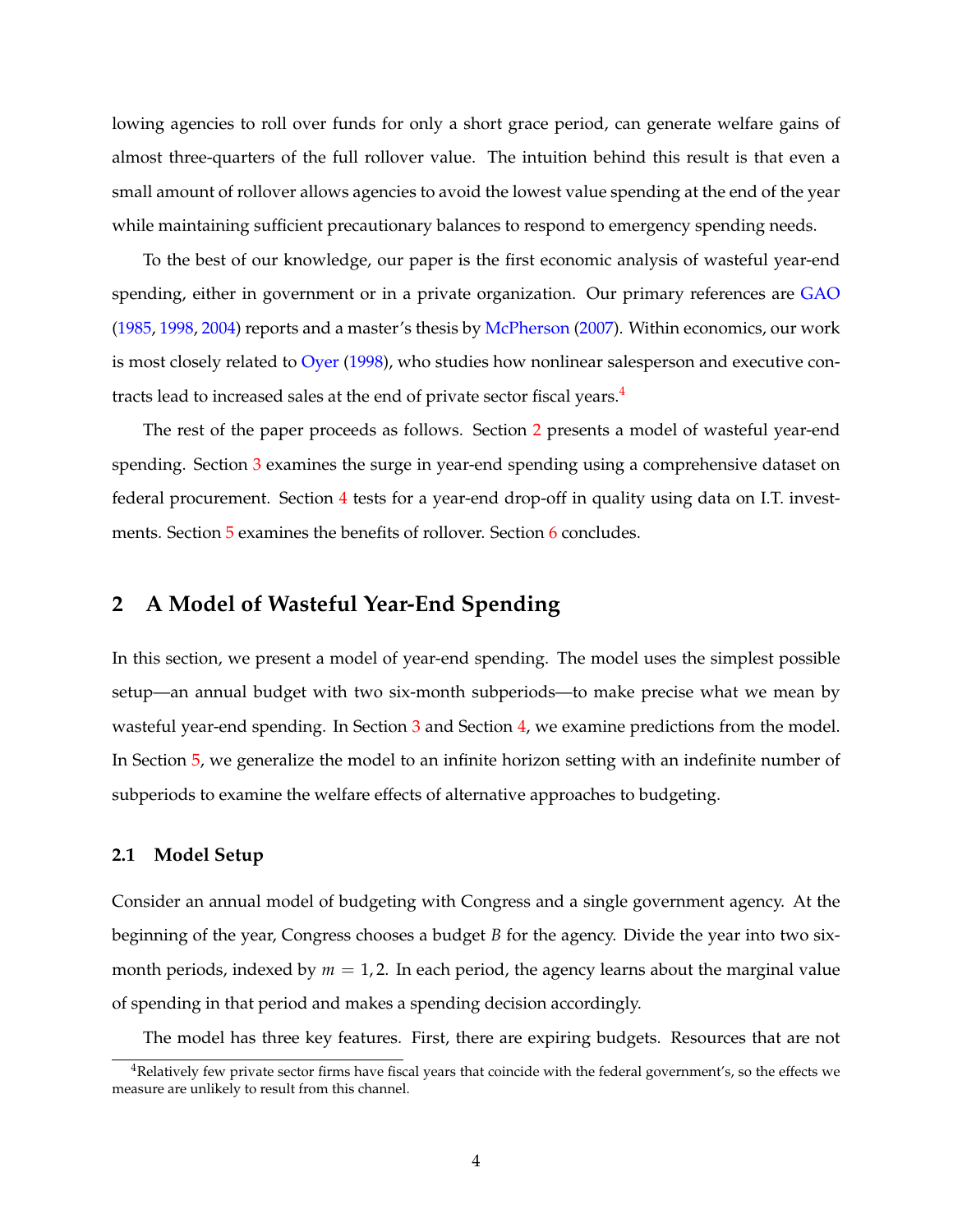spent by the end of the year are lost to the agency and returned to the Treasury.

Second, there is uncertainty about the value of spending in future periods. This uncertainty could arise from either demand or supply factors. Shifts in military strategy or an influenza outbreak, for example, could generate an unanticipated change in demand for budget resources. On the supply side, uncertainty could be driven by variation in the price or quality of desired goods and services.<sup>[5](#page-6-0)</sup>

Third, there are decreasing returns to spending within each period. Decreasing returns could result from short-run rigidities in the production function. For example, federal agencies with a fixed staff of contracting specialists might have less time to devote to each contract in a period with abnormally high spending. Alternatively, decreasing returns could result from a prioritybased budgeting rule. During a given period, organizations might allocate resources to projects according to the surplus they provide. We first describe the agency problem and then examine the problem faced by Congress.

**Agency problem.** To model uncertainty and decreasing returns, assume that the amount of spending  $x_m$  in period *m* has a value that is given by  $\alpha_m v(x_m)$ , where  $\alpha_m$  is a stochastic parameter drawn from a known distribution  $F_\alpha(\cdot)$  with positive support and  $v(\cdot)$  is a function that is increas-ing and concave.<sup>[6](#page-6-1)</sup> Conditional on observing the first-period value-of-spending parameter  $\alpha_1$ , the objective for the agency is

$$
V(B|\alpha_1) = \max_{x_1, x_2 \ge 0} \alpha_1 v(x_1) + \mathbb{E}_{\alpha_2} [\alpha_2 v(x_2)]
$$
\n
$$
\text{s.t. } x_1 + x_2 \le B.
$$
\n
$$
(1)
$$

**Congress's problem.** We model Congress as a unitary actor that places the same value on spending as the agency but also considers the opportunity cost of the budget it provides.<sup>[7](#page-6-2)</sup> At the

<span id="page-6-0"></span><sup>&</sup>lt;sup>5</sup>As an example of supply side uncertainty, during the 2007-2009 recession, many agencies experienced construction costs for Recovery Act projects that were below projections.

<span id="page-6-1"></span><sup>&</sup>lt;sup>6</sup>Allowing for predictable shifts in the distribution of the value of spending  $F_\alpha$  over time (e.g., due to seasonality) would not substantively change the predictions of the model. After netting out predictable changes in volume and quality of spending, the results below would hold.

<span id="page-6-2"></span><sup>&</sup>lt;sup>7</sup>By modeling the agency and Congress as having the same preferences over spending, we do not consider settings where the agency places a high value on projects that the Congress views as wasteful and vice versa. We view this issue as interesting but conceptually distinct from the issue of how an agency spends its budget allocation over the year. We cannot think of a prima facie reason why the mismatch between agency and Congress's preferences should be greater at the end of the year and no reason why the rollover counterfactual we examine would interact with this type of allocative efficiency issue.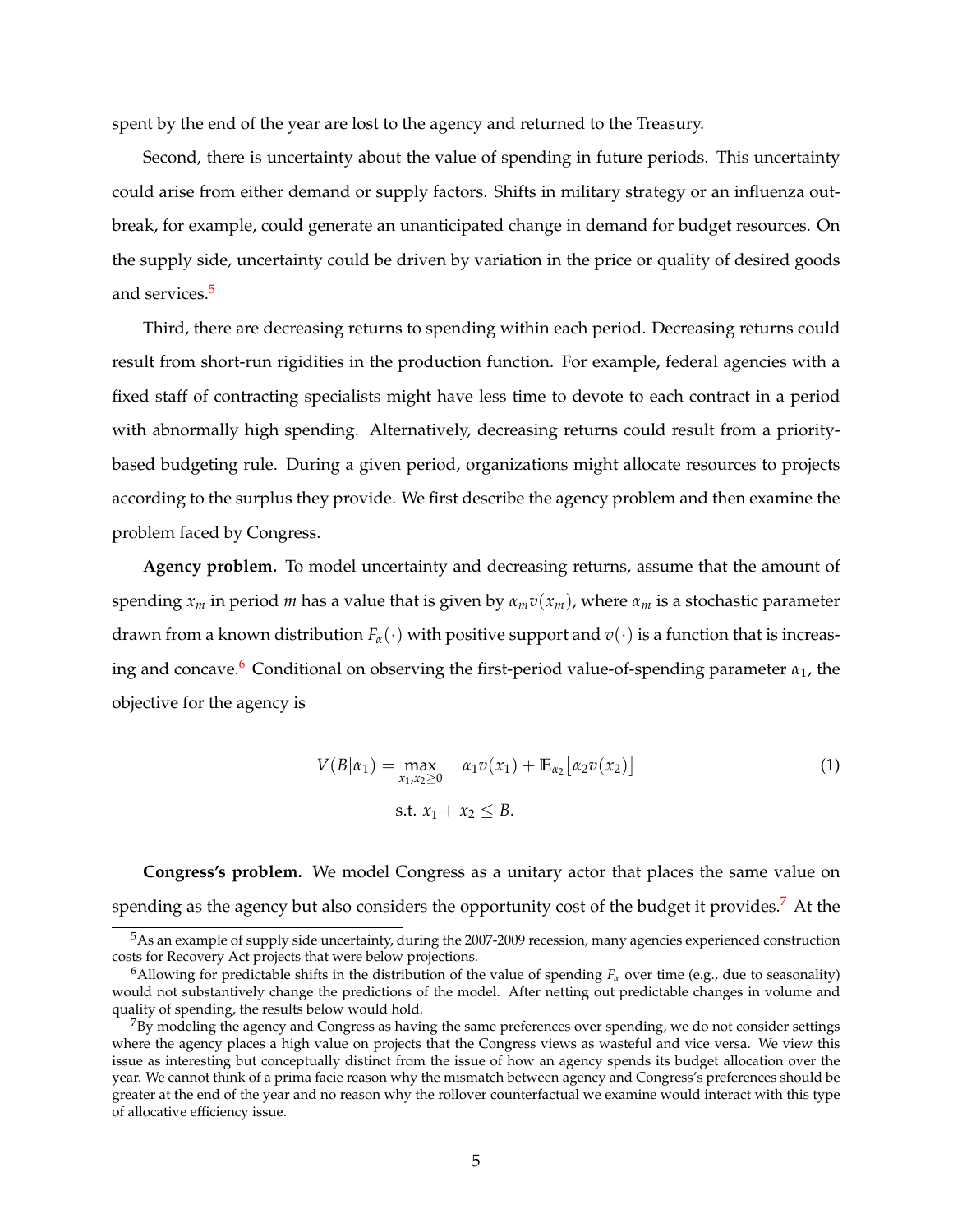beginning of the year, it chooses a budget *B* for the agency to maximize the objective

$$
W(B) = \max_{B \ge 0} \mathbb{E}_{\alpha_1, \alpha_2} \Big[ \alpha_1 v(x_1^*) + \alpha_2 v(x_2^*) - \lambda (x_1^* + x_2^*) \Big]. \tag{2}
$$

In this equation,  $x_1^*$  and  $x_2^*$  represent the optimal spending choices of the agency for a given level of *B*, and  $\lambda$  represents the social cost of funds.<sup>[8,](#page-7-0)[9](#page-7-1)</sup>

### **2.2 Model Predictions**

We now turn to predictions from the model. The agency always completely exhausts its budget by the end of the year. This occurs, in the model, because the agency has positive returns to spending and does not receive any value from returning resources to Congress. In practice, a ratchet effect [\(Freixas, Guesnerie and Tirole,](#page-36-4) [1985\)](#page-36-4) may further increase incentives for the agency to spend its entire budget. If Congress interprets unspent resources as a signal of reduced need, then unspent funding not only produces a loss of value in the current period but may also lead to lower budgets in the future, further reducing the agency's objective. $10$ 

For the results below, we assume the agency has a precautionary incentive to save resources in the beginning of the year. In the consumption literature, this incentive exists if the consumption function is concave in wealth [\(Carroll and Kimball,](#page-36-5) [1996;](#page-36-5) [Carroll,](#page-36-6) [1997\)](#page-36-6). In our context, agencies have a precautionary incentive if the period 1 spending function  $x_1(\alpha_1)$  is concave in  $\alpha_1$ . In Appendix Section [A,](#page-47-0) we show that this property is satisfied by many standard value of spending functions including Constant Absolute Risk Aversion (CARA), Constant Relative Risk Aversion (CRRA) with a parameter of  $\gamma \geq 1$  (which includes log as a special case), and quadratic. We

<span id="page-7-0"></span><sup>8</sup>Our model is similar to models of life-cycle consumption (see [Attanasio and Weber](#page-36-7) [\(2010\)](#page-36-7) and [Carroll](#page-36-8) [\(2001\)](#page-36-8) for reviews), but there are two important distinctions. In life-cycle consumption models, uncertainty about future income generates uncertainty in the future budget constraint. In our model, the budget constraint is inherently certain, but there is uncertainty about the value of spending. Our parameterization of uncertainty can be viewed as the reduced form of a model in which a value of spending is specified for every good or service in every state of nature. A second distinction is that life-cycle models are designed to capture the date at which spending is consumed, and thus there is an important distinction in these models between consumption goods that are consumed immediately and durable goods that yield flow consumption over time. In contrast, we model the date that a contract is signed. Virtually all of this spending—from the purchase of office supplies to advanced weapons systems—yields value to the agency over time. The value of spending  $\alpha_m v(x_m)$  can be thought of as the present discounted value of these purchases.

<span id="page-7-1"></span><sup>&</sup>lt;sup>9</sup>Our setting also shares similarities with the problem of how to optimally fund and spend down a Flexible Spending Account [\(Cardon and Showalter,](#page-36-9) [2001\)](#page-36-9).

<span id="page-7-2"></span> $10$ This ratchet effect could potentially have implications for optimal Congressional budget setting. We discuss this issue in Section [5.](#page-27-0)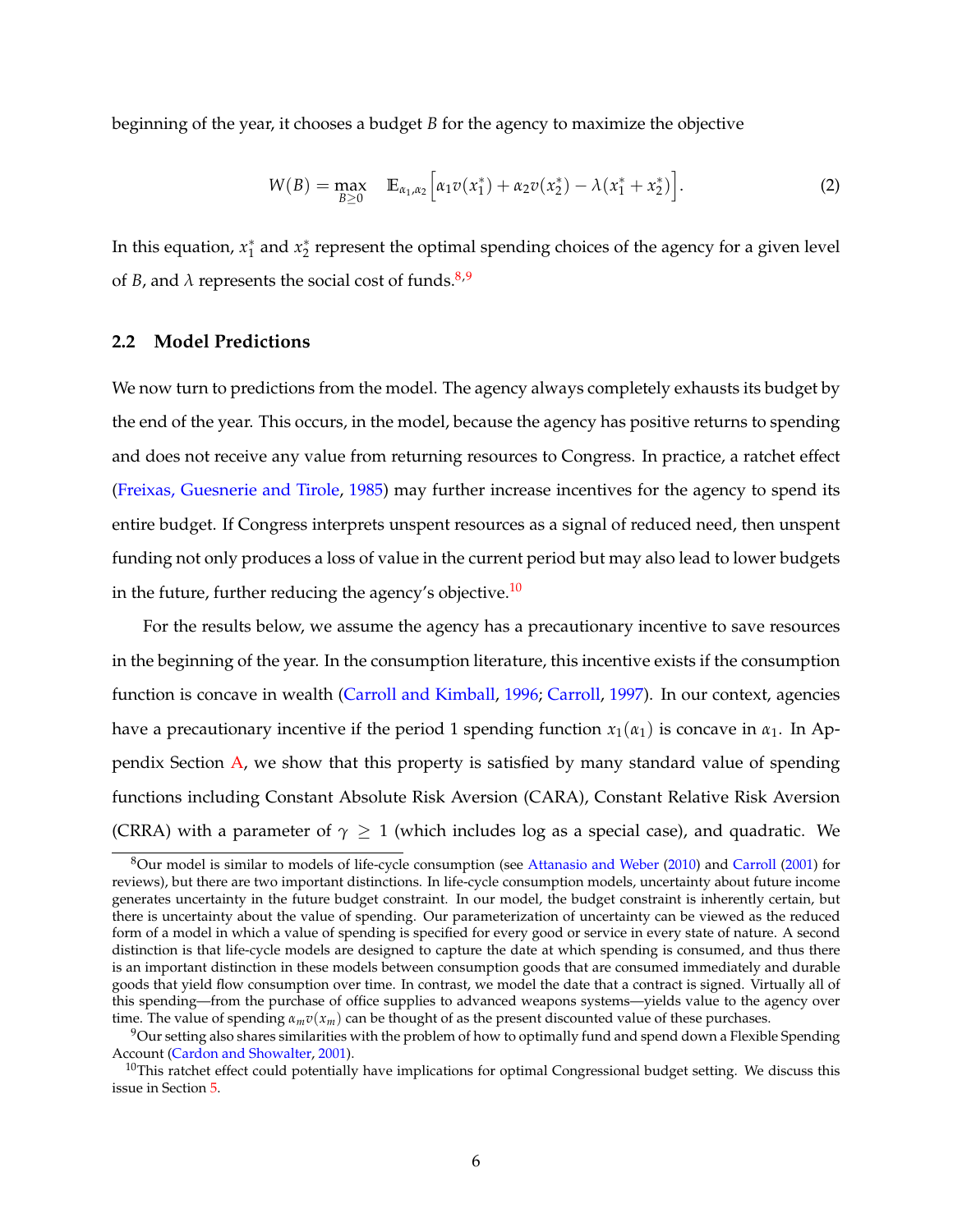also provide sufficient conditions for  $x_1(\alpha_1)$  to be concave under any generic value of spending function.

The first result concerns the volume of spending in each period.

**Proposition 1** (Spike in Spending)**.** *The expected level of spending is strictly greater in period 2 than in period* 1 (*i.e.,*  $\mathbb{E}[x_2^*] > \mathbb{E}[x_1^*]$ *).* 

The proof is a direct application of Jensen's inequality. Because of uncertainty and the concave period 1 spending function, the agency on average holds back some spending in the first period of the year. Because of expiring budgets, the agency then spends this entire amount in the second period. The agency can be thought of as building up a rainy-day fund or of saving more than it would in a risk-free environment due to the option value of future spending. The proofs for this proposition and the proposition that follows are presented in Appendix Section [A.](#page-47-0)

The next result concerns the quality of spending in each period. Define the quality of spending in period *m* as the value of spending per dollar of expenditure:  $q_m = \alpha_m v(x_m)/x_m$ . Define expected quality as the spending-weighted expectation of quality:  $\bar{q}_m = \mathbb{E}_{w(\alpha)}[q_m].^{11}$  $\bar{q}_m = \mathbb{E}_{w(\alpha)}[q_m].^{11}$  $\bar{q}_m = \mathbb{E}_{w(\alpha)}[q_m].^{11}$ 

**Proposition 2** (Drop-off in Quality)**.** *The expected quality of spending is strictly lower in period 2 than in period 1 (i.e.,*  $\bar{q}_2 < \bar{q}_1$ *).* 

The result holds because the expected level of spending is higher in the second period and the returns to spending are concave. Thus, the average quality of spending is lower in the second period.

Finally, the model makes precise what we mean by wasteful year-end spending.

**Definition 1** (Wasteful Year-end Spending). *Wasteful spending is defined as spending for which the marginal return to the agency is less than the social cost of funds (i.e.,*  $\alpha_m v'(x_m^*) < \lambda$ *).* 

Because the agency spends all of its resources in the second period, when the agency draws a sufficiently low value of  $\alpha_2$ , some spending will occur with a value that is below the social cost of funds. That is, agencies will engage in wasteful year-end spending.

<span id="page-8-0"></span><sup>&</sup>lt;sup>11</sup>The weighted expectation is  $\mathbb{E}_{w(\alpha)}[q_m] = \int q_m(\alpha)w(\alpha)dF_\alpha$  where the weight is  $w(\alpha) = \frac{x(\alpha)}{\int x(\alpha)dF_\alpha}$ , which is the level of spending  $x(\alpha)$  normalized by  $\int x(\alpha)dF_\alpha$  so it integrates to 1. We weight by the level of spending so that our measure of average quality is invariant to aggregation. This ensures that the quality measure is the same whether the agency has a single \$100 million project or two \$50 million projects with the same quality score. We similarly weight by spending in the baseline empirical analysis of the effect on quality, but also show that our results are similar when we do not weight.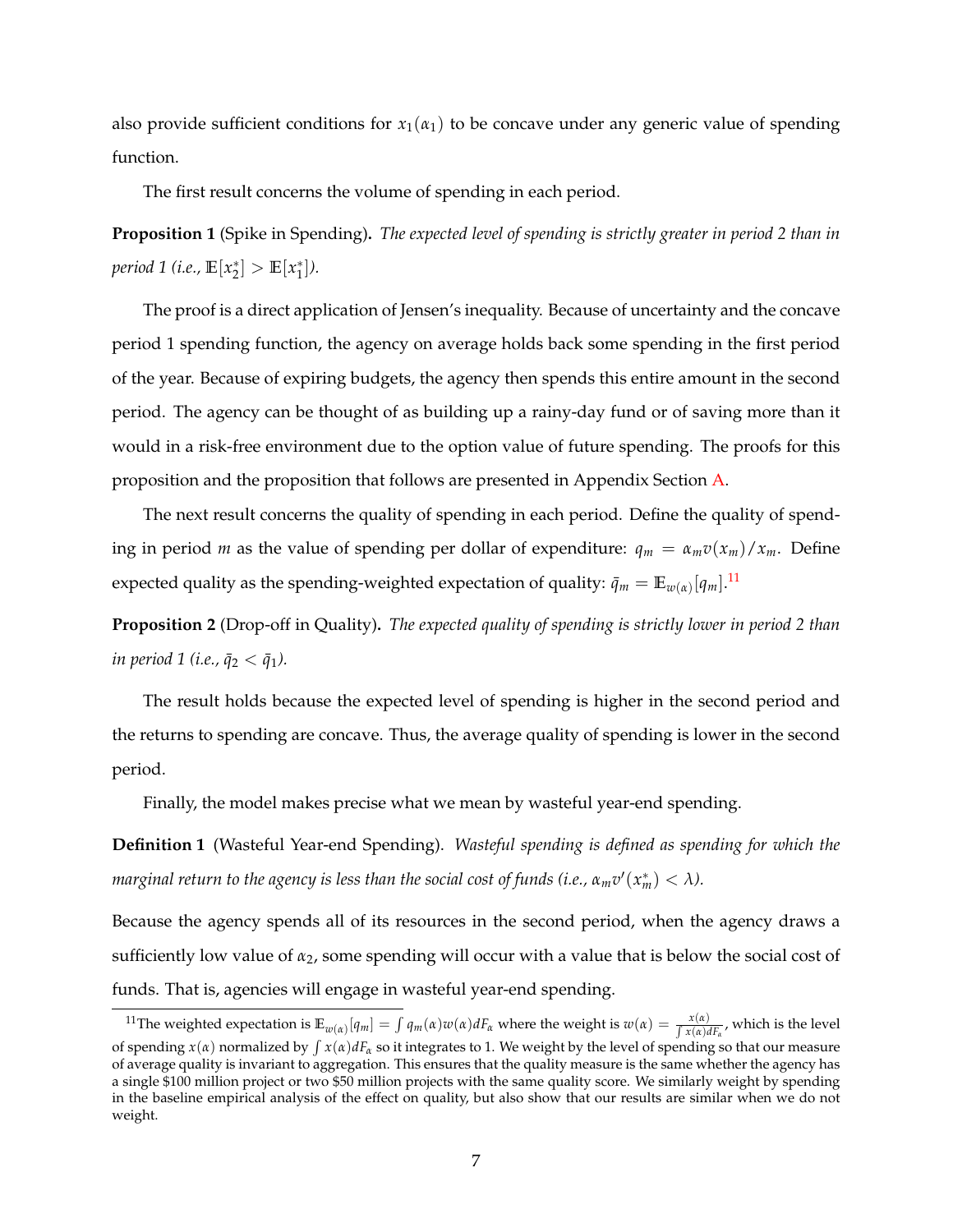To summarize, decreasing returns and uncertainty can create an incentive for organizations to build up a rainy-day fund in the first period, spending less than half of their budget on average. At the end of the year, expected spending increases, average quality drops below that of the earlier part of the year, and in some circumstances spending occurs despite having a value below the marginal cost of funds.

# <span id="page-9-0"></span>**3 Does Spending Spike at the End of the Year?**

The predictions of the model are straightforward. Spending should spike at the end of the year, and year-end spending should be of lower quality than spending during the rest of the year. Using newly available data, we test these predictions, beginning in this section with the first prediction that spending should spike at the end of the year.

For many types of government spending, there is little potential for a year-end spike. The 65 percent of U.S. federal spending that is made up of mandatory programs and interest on the debt is not subject to the timing limitations associated with annual appropriations. The 13 percent of spending that pays for compensation for federal employees is unlikely to exhibit an end-of-year surge since new hires bring ongoing costs. This leaves procurement of goods and services from the private sector as the main category of government spending in which an end-of-year spending surge could potentially occur. We therefore focus our empirical work on the procurement of goods and services, a spending category that accounted for \$538 billion or 15.3 percent of federal spending in 2009 (up from \$165 billion or 9.2 percent in 2000).

It is worth noting that even within procurement spending, there are categories of spending for which it would be unlikely to observe an end-of-year spike. Some types of funding, such as military construction, come with longer spending horizons to provide greater flexibility to agencies. Moreover, there are limits to what kinds of purchases can be made at year's end.

In particular, federal law provides that appropriations are available only to "meet the bona fide needs of the fiscal year for which they are appropriated." Balances remaining at the end of the year generally cannot be used to prepay for next year's needs. A classic example of an improper obligation is an order for gasoline placed 3 days before the end of the fiscal year to be delivered in monthly installments throughout the following fiscal year [\(GAO,](#page-36-1) [2004\)](#page-36-1). That said, when there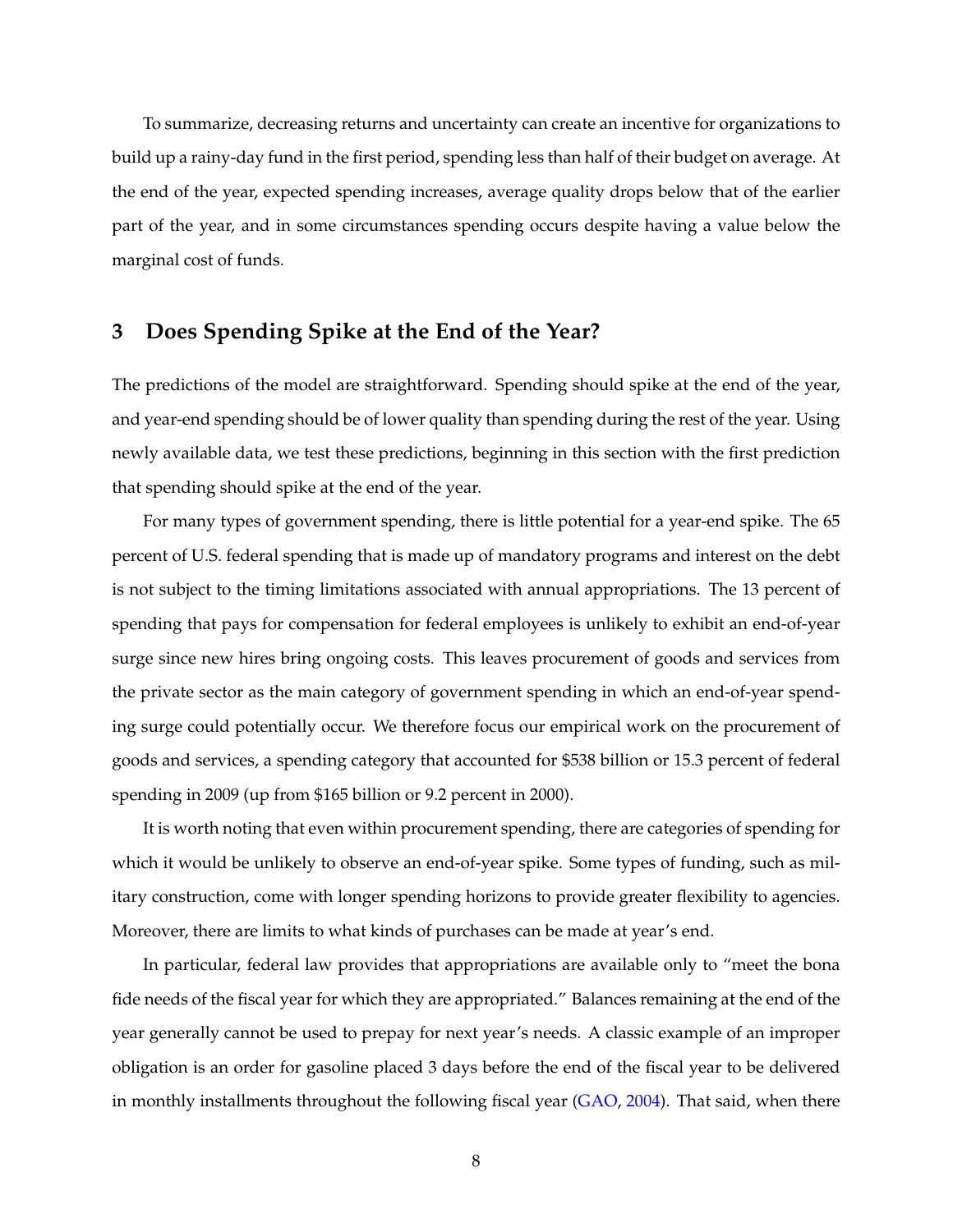is an ongoing need and it is impossible to separate the purchase into components performed in different fiscal years, it can be appropriate to enter into a contract in one fiscal year even though a significant portion of the performance is in the subsequent fiscal year. In contrast, contracts that are readily severable generally may not cross fiscal years unless specifically authorized by statute.<sup>[12](#page-10-0)</sup>

#### **3.1 The Federal Procurement Data System**

Falling technology costs and the government transparency movement have combined to produce an extraordinary increase in the amount of government data available on the web [\(Fung, Gra](#page-36-10)[ham and Weil,](#page-36-10) [2007;](#page-36-10) [The Economist,](#page-37-4) [2010\)](#page-37-4). As of October 2010, Data.gov had 2,936 U.S. federal executive branch datasets available. The Federal Funding Accountability and Transparency Act of 2006 required the Office of Management and Budget (OMB) to create a public website, showing every federal award, including the name of the entity receiving the award and the amount of the award, along with other information. USAspending.gov was launched in December 2007 and now contains extensive data on federal contracts, grants, direct payments, and loans.

The data currently available on USAspending.gov include the full Federal Procurement Data System (FPDS) from 2000 to the present. FPDS is the data system that tracks all federal contracts. Every new contract awarded as well as every follow-on contracting action, such as a renewal or modification, results in an observation in FPDS. Up to 176 pieces of information are available for each contract including dollar value, a four digit code describing the product or service being purchased, the component of the agency making the purchase, the identity of the provider, the type of contract being used (fixed price, cost-type, time and materials, etc.), and the type of bidding mechanism used. While FPDS was originally created in 1978, agency reporting was incomplete for many years, and we have been told by FPDS staff that it would be difficult or impossible to assemble comprehensive data for years before  $2000$ .<sup>[13](#page-10-1)</sup> Moreover, while FPDS is thought to contain all government contracts from 2000 on, data quality for many fields was uneven before

<span id="page-10-0"></span> $12$ Over the past two decades, Congress has significantly expanded multi-year contracting authorities. For example, the General Services Administration can enter into leases for periods of up to 20 years, and agencies can contract for services from utilities for periods of up to 10 years.

<span id="page-10-1"></span><sup>&</sup>lt;sup>13</sup>Indeed, we attempted to download the pre-2000 data using the FPDS web-based "atom feed". However, the aggregate level of spending and number of contracts in these data were significantly less than the amounts listed in government reports. For example, the FY 1999 Federal Procurement Reports lists that the government spent \$198 billion on contracts whereas our atom feed data only covered \$99 billion in spending.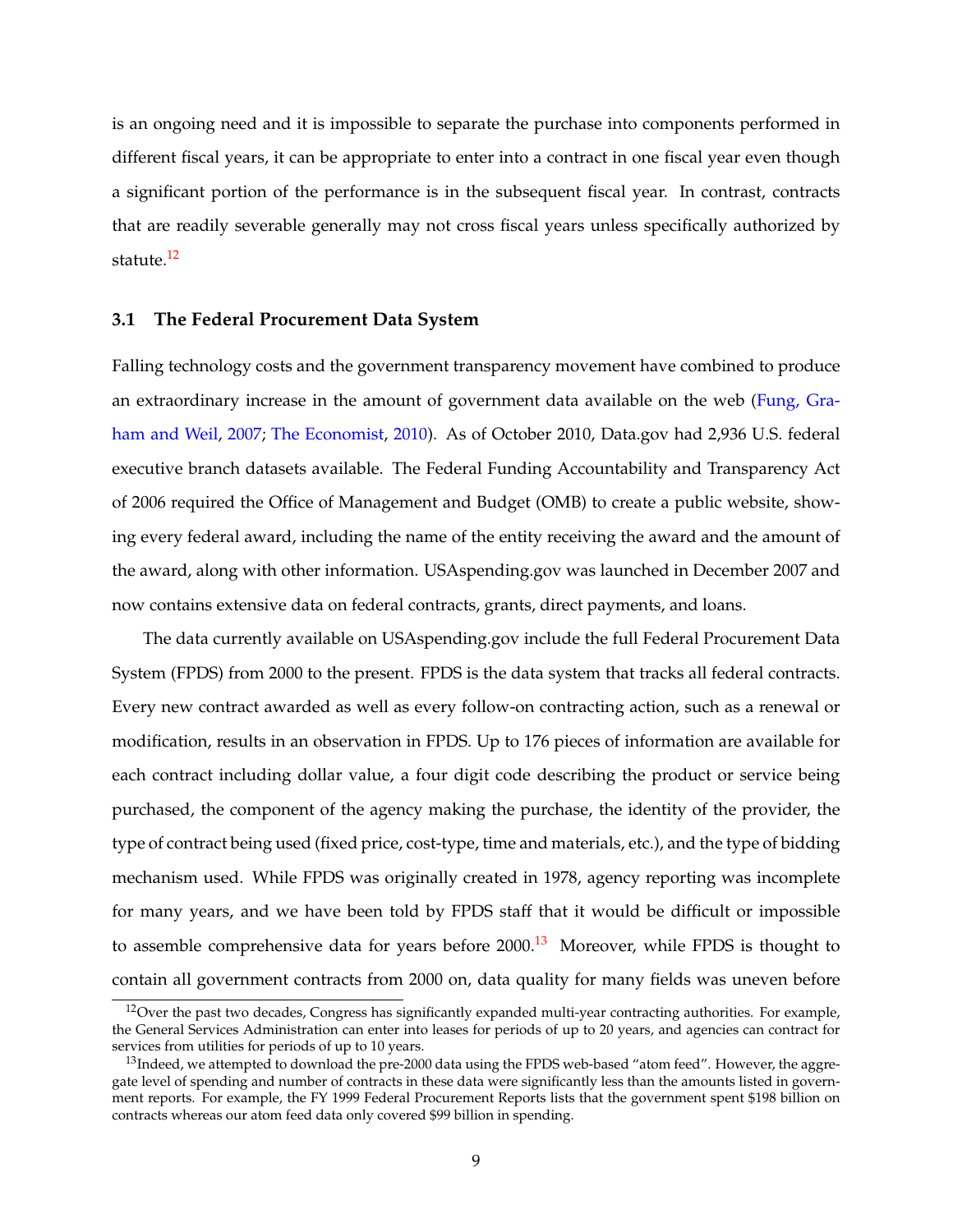the 2003 FPDS modernization. Therefore, for most of the FPDS-based analyses in this paper, we limit ourselves to data from fiscal years 2004 through 2009.<sup>[14](#page-11-0)</sup>

Table [1](#page-42-0) shows selected characteristics of the FPDS 2004 to 2009 sample. There were 14.6 million contracts awarded during this period, an average of 2.4 million per year. The distribution of contract size is highly skewed. Ninety-five percent of contracts were for dollar amounts below \$100,000, while 78 percent of contract spending is accounted for by contracts of more than \$1 million. Seventy percent of contract spending is by the Department of Defense. The Department of Energy and NASA, which rely on contractors to run large laboratories and production facilities, and the General Services Administration, which enters into government-wide contracts and contracts on behalf of other agencies, are the next largest agencies in terms of spending over this period. Twenty-nine percent of contract spending was sourced non-competitively; 20 percent was on contracts that were sourced competitively but received only a single bid; and 51 percent was on contracts that received more than one bid. Sixty-five percent of contract spending was on fixed price contracts; 30 percent was on cost-reimbursement contracts; and 6 percent was on contracts that paid on a time and materials or labor-hours basis.

#### **3.2 The Within-Year Pattern of Government Procurement Spending**

Figure [1](#page-38-0) shows contract spending by week, pooling data from 2004 through 2009. There is a clear spike in spending at the end of the year with 16.5 percent of all spending occurring in the last month and 8.7 percent occurring in the last week of the year.<sup>[15](#page-11-1)</sup> The bottom panel shows that when measured by the number of contracts rather than the dollar value, there is also clear evidence of an end-of-the-year spike, with 12.0 percent of spending occurring in the last month and 3.5 percent occurring in the last week.

Figure [1](#page-38-0) also shows a spike in spending in the first week of the year, along with smaller spikes at the beginning of each quarter. Appendix Table [A1](#page-60-0) shows that these increases are predominantly due to property leases that reset on an annual basis, and service contracts with janitors and nurses

<span id="page-11-0"></span> $14$ FPDS excludes classified contracts. Data are made available in FPDS immediately after an award. However, during wartime, the Department of Defense is permitted a 90 day delay to minimize the potential for disclosure of mission critical information.

<span id="page-11-1"></span><sup>&</sup>lt;sup>15</sup>This pattern holds in each year. Over 2004 to 2009, the fraction of spending in the last month ranges from  $14.8$  to 20.1 percent and the fraction of spending in the last week ranges from 6.5 to 11.5 percent.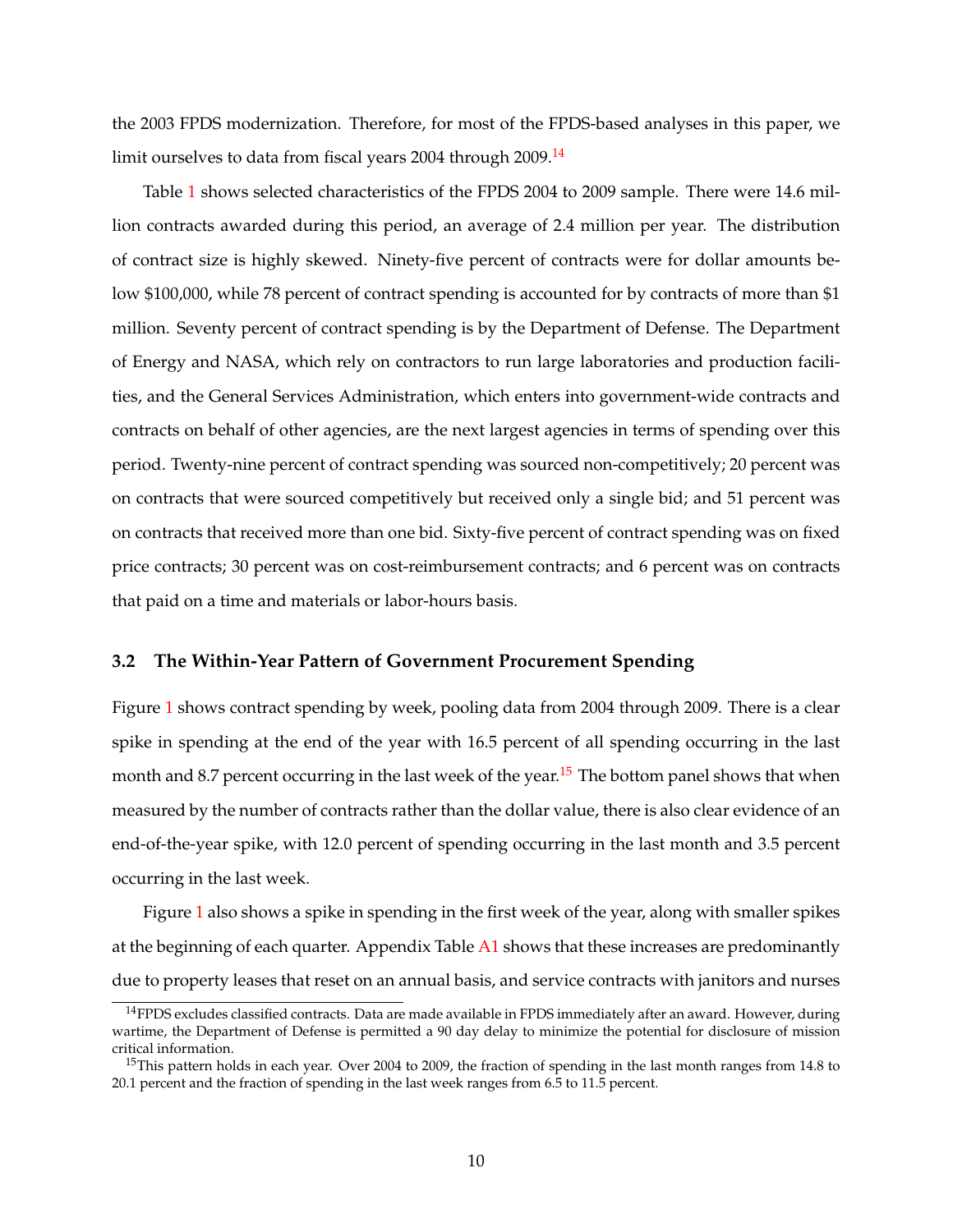that reset periodically.[16](#page-12-0)

Further evidence on the year-end rush-to-spend comes from the geographic distribution of spending. A former procurement officer, stationed on the West Coast, told us that every September 30th at 9pm Pacific Time, he would receive a call from the East Coast, explaining that the fiscal year had expired in the Eastern Time zone, and asking whether he had spending needs that could be fulfilled in the remaining three hours in the Pacific Time zone's fiscal year.

Figure [2](#page-39-0) shows year-end spending by time zone. The data is split by whether the contract is below the \$100,000 threshold that generates larger oversight requirements and whether it occurred in the last day of the year or in the last week of the year excluding the last day. Consistent with this procurement officer's experience, there is a 75 percent increase in Pacific Time Zone spending on contracts of less than \$100,000 in the last day of the year, and no effect in the other categories. Appendix Table [A2](#page-60-1) shows this effect is robust to a rich set of controls.

Table [2](#page-43-0) shows that the end of the year spending surge occurs in all major government agencies. If spending were distributed uniformly throughout the year, we would expect to see 1.9 percent in the final week of the year. No agency obligates less than 3.6 percent.

Table [3](#page-44-0) shows the percent of spending on different types of goods and services that occurs at the end of the year. The table shows some of the largest spending categories along with selected smaller categories that are very similar to the large categories. Construction-related goods and services, furnishings and office equipment, and I.T. services and equipment all have end-ofyear spending rates that are significantly higher than average. These categories of spending often represent areas where there is significant flexibility about timing for performing maintenance or upgrading facilities and equipment, and which, because they represent on-going needs, have a reasonable chance of satisfying the bona fide needs requirement even if spending is obligated at the end of the year.

The categories of spending under the "Services" heading have end-of-year spending rates that are near the average. For these kinds of services it will often be difficult to meet the bona fide need requirement unless the services are inseparable from larger purchases, the services are necessary

<span id="page-12-0"></span><sup>&</sup>lt;sup>16</sup>The final year of our data overlaps with the implementation of the American Recovery and Reinvestment Act (ARRA), which was signed into law on February 17, 2009. While in principle ARRA might have changed incentives to engage in wasteful year-end spending, actual year-end spending volumes in 2009 are very similar to those during the rest of our sample. Last month spending is 16.9 percent in 2009 versus 16.5 percent in the pooled 2004 to 2009 sample; last week spending is 8.7 percent in 2009 which is the same as the 8.7 percent in the pooled 2004 to 2009 sample.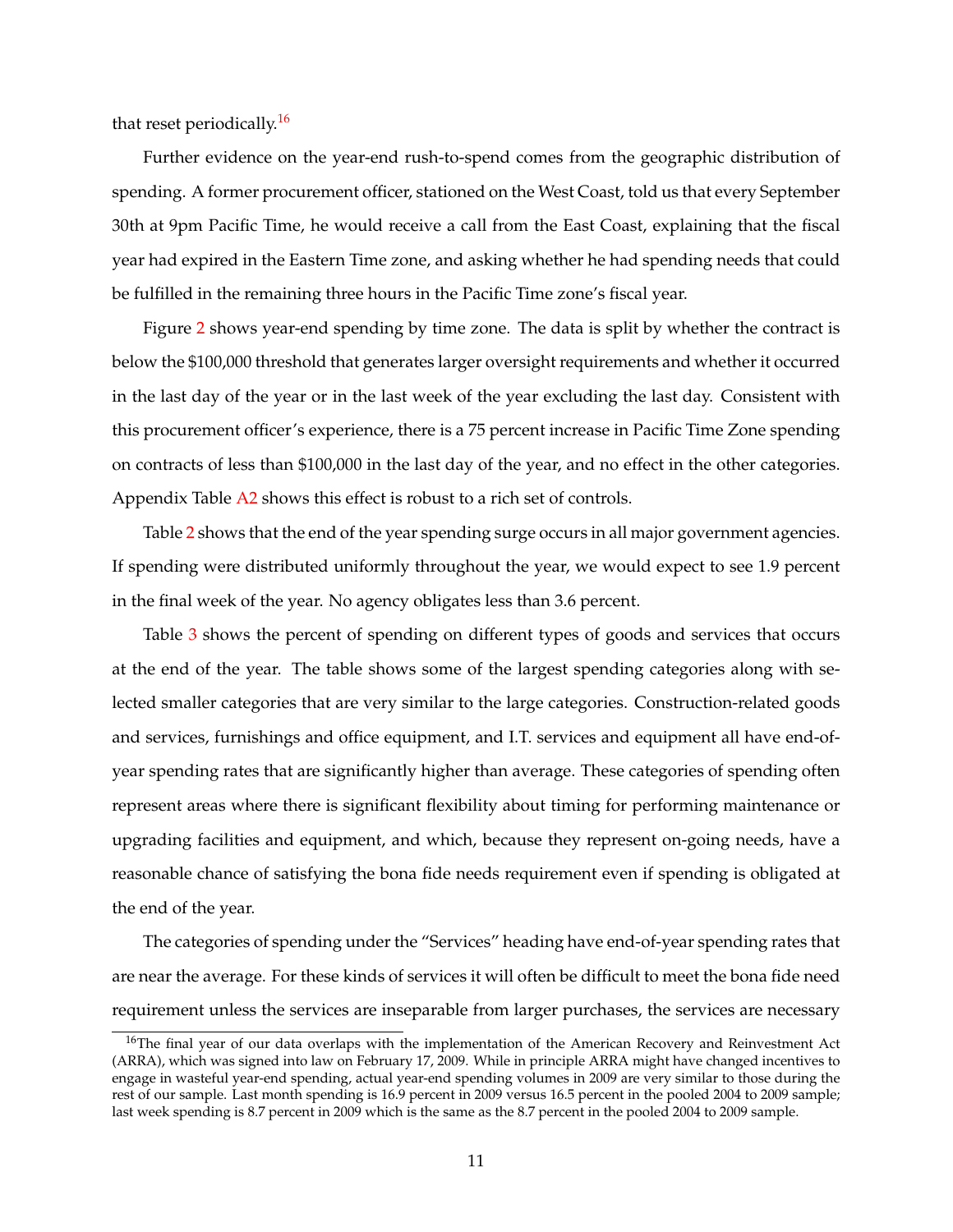to provide continuity into the beginning of the next fiscal year, or the services are covered by special multiyear contracting authorities. Thus, it is not surprising that their rate of end-of-year spending is lower than that for construction, for example. There are two categories of spending where there is very little year-end surge. The first is ongoing expenses such as fuels for which attempts to spend at the end of the year would represent a blatant violation of prohibitions against paying for the following year's expenses with current year appropriations. The second is military weapons systems for which because of long planning horizons and the flexibility provided by special appropriations authorities, one would not expect to see a concentration of spending at the end of the year.

It is the exception rather than the rule for Congress to pass annual appropriations bills before the beginning of the fiscal year. Between 2000 and 2009, the full annual appropriations process was never completed on time. Analysts have attributed some of the challenges facing federal acquisition to the tardiness of the appropriations process, since these delays introduce uncertainty and compress the time available to plan and implement a successful acquisition strategy [\(Acquisi](#page-36-11)[tion Advisory Panel,](#page-36-11) [2007\)](#page-36-11). In Appendix Section [B](#page-50-0) we analyze the relationship between the timing of the annual appropriations acts and the within-year pattern of government contract spending. The estimates show that a delay of ten weeks—roughly the average over this time period—raises the share of spending in the last quarter of the year by 2 percentage points from a base of about 27 percent and the share of spending occurring in the last week of the year by 1 percentage point on a base of 9 percent.

Overall, the analysis in this section shows that the end-of-year spending surge is alive and well, 30 years after Congress and the GAO focused significant attention on the problem and despite reforms designed to limit it. Moreover, claims that late appropriations increase the endof-year volume of contracting activity are accurate, suggesting that late appropriations may be exacerbating the adverse effects of having an acquisition workforce operating beyond capacity at the end of the year.

A surge in end-of-year spending does not necessarily imply bad outcomes. Agency acquisition staff can plan ahead for the possibility that extra funds will be available. Indeed, for large contracts, weeks or even months of lead-time are generally necessary. The next section of the paper therefore analyzes the relative quality of end-of-year contract spending to explore whether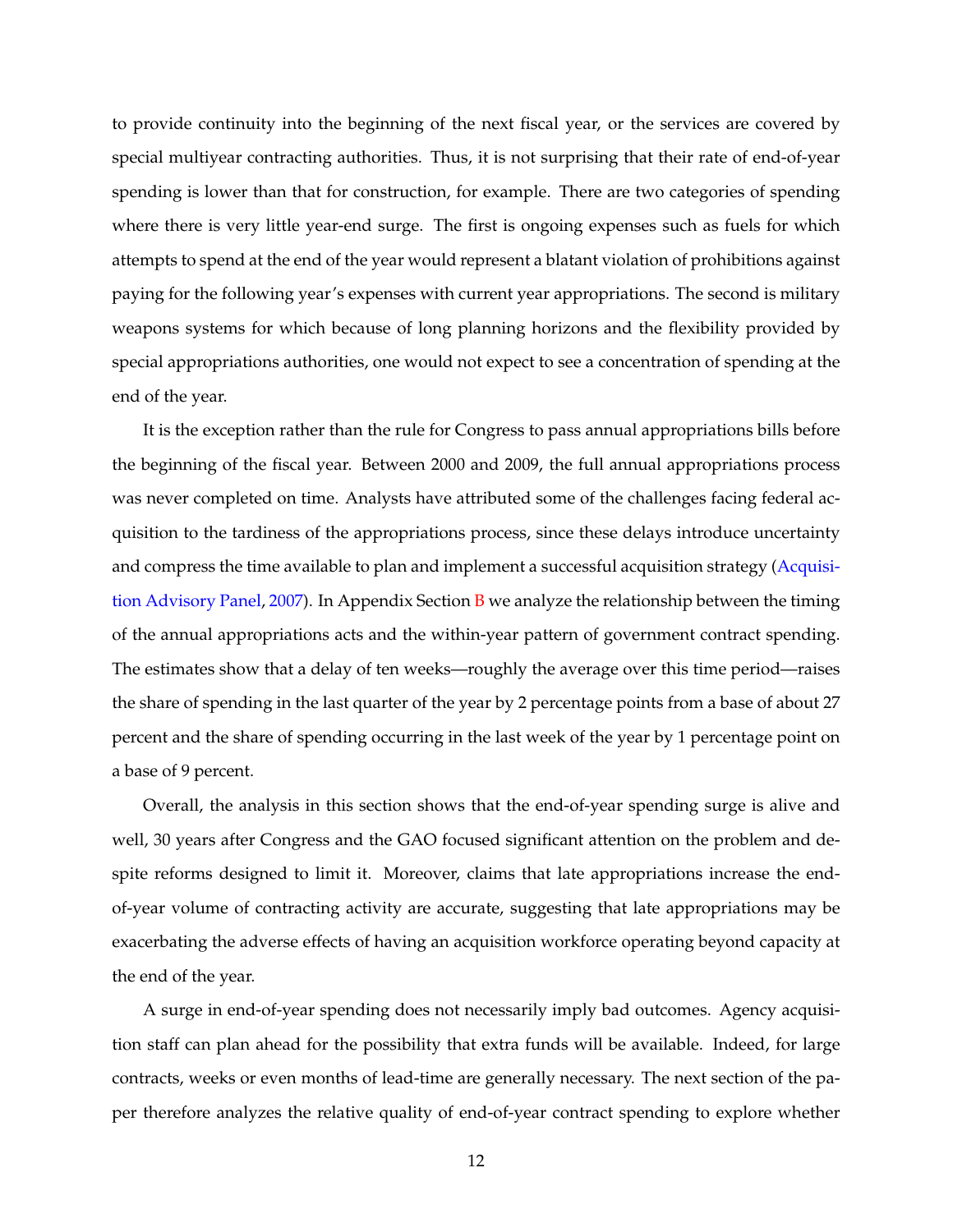there are any adverse effects of the end-of-year spending surge.

## <span id="page-14-0"></span>**4 Is End-of-Year Spending of Lower Quality?**

Our model predicts that end-of-year spending will be of lower quality because agencies will spend money at the end of the year on low-value projects and because the increased volume of contracting at the end of the year will lead to less effective management of those acquisitions. As mentioned in the introduction, it has been challenging historically to study contract quality because of the limited availability of data measuring quality. In this section of the paper, we use a new dataset that includes quality information on 686 of the most important federal I.T. procurements to study whether end-of-the-year procurements are of lower quality.

### **4.1 I.T. Dashboard**

Our data come from the federal I.T. Dashboard (www.itdashboard.gov), which tracks the performance of the most important federal I.T. projects. The I.T. Dashboard came online in beta form in June, 2009 and provides the public with measures of the overall performance of major I.T. projects. Like the USAspending.gov data discussed earlier, the I.T. Dashboard is part of a trend toward "open government" and part of a shift in federal management philosophy toward monitoring performance trends (rather than taking static snapshots of performance) and making the trends public both for the sake of transparency and to motivate agencies to achieve high performance [\(Metzenbaum,](#page-37-5)  $2009$ ).<sup>[17](#page-14-1)</sup>

Along with the availability of performance data, studying federal I.T. projects has two other advantages. The first is the ubiquity of I.T. spending. Major I.T. projects are carried out by nearly all components of the U.S. federal government. Compared to an analysis of, say, the purchase of military or medical equipment, an analysis of I.T. spending shines a much broader light on the workings of government, allowing us to test our hypotheses across agencies with a wide range of missions and organizational cultures. The second advantage is that federal I.T. spending is an

<span id="page-14-1"></span><sup>&</sup>lt;sup>17</sup>The legislative foundation for the I.T. Dashboard was laid by the Clinger-Cohen Act of 1996, which established Chief Information Officers at 27 major federal agencies and called on them to "monitor the performance of the information technology programs of the agency, [and] evaluate the performance of those programs on the basis of applicable performance measurements." The E-Government Act of 2002 built upon this by requiring the public display of these data.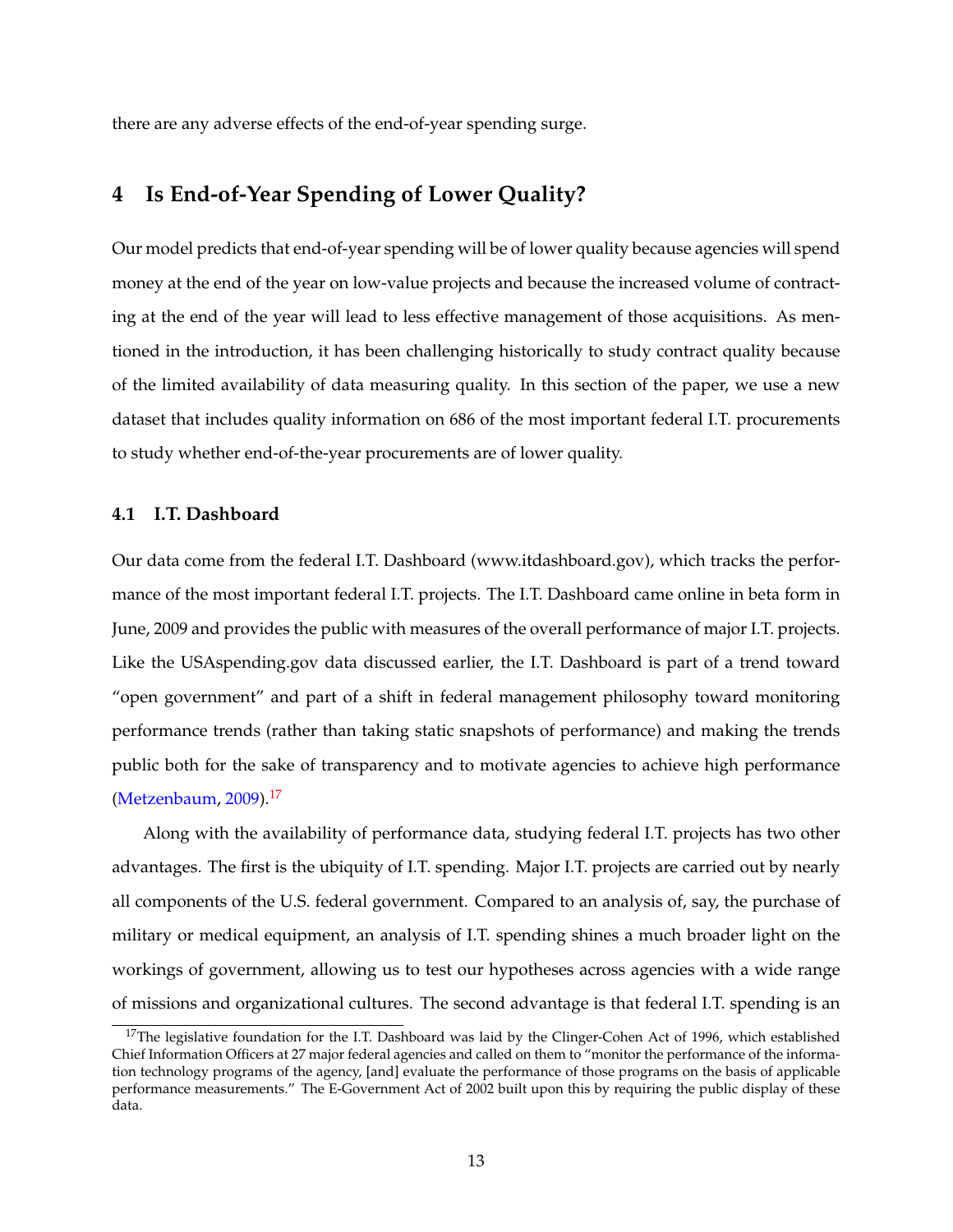important and growing federal activity. Federal I.T. expenditure was \$81.9 billion in 2010, and has been growing at an inflation-adjusted rate of 3.8 percent over the past 5 years.<sup>[18,](#page-15-0) [19](#page-15-1)</sup>

Finally, it should be noted that while we are duly cautious about external validity, the widespread nature of I.T. investment across all types of organizations, including private sector ones, makes a study of I.T. purchases more broadly relevant than other categories of spending for which the federal government is the only purchaser. Not only do non-federal organizations buy similar products under similar budget structures, but they often purchase these products from the same firms that sell to U.S. federal agencies. These firms know the end-of-year budgeting game, and if they play the game at the U.S. federal level, there may be reason to believe that they operate similarly elsewhere.<sup>[20](#page-15-2)</sup>

#### **4.2 Data and Summary Statistics**

The I.T. Dashboard displays information on major, ongoing projects at 27 of the largest agencies of the federal government. The information is gleaned from Exhibit 53 and Exhibit 300 forms that agencies are required to submit to OMB, and is available on the Dashboard website. The data we use were downloaded in March, 2010, when there were 761 projects being tracked.

For the analysis, we drop the 73 observations that are missing the quality measures, date of award, or cost variables. We also drop two enormous projects because their size would cause them to dominate all of the weighted regression results and because they are too high-profile to be indicative of normal budgeting practices. $^{21}$  $^{21}$  $^{21}$  This leaves us with a baseline sample of 686 projects and \$130 billion in planned total spending.

Appendix Table [A3](#page-61-0) shows the year of origination of these projects and the agencies at which they occurred. Almost two-thirds of these projects (64.6 percent) and half of the spending (50.3 percent) originated in 2005 or later, although there are some ongoing projects that originated more

<span id="page-15-1"></span><span id="page-15-0"></span><sup>18</sup>Analytical Perspectives: Budget of the U.S. Government, 2010.

 $19$ These expenditure levels do not account for the social surplus from these projects. It is reasonable to think that information systems used to monitor terrorist activities, administer Social Security payments, and coordinate the health care of military veterans could have welfare impacts that far exceed their dollar costs.

<span id="page-15-3"></span><span id="page-15-2"></span> $20$ See [Rogerson](#page-37-6) [\(1994\)](#page-37-6) for a discussion of the incentives facing government contractors.

<sup>&</sup>lt;sup>21</sup>These projects are a \$45.5 billion project at the Department of Defense and a \$19.5 billion project at the Department of Homeland Security. The next largest project is \$3.9 billion, and the average of the remaining observations is \$219 million. Because the dropped observations have above average overall ratings and are not from the last week of the year, omitting the observations works against us finding the effect predicted by our model.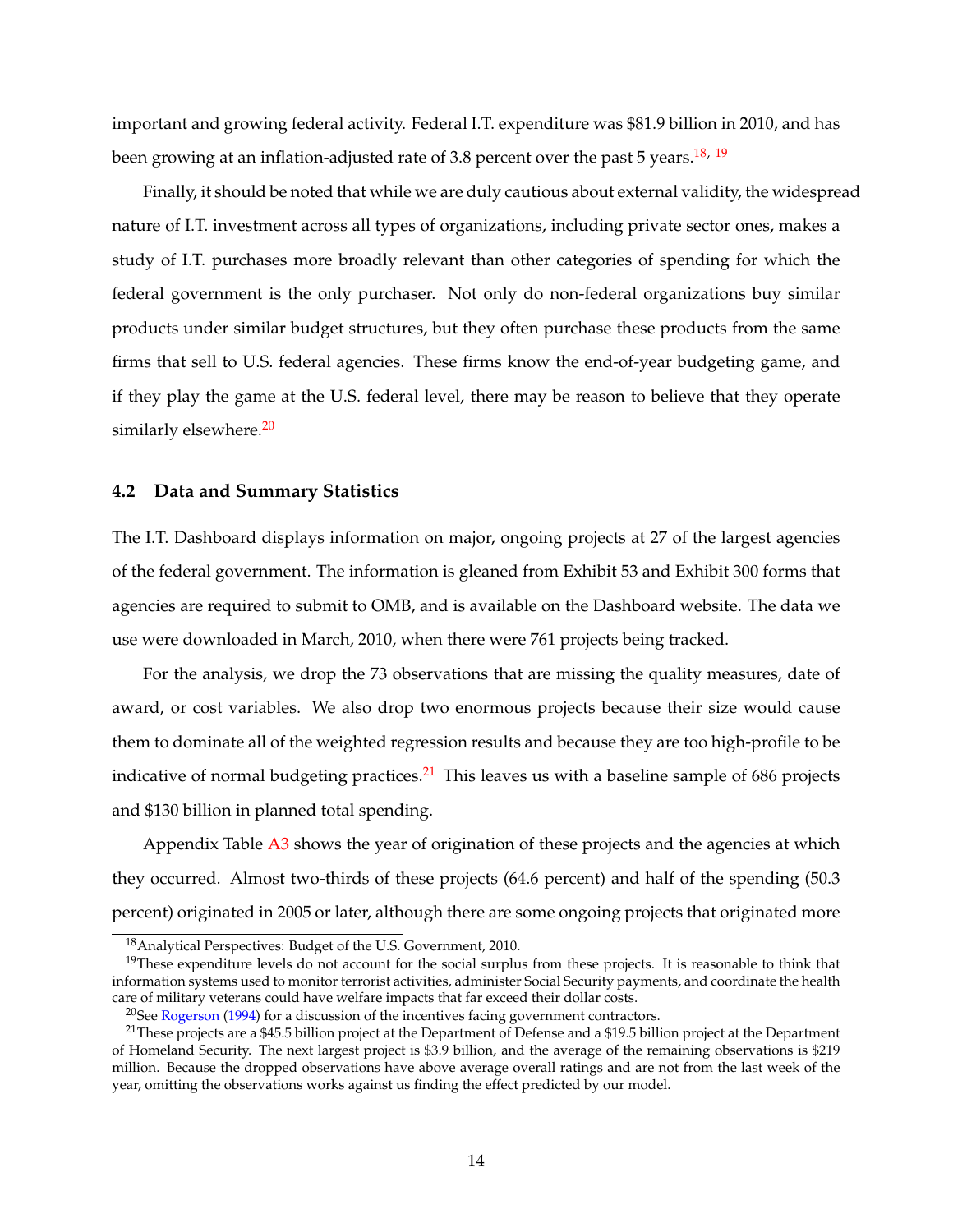than 20 years ago. $^{22}$  $^{22}$  $^{22}$  The projects are distributed broadly across agencies. Although the Department of Defense, Department of Transportation, and Department of Veterans Affairs have higher levels of spending, the vast majority of the agencies have at least 10 projects (21 of 27) and at least \$1 billion in aggregate spending (20 of 27).

The most prominent measure tracked by the I.T. Dashboard is the overall rating of the project, which combines subindexes on cost, schedule, and performance. The cost rating subindex is based on the *absolute* percent deviation between the planned and actual cost of the project. Projects that are on average within 5 percent of the scheduled cost receive a score of 10, projects that are within 5 percent to 10 percent on average receive a score of 9, and so on down to zero. Because the symmetric treatment of under- and over-cost projects is somewhat unnatural, we also construct an alternative "cost overrun" index, which gives under-cost projects the highest scores and overcost projects the lowest. In this index, projects that are at least 45 percent under-cost receive a score of 10, projects that are 35 percent to 45 percent under-cost receive a score of 9, and so on.

The schedule rating subindex is based on the average tardiness of the project across milestones, and takes on one of three values. Projects that are no more than 30 days overdue on average receive a score of 10, projects that are between 30 and 90 days overdue on average receive a score of 5, and projects that are more than 90 days overdue on average receive a score of 0.

The third subindex is a subjective Chief Information Officer (CIO) evaluation that is designed to reflect the CIO's "assessment of the risk of the investment's ability to accomplish its goals."<sup>[23](#page-16-1)</sup> CIO evaluations are determined by an agency-level I.T. review process, which combines input from stakeholders such as program managers and Chief Acquisition Officers. The evaluations and supporting documentation are key inputs into the government-wide "TechStat" review process, which forms the basis for annual I.T. budget requests. There are incentives for CIOs to rank projects accurately. Contractors are likely to object to unjustifiably low scores. Issuing high scores to projects that are ultimately viewed as low quality can be a source of embarrassment. $^{24}$  $^{24}$  $^{24}$ 

Finally, it is important to note that CIO evaluations are not mutually exclusive of the cost and

<span id="page-16-1"></span><span id="page-16-0"></span> $22$ We address sample selection issues in the sensitivity section below.

<sup>&</sup>lt;sup>23</sup>In particular, CIOs are instructed to assess risk management (e.g., mitigation plans are in place to address risks), requirements management (e.g., investment objectives are clear and scope is controlled), contractor oversight (e.g., agency receives key reports), historical performance (e.g., no significant deviations from planned costs and schedule), human capital (e.g., qualified management and execution team), and any other factors deemed important.

<span id="page-16-2"></span> $24$ Of course, idiosyncratic measurement error in the dependent variable does not bias our estimates of the drop-off in quality, although it can reduce the precision of our estimates.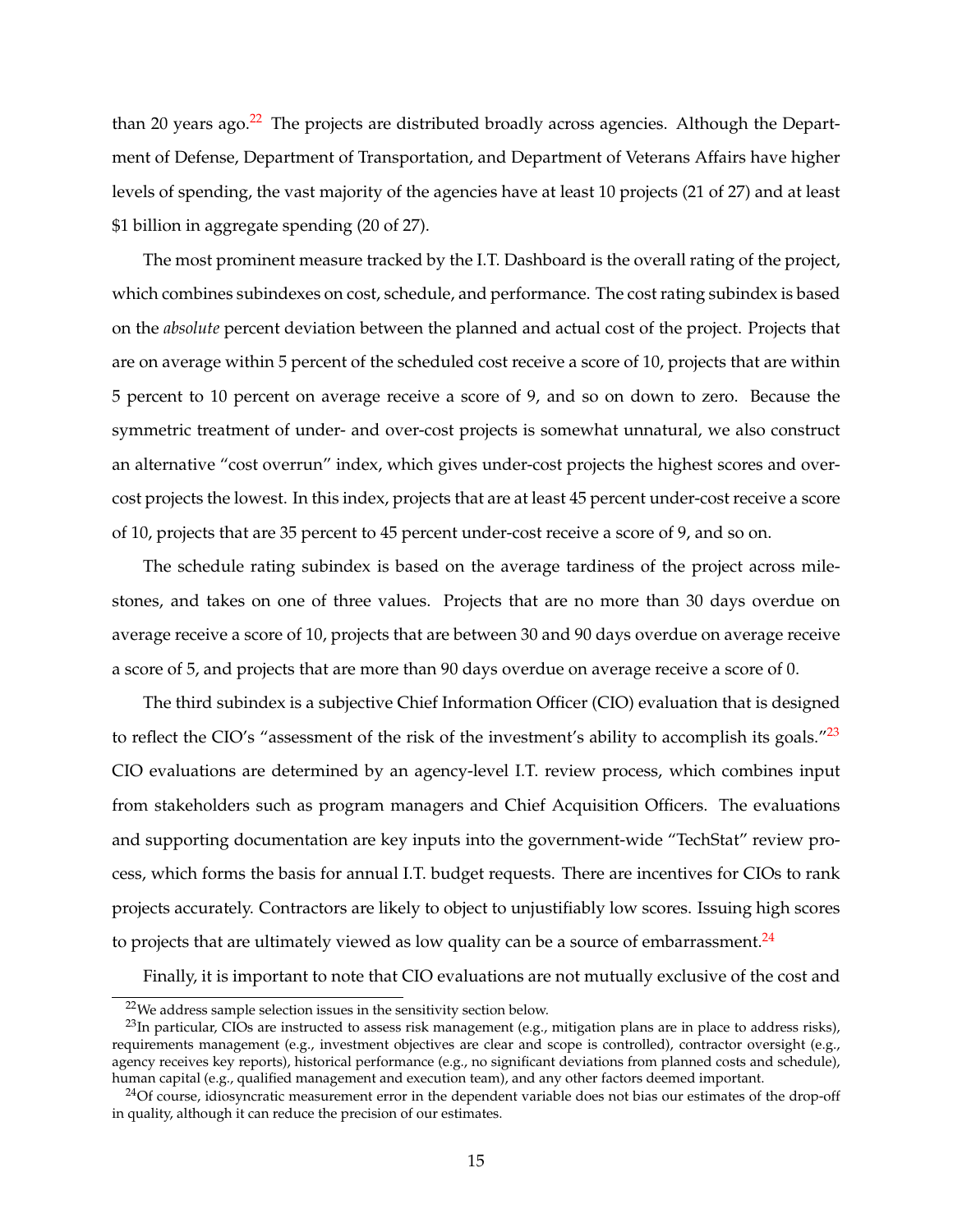schedule ratings, with the CIO explicitly instructed to consider deviations from planned cost and schedule. A reason for this is that the cost and schedule subindices assess progress against current milestones, but these milestones may have been reset after being missed in the past. Thus, the CIO rating is able to account for risks associated with a project that has repeatedly missed milestones in the past even if it is currently on track. The CIO rating is based on a 1-to-5 scale, with 5 being the best.<sup>[25](#page-17-0)</sup> In constructing the overall rating, the I.T. Dashboard converts this 1-to-5 scale to a 0-to-10 scale by subtracting 1 and multiplying by 2.5.

The overall rating is constructed by taking an average of the three subindices, with the CIO evaluation replacing the average if the CIO evaluation has a lower value.<sup>[26](#page-17-1)</sup> The overall rating falls on a 0-to-10 scale with 10 being the best, and takes on non-integer values due to the averaging of subindices. Additional information on the indices can be found in the FAQ of the I.T. Dashboard website.

Appendix Table [A4](#page-62-0) shows summary statistics for the I.T. Dashboard sample. The average project has a planned cost of \$189 million and receives an overall rating of 7.1 out of 10. The I.T. Dashboard includes information on a given project's investment phase (e.g., planning, operations and maintenance), service group (e.g., management of government resources, services for citizens), and line of business (e.g., communication, revenue collection). The bottom panel of the table shows the distribution of the sample across these project characteristics. These variables, along with agency and year fixed effects, are used as controls in the regression specifications.

To classify year-end projects, we use the date the first contract of the project was signed, creating an indicator variable for projects that originated in the last seven days of September, the end of the fiscal year. Most I.T. projects are comprised of a series of contracts that are renewed and altered as milestones are met and the nature of the project evolves. We think that using the date the first contract was signed to classify the start date of the project is the best approach; the key structure of the project is most likely determined at its onset. While future contract awards may affect the quality of the project, we observe outcomes only at the project level. We view any

Overall\_Rating = min 
$$
\left\{ \frac{2.5}{3} (CIO\_Evaluation - 1) + \frac{1}{3} Cost_Rating + \frac{1}{3} Schedule_Rating, 2.5 (CIO_Evaluation - 1) \right\}
$$

<span id="page-17-0"></span> $25A$  rating of 5 corresponds to "low risk," 4 corresponds to "moderately low risk," 3 corresponds to "medium risk," 2 corresponds to "moderately high risk," and 1 corresponds to "high risk."

<span id="page-17-1"></span><sup>26</sup>The exact formula is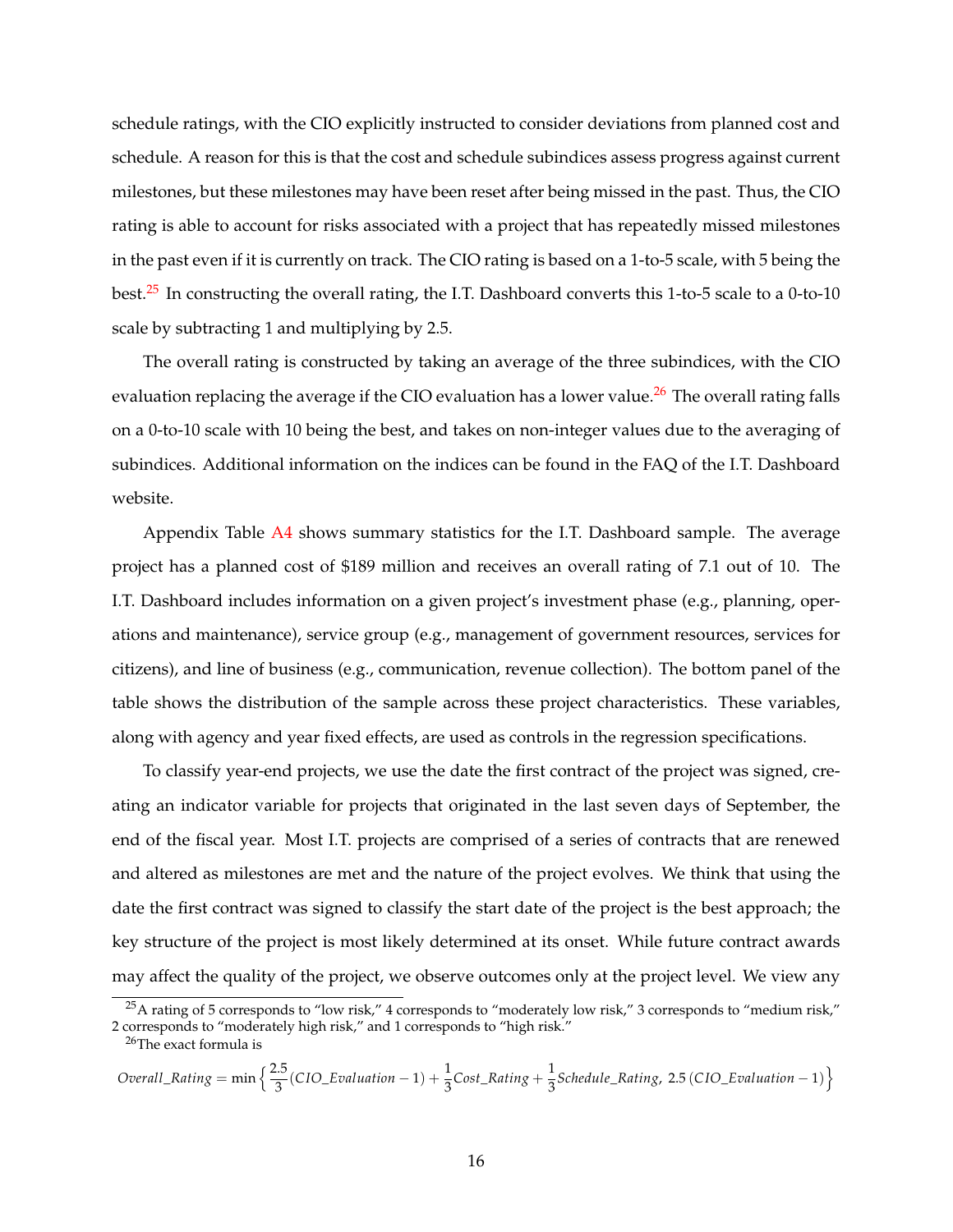potential measurement error from our approach as introducing downward bias in our coefficient of interest as contracts initially awarded before the last week of the year may be contaminated by modifications made in the last week of a later year, and contracts initially awarded at the rush of year's end may be rectified at a later point.

Figure [3](#page-40-0) shows the weekly pattern of spending in the I.T. Dashboard sample. As in the broader FPDS sample, there is a spike in spending in the last week of the year. Spending and the number of projects in the last week increase to 7.2 and 8.3 times their rest-of-year weekly averages, respectively. Alternatively put, while only accounting for 1.9 percent of the days of the year, the last week accounts for 12.3 percent of spending and 14.0 percent of the number of projects. The year-end spike in spending is more pronounced in the sample of projects with a value of less than \$100 million. Given the longer planning horizon for larger acquisitions, it is not surprising that we see more of a year-end spike for the smaller contracts. $27$ 

#### **4.3 The Relative Quality of Year-End I.T. Contracts**

Figure [4](#page-41-0) shows the distributions of the overall rating index for last-week-of-the-year projects and projects from the rest of the year. In these histograms, the ratings on the 0 to 10 scale are binned into 5 categories with the lowest category representing overall ratings less than 2, the second lowest representing overall ratings between 2 and 4, and so on. The top figure shows the distribution weighted by planned spending, meaning that the effects should be interpreted in terms of dollars of spending. These effects are closest to the theory, which makes predictions about the average value of spending in the last period. To show that the effects are not being driven entirely by a small number of high cost projects, Panel B shows the unweighted distribution of projects for the last week and the rest of the year.

Consistent with the model, overall ratings are substantially lower at year's end. Spending in the last week of the year (Panel A) is 5.7 times more likely to have an overall rating in the bottom two categories (48.7 percent versus 8.6 percent) compared to spending during the rest of the year. Without weighting by spending, projects (Panel B) are almost twice as likely to be below the central value (10.6 percent versus 5.7 percent).

<span id="page-18-0"></span> $^{27}$ As in the broader FPDS sample, the end-of-year spike in the I.T. data is a broad phenomenon, not limited to a few agencies.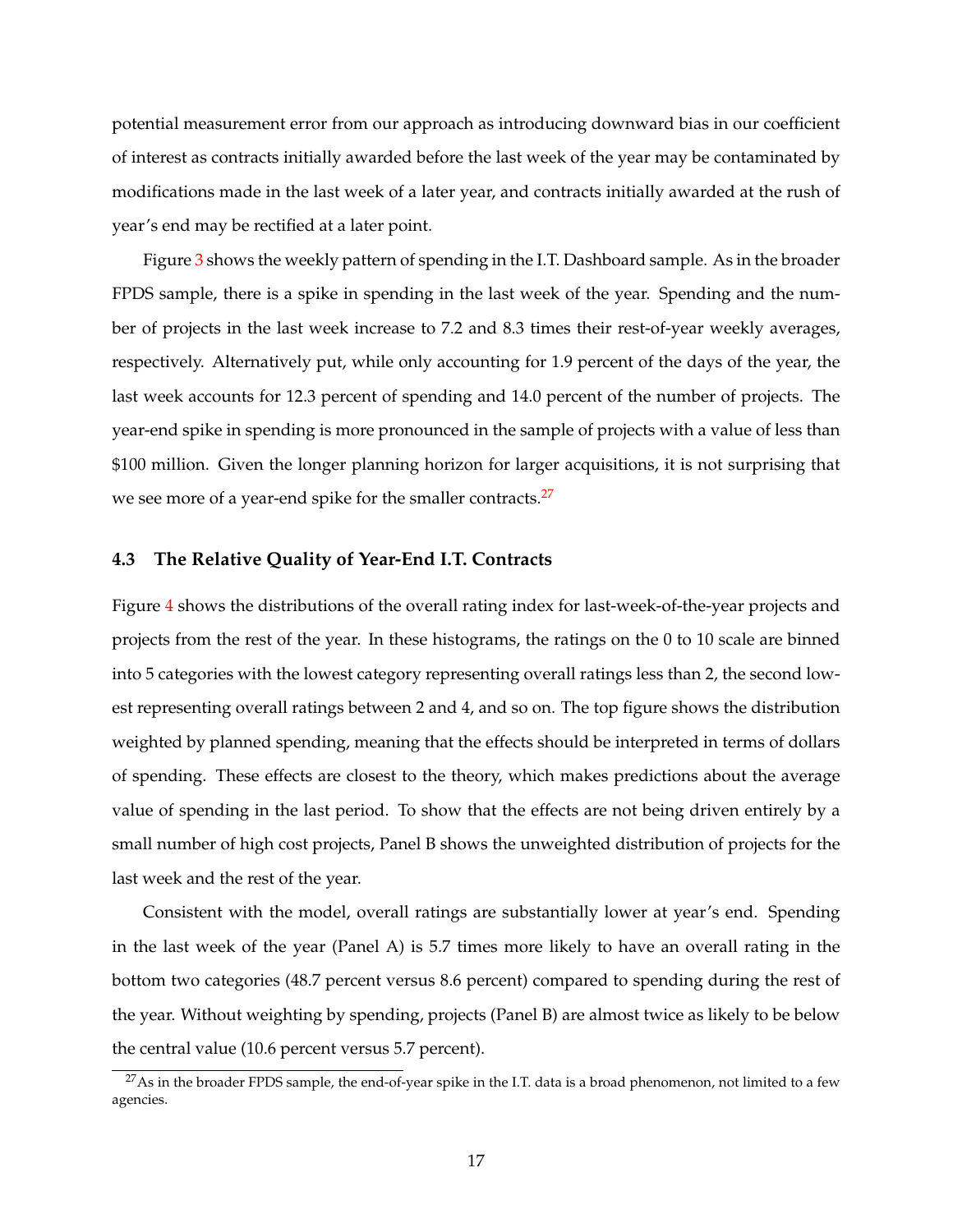To control for potentially confounding factors, we examine the effects of the last week within an ordered logit regression framework. The ordered logit model is a latent index model where higher values of the latent index are associated with higher values of the categorical variable. An advantage of the ordered logit model is that by allowing the cut points of the latent index to be endogenously determined, the model does not place any cardinal assumptions on the dependent variable.<sup>[28](#page-19-0)</sup> In other worlds, the model allows for the range of latent index values that corresponds to an increase in the overall rating from 1 to 2 to be of a different size than the range that corresponds to an increase from 2 to 3. In particular, letting *i* denote observations and *j* denote the values of the categorical variable, the predicted probabilities from the ordered logit model are given by

$$
Pr(Overall\_Rating_i > j) = \frac{\exp(\beta_L Last\_Week_i + \beta_j + X_i'\beta_X)}{1 + \exp(\beta_LLast\_Week_i + \beta_j + X_i'\beta_X)}
$$

where *Last*\_*Week* is an indicator for the last week of the fiscal year, *β<sup>j</sup>* is an indicator for the overall rating category, and *X<sup>i</sup>* is a vector of control variables. See [Greene and Hensher](#page-36-12) [\(2010\)](#page-36-12) for a recent treatment of ordered choice models.

Table [4](#page-45-0) presents results from maximum likelihood estimates of the ordered logit model on the I.T. dashboard sample. The estimates in the table are odds ratios. Recall that odds ratios capture the proportional change in the odds of a higher categorical value associated with a unit increase in the dependent variable, so that an odds ratio of 1/2 indicates that the odds of a higher categorical value are 50 percent lower, or reciprocally that the odds of a lower categorical variable are 2 times as great. The results in this table are weighted by inflation-adjusted spending.

The first column of the table shows the impact of a last week contract on the rating in a regression with no covariates. Columns 2 through 4 sequentially add in fixed effects for year, agency, and project characteristics. In all of the specifications, the odds ratios are well below one—ranging from 0.18 to 0.46—implying that last week spending is of significantly lower quality than spending in the rest of the year (the p-values are less than 0.01 in all specifications). The estimates imply that spending that originates in the last week of the fiscal year has 2.2 to 5.6 times higher odds of

<span id="page-19-0"></span><sup>&</sup>lt;sup>28</sup>The standard ordered logit model used here does restrict the variables to have a proportional effect on the odds of a categorical outcome. We fail to reject this assumption using a Brant test that compares the standard ordered logit model with an alternative model that allows the effects to vary.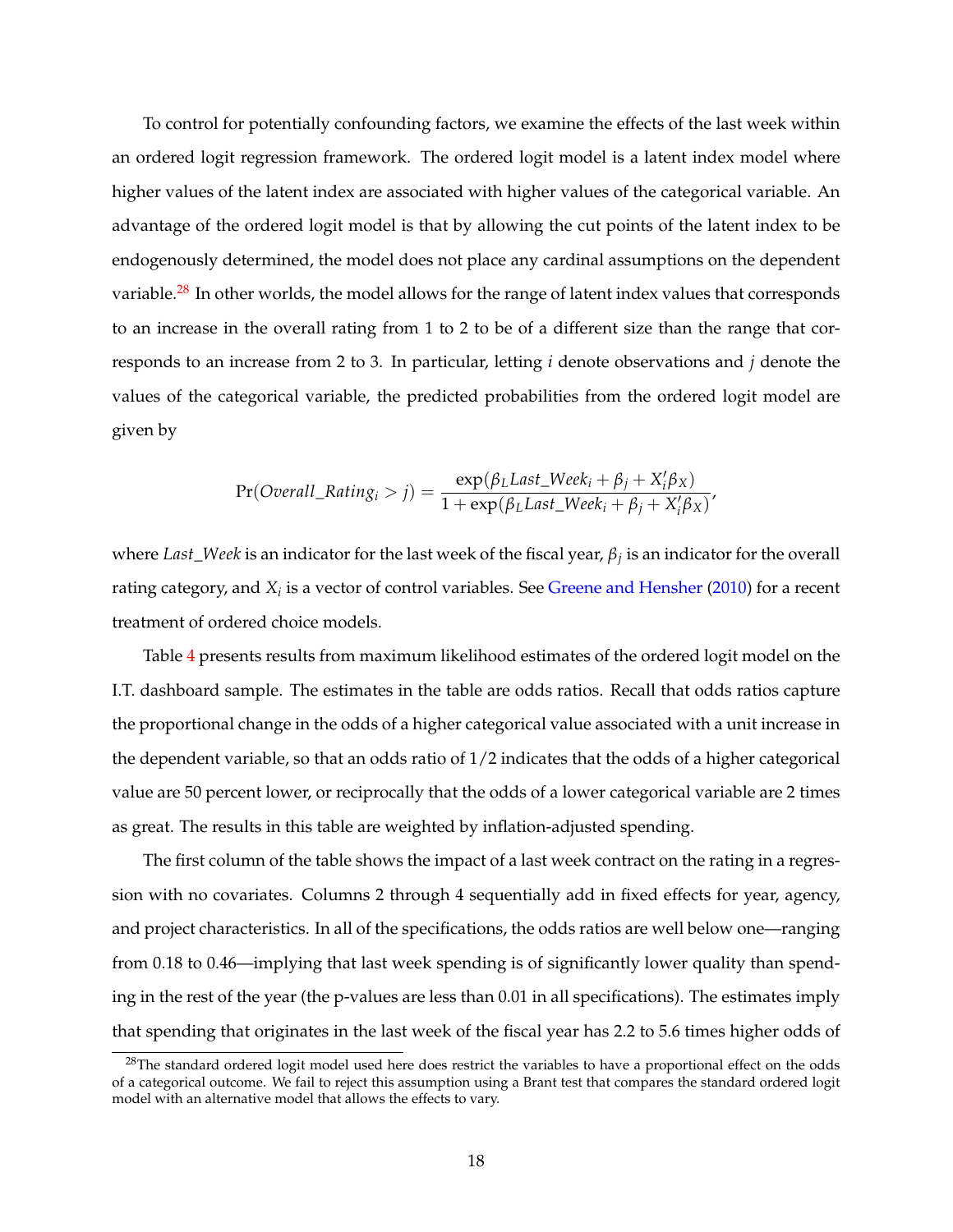having a lower quality score.<sup>[29](#page-20-0)</sup>

### **4.4 Sensitivity Analysis**

This subsection explores the robustness of the basic estimates. It shows how the results vary with different treatment of large contracts, with different functional form assumptions, and when selection into the sample is taken into account.

Figure [4](#page-41-0) showed that the finding that year-end projects are of lower quality was more pronounced in the dollar-weighted analysis than in the unweighted analysis, suggesting that a few large, poorly performing contracts could be heavily affecting the results. Columns 1 to 4 of Table [5](#page-45-1) contain results that analyze this issue. Columns 1 and 2 split the sample at the median contract size of \$62 million. Both coefficients are substantially below one, although the coefficient in column 1 is less precisely estimated. The point estimate in column 3 from an unweighted regression is quite similar to the estimate in column 1 for the smaller contracts, but with added precision from doubling the sample size by including the full sample (p-value of .02). Results in which we Winsorize the weights, assigning a weight of \$1 billion to the 4 percent of projects that are larger than \$1 billion, are about half way between the full sample weighted and unweighted results (pvalue less than 0.01). Overall, it is clear that the pattern of lower rating for end-of-year contracts is a broad phenomenon. It is also clear that the sample contains several very large low-rated projects that were originated in the last week of the year. $30$ 

Column 5 of Table [5](#page-45-1) shows results from an ordinary least squares (OLS) model in which the raw overall rating is regressed on an indicator for the contract originating in the last week of the year and on controls. The regression coefficient of -1.00 shows that I.T. spending contracted in the last week of the year receives ratings that are on average a full point lower on the 0 to 10 rating scale. This estimate confirms that the finding of lower quality year-end spending is not limited to the ordered logit functional form.

An important feature of our sample is that it reflects only active I.T. projects. Projects that have

<span id="page-20-0"></span> $29$ In addition to the results from the last week of the year, we have also examined spending in the last month of the year. We find this spending is of moderately lower quality than that in the first 11 months of the year. We have also examined the quality of spending in the first week of the year (which also spikes). The point estimate for the first week of the year suggests somewhat higher spending quality, but the odds ratio is not significantly different from 1.0.

<span id="page-20-1"></span><sup>&</sup>lt;sup>30</sup>The stronger effect for larger contracts need not result from contract size per se, but could occur if large contracts are more complex on average. For example, if small projects are more likely to be routine "off-the-shelf" I.T. systems, then there might be less downside risk to these projects than large, unique projects originated at the end of the year.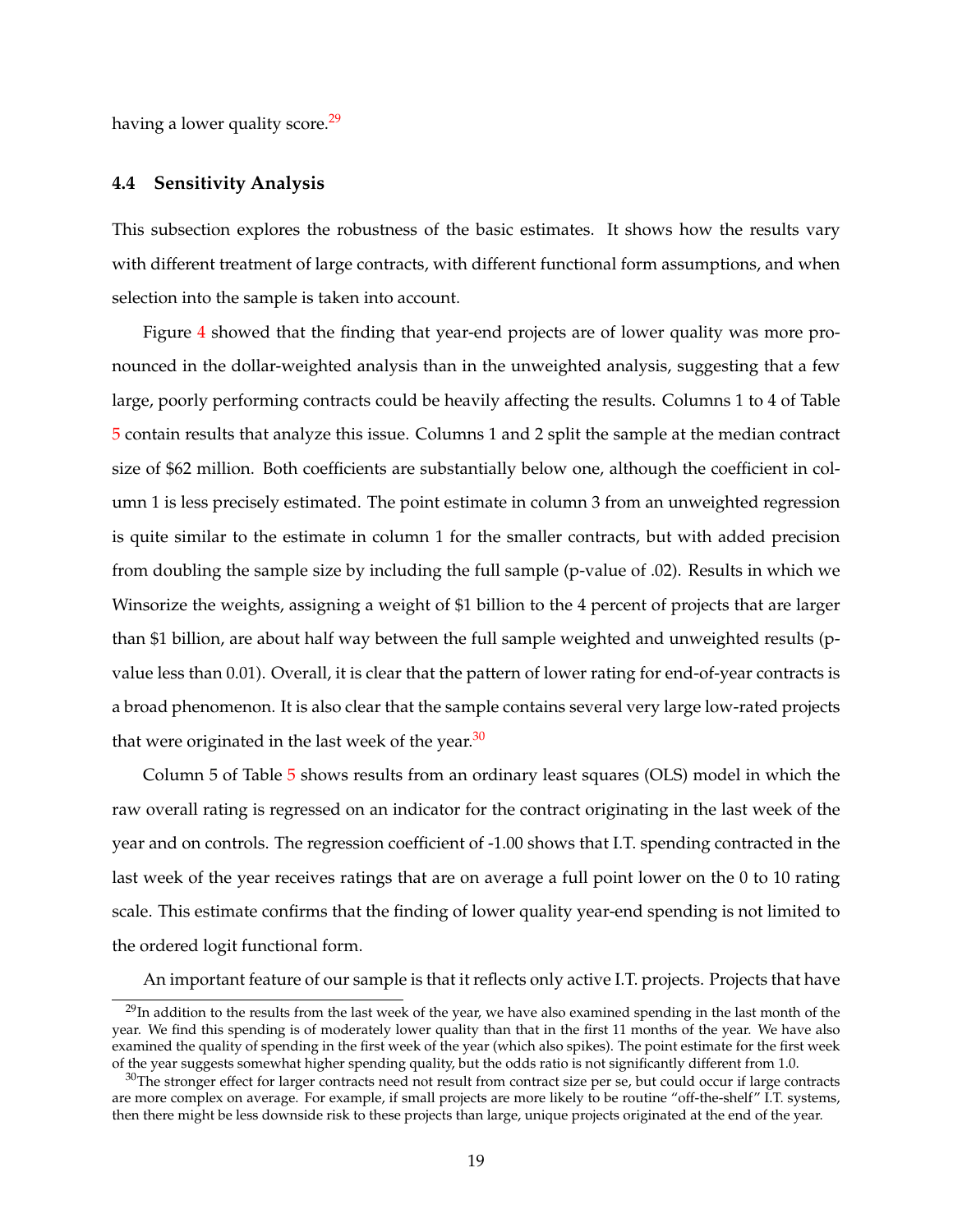already been completed or projects that were terminated without reaching completion are not in our sample. Unfortunately, because the I.T. Dashboard and the CIO ratings are brand new, it is not possible to acquire rating information on the major I.T. projects that are no longer ongoing.

Ideally, one would want a sample of all major I.T. projects that originated in a particular period in time. The bias introduced by the way in which our sample was constructed most likely leads us to underestimate the end-of-year effect. In particular, very bad contracts begun in the last week of the year are likely to be canceled and would not appear in our data set. Similarly, very well executed contracts from earlier in the year are likely to be completed ahead of schedule and also not appear in our data set. Thus, our estimates likely understate the gap in quality that we would find if we could compare all contracts from the last week of the year with all contracts from the rest of the year.

To explore the extent of bias that a selection mechanism like the one just described might introduce into our estimates, we assembled a dataset of all 3,859 major I.T. projects that originated between 2002 and 2010. We were able to assemble this dataset using the annual Exhibit 53 reports that allow OMB to track I.T. projects across the major federal agencies. These data show that more recently originated projects are significantly more likely to be in our sample. Our sample contains 85 percent of the total spending on projects that originated in 2007 or later and only 28 percent of the spending on projects that originated before this date.

A simple way to assess whether there is selection is to estimate the model on samples split into earlier and later years. A difference in the coefficient of interest across samples, given the assumption that there is no time trend in the effect, would be indicative of selection bias. Given this assumption, however, we can estimate the parameter of interest exactly by using the date of project origination to identify a selection correction term. Column 6 implements this strategy, showing estimates from a Heckman selection model in which the year of origination is excluded from the second stage. The results show a larger effect than the corresponding OLS estimate, but the lack of precision means that we cannot rule out that the effects are the same. $31$  The negative coefficient on the selection term, although statistically indistinguishable from zero, suggests that lower quality projects are, on net, more likely to remain in the sample over time.

<span id="page-21-0"></span> $31$ Consistent with this finding, OLS estimates on a sample split in 2007 show a larger point estimate in the later years, but we cannot reject the hypothesis that the coefficients are the same.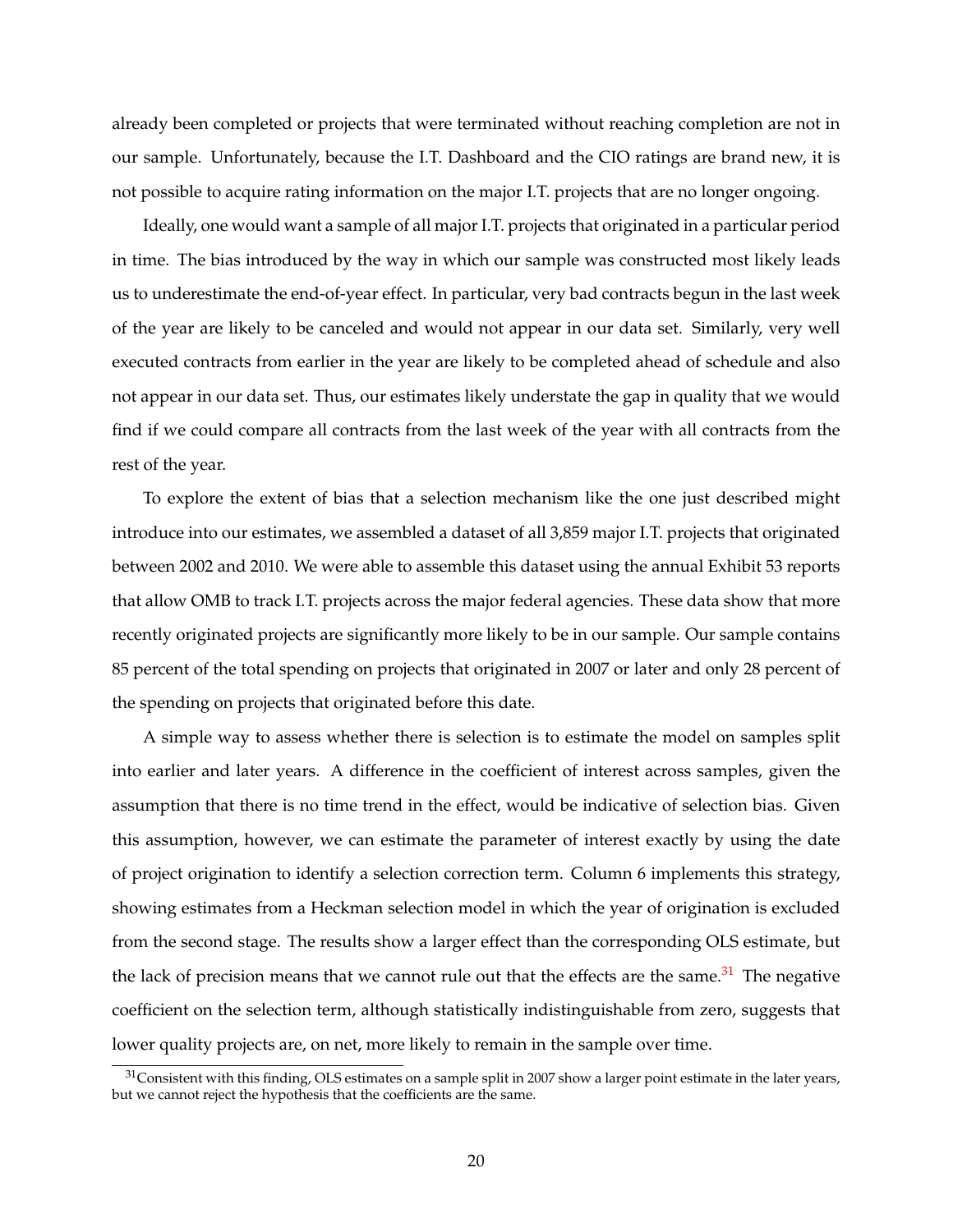#### **4.5 Alternative Mechanisms**

The results from the I.T. Dashboard show that, consistent with the predictions of our model, yearend spending is of lower quality than spending obligated earlier in the year. In our discussion of the model, we posited two potential channels for this effect: agencies may save low priority projects for the end of the year and undertake them only if they have no better uses for the funds, and the high volume of contracting activity at the end of the year might result in less management attention per project.

There are, however, other mechanisms that could lead to a drop-off in quality—and have different implications for the counterfactual of allowing agencies to roll over unused funds into the subsequent year. One such mechanism is *procrastination*. [32](#page-22-0) If the contracting officers who do a worse job of planning, writing, or managing contracts are also inclined to procrastinate, then we may see a surge of low quality contracts at the end of the year because that is when the least effective acquisition professionals get their contracts out the door. This mechanism has different policy implications because allowing agencies to roll over funds would not necessarily improve outcomes: the least effective acquisition professionals would simply issue their contracts at a different time of year.

To evaluate the importance of this mechanism, we estimate regression specifications that control for contracting office fixed effects, allowing us to compare the relative performance of projects procured by the same acquisition professionals at different points in time. In particular, we worked to obtain data on the contracting office for each contract and merged this information with the I.T. Dashboard dataset.<sup>[33](#page-22-1)</sup> The data on contracting offices is incomplete, but does allow us to identify the contracting offices for 38 percent of the spending (\$48 billion out of \$125 billion) and 41 percent (275 of 671) of the projects in our data. Importantly, most of the spending (82 percent) and projects (84 percent) occur at contracting offices that are involved with more than one project, allowing us to use variation within contracting offices.

Columns 1 and 2 of Table [A8](#page-65-0) show the results of this analysis. We show coefficients from linear regressions because the maximum likelihood estimates of the ordered logit model with a large

<span id="page-22-1"></span><span id="page-22-0"></span><sup>32</sup>We thank Steve Kelman for suggesting this mechanism.

<sup>&</sup>lt;sup>33</sup>Contracting offices are composed of a small number of contracting specialists, technical assistants, and program managers. As of 2010, there were 35,048 contracting series employees (GS-1102) in the Federal Government [\(Federal](#page-36-13) [Acquisition Institute,](#page-36-13) [2011\)](#page-36-13) and 8,829 unique contracting offices, an average of 4.0 contracting professionals per office.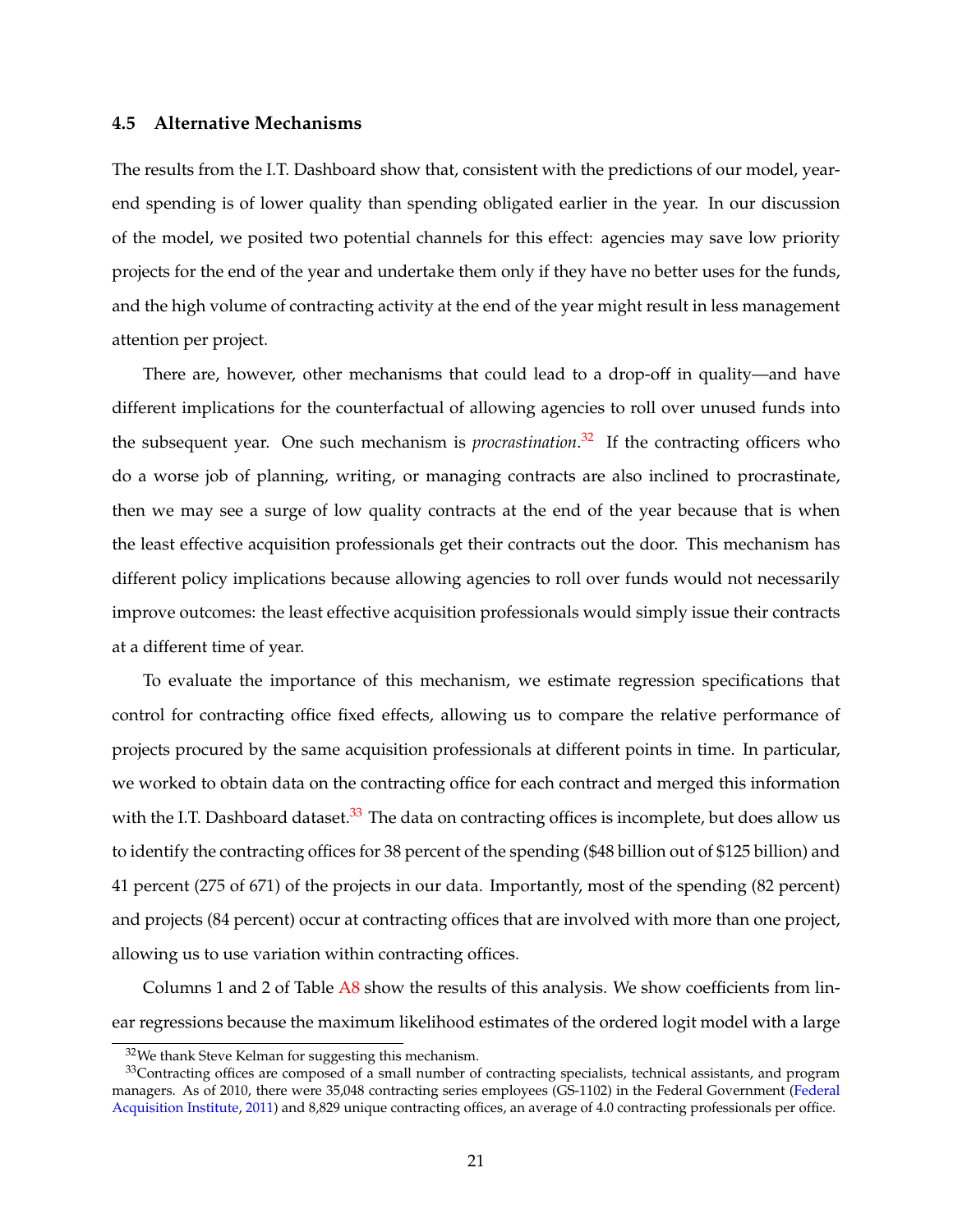number of fixed effects does not reliably converge. The drop-off in quality is similar in magnitude to the baseline estimate of -1.00. While the weighted estimate is imprecise, the unweighted specification is statistically distinguishable from zero at the 2 percent level. Therefore, the evidence does not suggest that our results stem from worse contracting offices disproportionally writing year-end contracts.

Another mechanism that could lead to a drop-off in quality is *priority-based contracting*. Suppose agencies (i) fund a fixed set of projects and (ii) undertake projects in priority order, starting with the highest quality. This mechanism will naturally lead to declining average quality over the course of the year. However, this mechanism will not, by itself, generate an increase in the volume of spending at year's end. But, if we make the additional assumption that agencies undertake a large number of low priority projects, we can generate a spike in spending at the end of the year. In this model, agencies always undertake the same set of projects and there is no welfare loss from wasteful year-end spending.

Because agencies undertake a fixed set of projects, a key prediction of this priority-based model is that allowing rollover does not affect the volume of year-end spending. As we discuss in more detail in Section 5, the Department of Justice (DOJ) has obtained special authority to roll over unused budget authority for I.T. projects into a fund that can be used on I.T. expenditure in the following year. We show that DOJ does not have an economically significant spike in the volume of I.T. spending, with only 3.4 percent of I.T. spending occurring in the last week of the year compared to 9.3 percent for non-I.T. spending. We also conduct difference-in-differences analysis that compares I.T. and non-I.T. spending at DOJ and other agencies and show that rollover reduces the volume of year-end spending by 9.5 percentage points. This effect is estimated using thousands of contracts and has a p-value of less than 0.1 percent.

Additional evidence against this alternative model comes from examining the second moment of the volume and quality data. In our model of wasteful year-end spending, value-of-spending shocks,  $\alpha$ , accumulate throughout the year such that there should be significantly more variation (i.e., a larger second moment) in the volume and the quality of spending at the end of the year. This higher variance occurs because sometimes agencies receive several low value-of-spending shocks over the course of the year, resulting in substantial remaining budget authority at the end of the year and a high volume of low quality spending. At other times, agencies accumulate several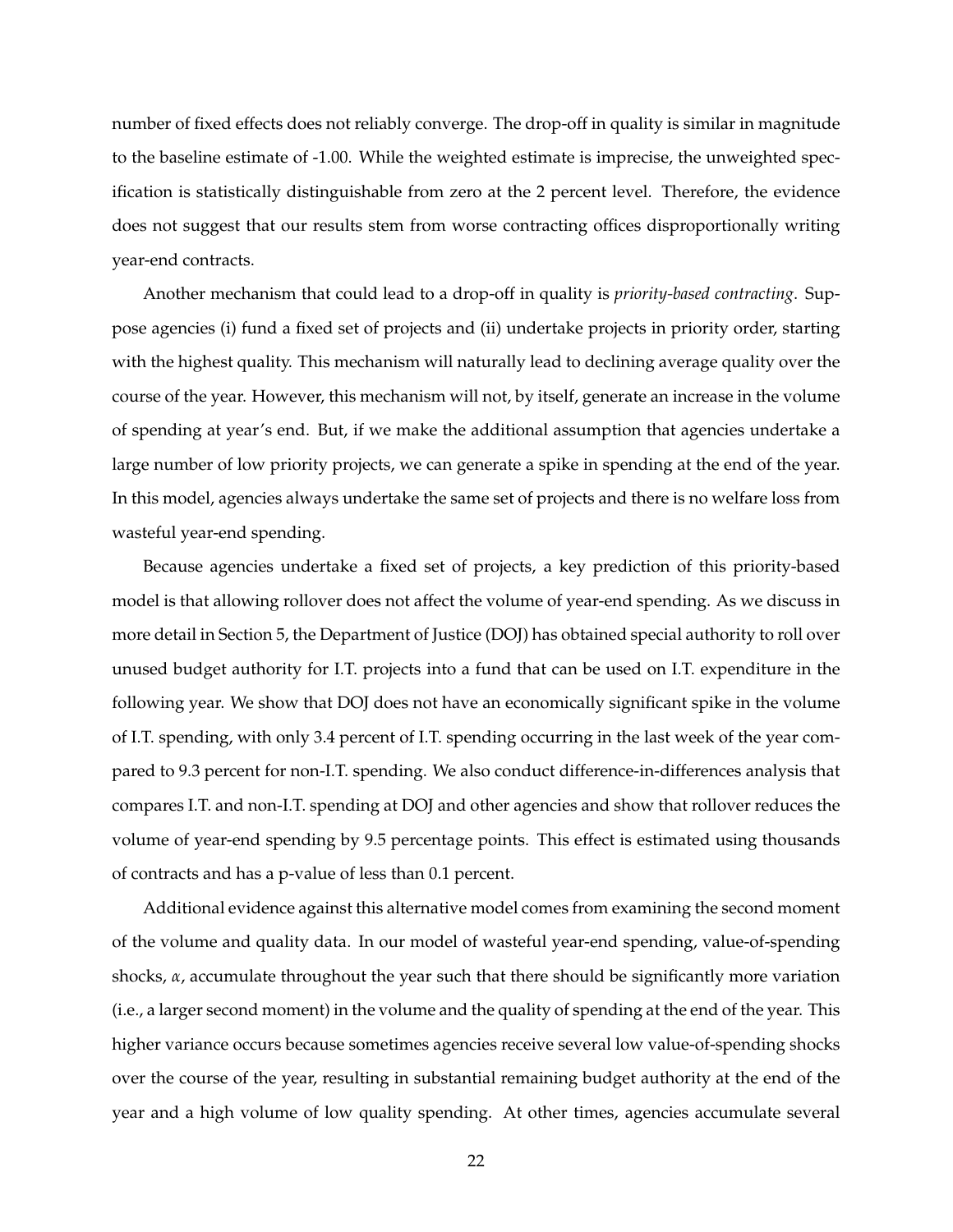high value-of-spending shocks so that they have little money left to spend at the end of the year and therefore engage in a low volume of high quality spending.<sup>[34](#page-24-0)</sup> In the priority-based model, variation in the deterministic list of projects might create some variation in within-year spending patterns but there is no a priori reason why there should be relatively more variation in spending volumes or spending quality at the end of the year.

Appendix Table [A9](#page-66-0) investigates these two predictions. Columns 1 and 2 show the standard deviation of weekly spending volumes in the last week and the rest-of-the-year in the full FPDS data. This analysis is conducted using a dataset in which the observations are annual percentages of spending by agency and by week. Column 1 shows the standard deviations in the raw data, and column 2 shows the standard deviations after partialling out agency and year fixed effects.<sup>[35](#page-24-1)</sup> The table shows that there is significantly more variation at the end of the year, with 50 percent higher standard deviations across both specifications.

Columns 3 and 4 examine the standard deviation of the overall ratings of project quality in the I.T. Dashboard data. This analysis is conducted using the project-level data and is weighted by spending on each project so that the standard deviations can by interpreted as the variation per dollar of expenditure. Column 3 shows the standard deviations in the raw data and column 4 shows standard deviations after partialling out agency, year, and product characteristic fixed effects. The table shows that the variation in project quality at the end of the year is higher in both specifications.

The increased variation in volume and quality at the end of the year is inconsistent with the priority-based model. At the same time, the increased variation is crucial to the welfare gains from rollover because it implies there are states of the world where the value of spending is well below the social cost of funds and would be avoided if the agency could roll over these funds into the subsequent year. Thus, this evidence not only distinguishes between these models but shows they are different on exactly the dimension that generates the conflicting welfare predictions.

A final mechanism that could explain the year-end drop-off in quality but would have different policy implications is *reverse causality*. If CIOs give a project a low overall rating not because

<span id="page-24-1"></span><span id="page-24-0"></span> $34$ We have confirmed these predictions in simulations of the calibrated model.

<sup>35</sup>Let *yijt* denote the percentage of spending at agency *i* in year *j* and week *t*. Columns 1 show the standard deviation of *y*<sub>*i*jt</sub> for week *t* = 52 and week *t* < 52. To construct the estimates in column 2, we run the regression  $y_{ijt} = \delta_i + \delta_j + \epsilon_{ijt}$ where  $\delta_i$  and  $\delta_j$  and agency and year fixed effects, construct the residuals  $\varepsilon_{ijt} = y_{ijt} - \delta_i - \delta_j$ , and then show the standard deviation of  $\epsilon_{i}$  for week  $t = 52$  and week  $t < 52$ .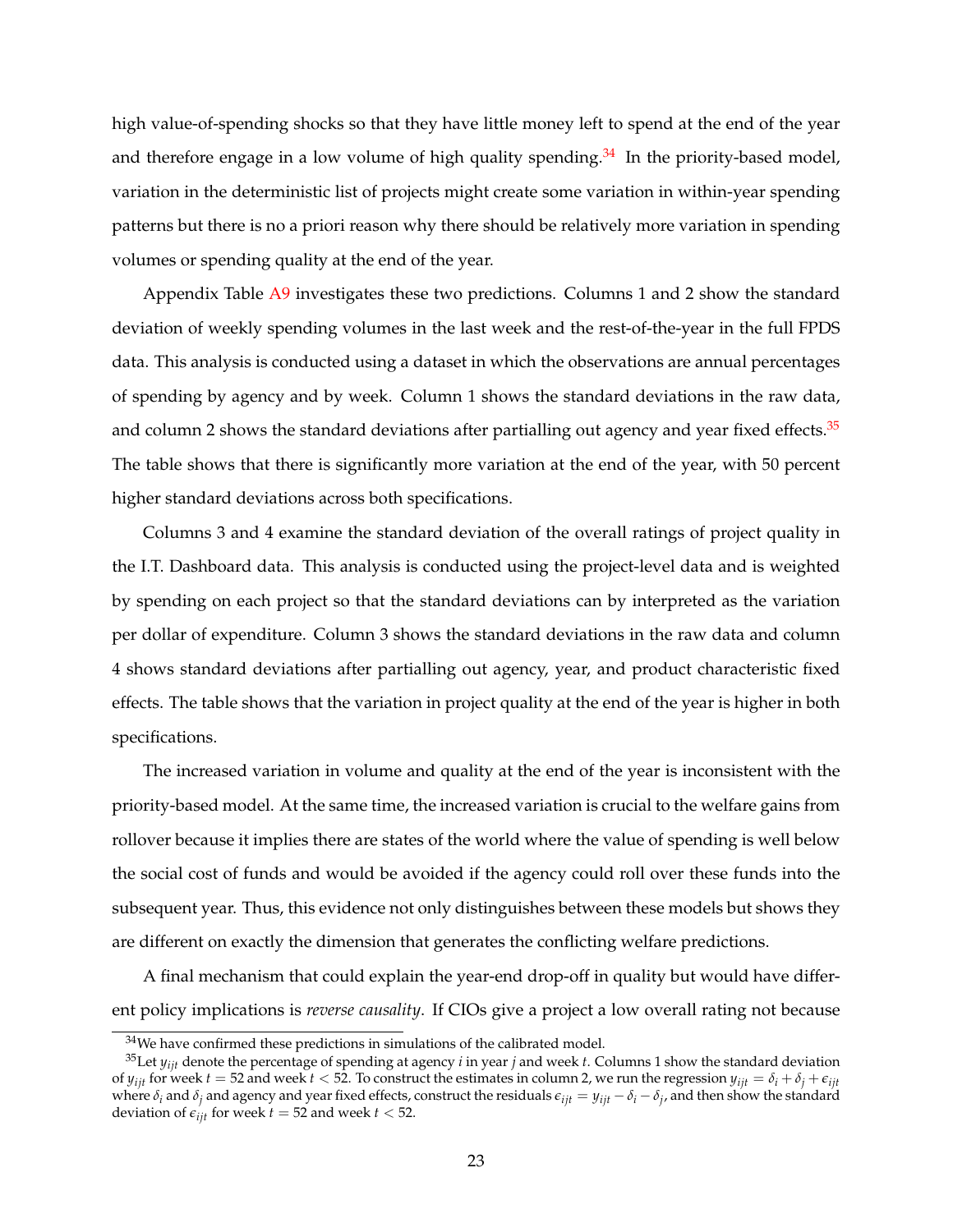it is low quality but because the CIO recalls it being originated in the end-of-year rush then our finding would be spurious and a policy response would not be justified.<sup>[36](#page-25-0)</sup>

To evaluate this issue, we examine whether the drop-off in quality is relatively stronger for CIOs who have had a longer tenure at their agency and for whom the timing of project origination is likely to be more salient. If the drop-off is stronger for CIOs who were present for the start of the project, then we might be worried about this reverse casualty channel. To conduct this analysis, we obtained CIO biographical statements and used the information in these statements to split the sample into projects for which the CIO has a tenure of more than 3 years at the agency (357 of 671 projects) and projects for which the CIO has a tenure of 3 years or less (235 of 671 projects).<sup>[37](#page-25-1)</sup> Columns 3 and 4 of Table [A8](#page-65-0) show odds ratios from ordered logit regressions on the longer and shorter tenure samples. The odds ratios are significantly below 1 and similar across both samples, suggesting that reverse causality is unlikely to be a concern.

#### **4.6 Why Are Year-End Contracts of Lower Quality?**

To further explore the mechanism behind poor end-of-year contracts, we examine the subcomponents of the overall rating to see which subindices are responsible for the result. Appendix Table [A5](#page-63-0) repeats our main ordered logit analysis with each subindex as the dependent variable. The results show clearly that it is the evaluation by the agency CIO that is responsible for the main finding. Neither the cost rating nor the schedule rating has an odds ratio that is significantly different from 1. The CIO evaluation shows that the odds of having a higher rating are one-sixth as high for last-week-of-the-year contracts. The coefficient in the CIO regression is insensitive to adding the cost rating and scheduling rating into the regression, suggesting that it is information in the CIO rating that is not incorporated in the other ratings that is responsible for the result.

This finding is not all that surprising. As previously mentioned, the I.T. Dashboard explicitly places more faith in the CIO's assessment than in the other components by allowing the CIO assessment to override the other components if it is lower than the other components. Moreover, the ability to reset milestone targets makes it difficult to assess the cost and schedule ratings. But while not surprising, the fact that it is the CIO evaluation that is driving the result means that

<span id="page-25-1"></span><span id="page-25-0"></span> $36$ We thank Nick Bloom for alerting us to the possibility of this mechanism.

 $37$ Biographical statements, at the time of writing, were available at https://cio.gov/about/members/. We were unable to classify CIO tenure for 79 of the projects.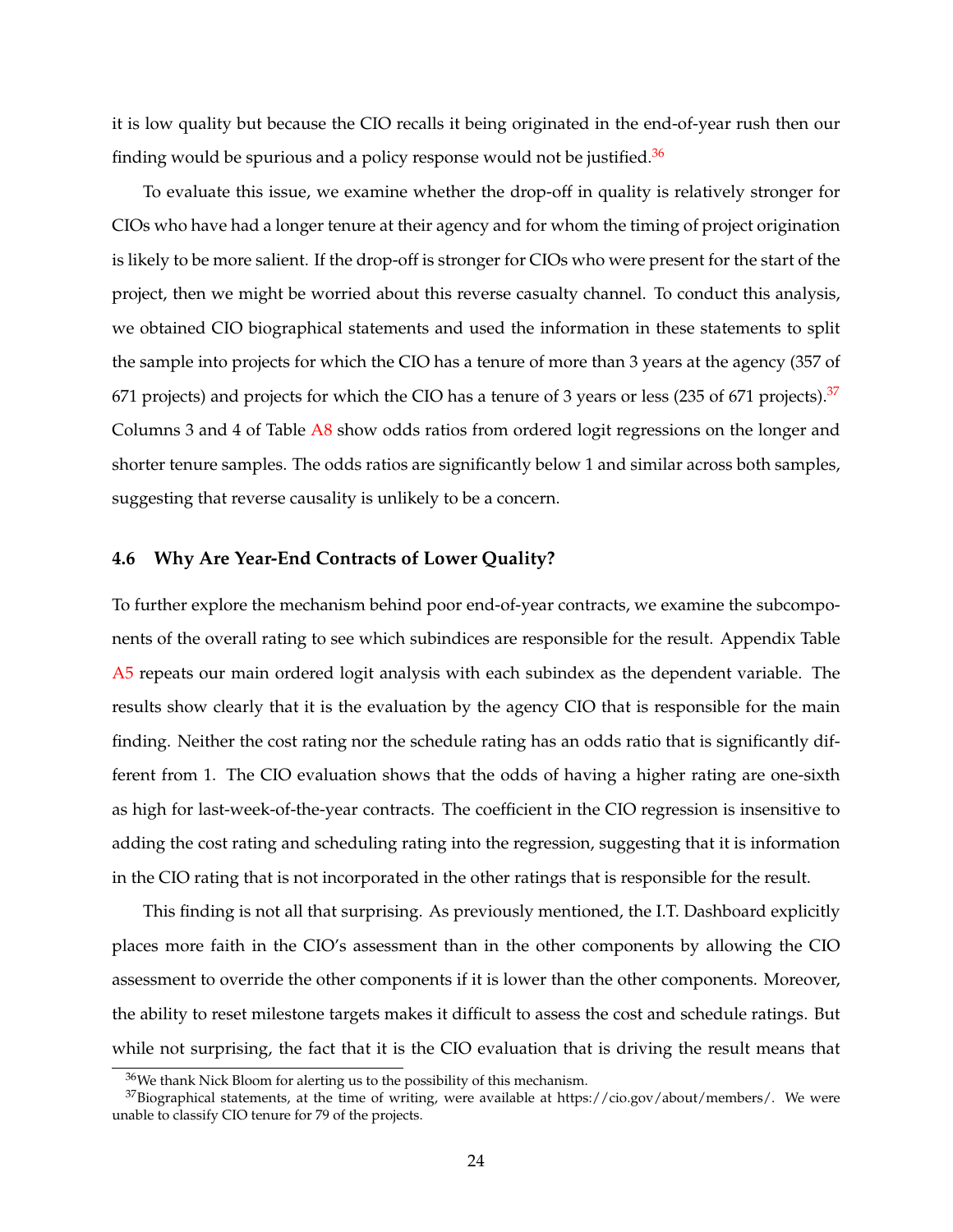we cannot learn much about the mechanism from the subindices, since the CIO evaluation is a comprehensive measure of the I.T. project's performance.

Another way to explore possible mechanisms is to examine whether other observable features of end-of-year contracts are different from those earlier in the year. Specifically, we examine whether features that policymakers often define as high risk—such as lack of competitive bidding or use of cost-reimbursement rather than fixed cost pricing—are more prevalent in end-of-year contracts. For this analysis, we return to the FPDS sample of all contracts from 2004 to 2009. To facilitate the analysis, we aggregate the 14.6 million observations up to the level of the covariates. We then estimate linear probability models with indicators for contract characteristics (e.g., a noncompetitively sourced indicator) as the dependent variable on an indicator for last week of the fiscal year and controls. The regressions are weighted by total spending in each cell.

Columns 1 and 2 of Appendix Table [A6](#page-63-1) examine shifts in the degree of competitive sourcing at the end of the year. The use of non-competitive contracts shows little change. However, contracts that are competitively sourced are significantly more likely to receive only one bid, perhaps because the end-of-year rush leaves less time to allow bidding to take place. The estimates indicate that there is almost a 10 percent increase in contracts receiving only a single bid—a 1.7 percentage point increase on a base of 20 percent. On net, then, there is a modest increase in "risky" non-competitive and one-bid contracts at the end of the year.

Columns 3 and 4 investigate the type of contract used. Because of their open-ended financial risk, contracts that provide for cost reimbursement rather than specifying a fixed price often require the contracting officer to obtain extra layers of approval—approval that may be difficult to obtain during the end-of-the-year crunch. Column 3 shows that cost-reimbursement contracts are 3.2 percentage points less likely at the end of the year, conditional on detailed controls for the product or service purchased. The use of time and material or labor hours (T&M/LH), which also provide cost-based reimbursement, increases by 0.4 percentage points at the end of the year. T&M/LH contracts are often used when a contracting officer doesn't have time to specify the exact requirements of a contract.

Overall, the analysis in this section provides some evidence on the causes of lower performance at the end of the year. The shift in contract type and the rise in competitively sourced contracts that receive only one bid is consistent with a mechanism in which contracting officers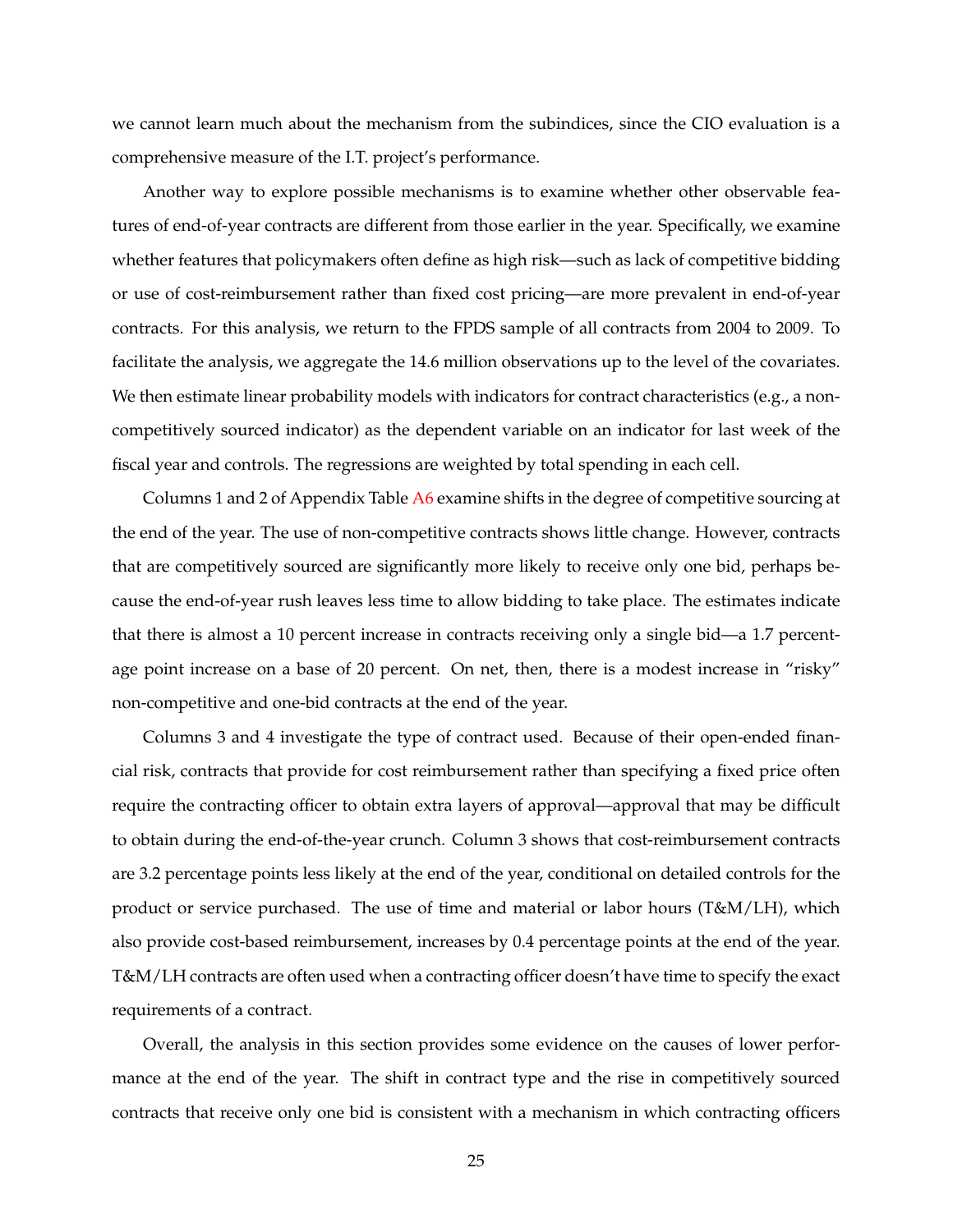face substantial time pressure at the end of the year, obtaining fewer bids for each contract and choosing to use less time-intensive contract vehicles when they have sufficient discretion. The evidence does not allow us to assess the relative importance of this mechanism compared to other potential explanations, such as that agencies save lower priority projects for the end of the year and undertake them only if funds permit.

## <span id="page-27-0"></span>**5 Allowing for Rollover**

The existence of wasteful year-end spending raises the question of whether anything can be done to reduce it. Reducing uncertainty would be helpful but is infeasible in practice for many organizations due to the inherent unpredictability of some types of shocks. A natural way to increase efficiency would be to allow organizations to roll over budget authority across years. Under such a system, budgeting would still occur on an annual basis, but rather than expiring at year's end, unused funds would be added to the newly granted budget authority in the next year.

The idea that budget authority should last for longer than one year is not new. Article 1, Section 8 of the U.S. Constitution gave Congress the power of taxation to fund 17 categories of expenditure. For one of these categories, "To raise and support armies", the Framers placed a time limit on budget authority, specifying that "no appropriation of money to that use shall be for longer term than two years." For all other categories, no limit was specified, suggesting that periods longer than two years were potentially desirable in a broad range of circumstances.

More recently, [Jones](#page-36-0) [\(2005\)](#page-36-0) has argued for extending the U.S. federal government's obligation period from 12 to 24 months, and [McPherson](#page-37-0) [\(2007\)](#page-37-0) has recommended that agencies be allowed to carry over unused budget authority for one-time or emergency use for an additional year. The federal government of Canada has adopted a version of rollover, allowing agencies to carry over up to 5 percent of their budget authority across years. In response to concerns over wasteful year-end spending, Oklahoma and Washington also allow their agencies to roll over their budget authority to some extent.<sup>[38](#page-27-1)</sup> Finally, within the U.S. federal government, the Department of Justice (DOJ) has obtained special authority to transfer unused budget authority to an account that can be used for capital and other similar expenditure in future years.<sup>[39](#page-27-2)</sup>

<span id="page-27-1"></span><sup>38</sup>See [McPherson](#page-37-0) [\(2007\)](#page-37-0) for an in-depth discussion.

<span id="page-27-2"></span><sup>&</sup>lt;sup>39</sup>See Public Law 102-140: 28 U.S.C. 527. The special authority is also discussed in a May 18, 2006 Senate hearing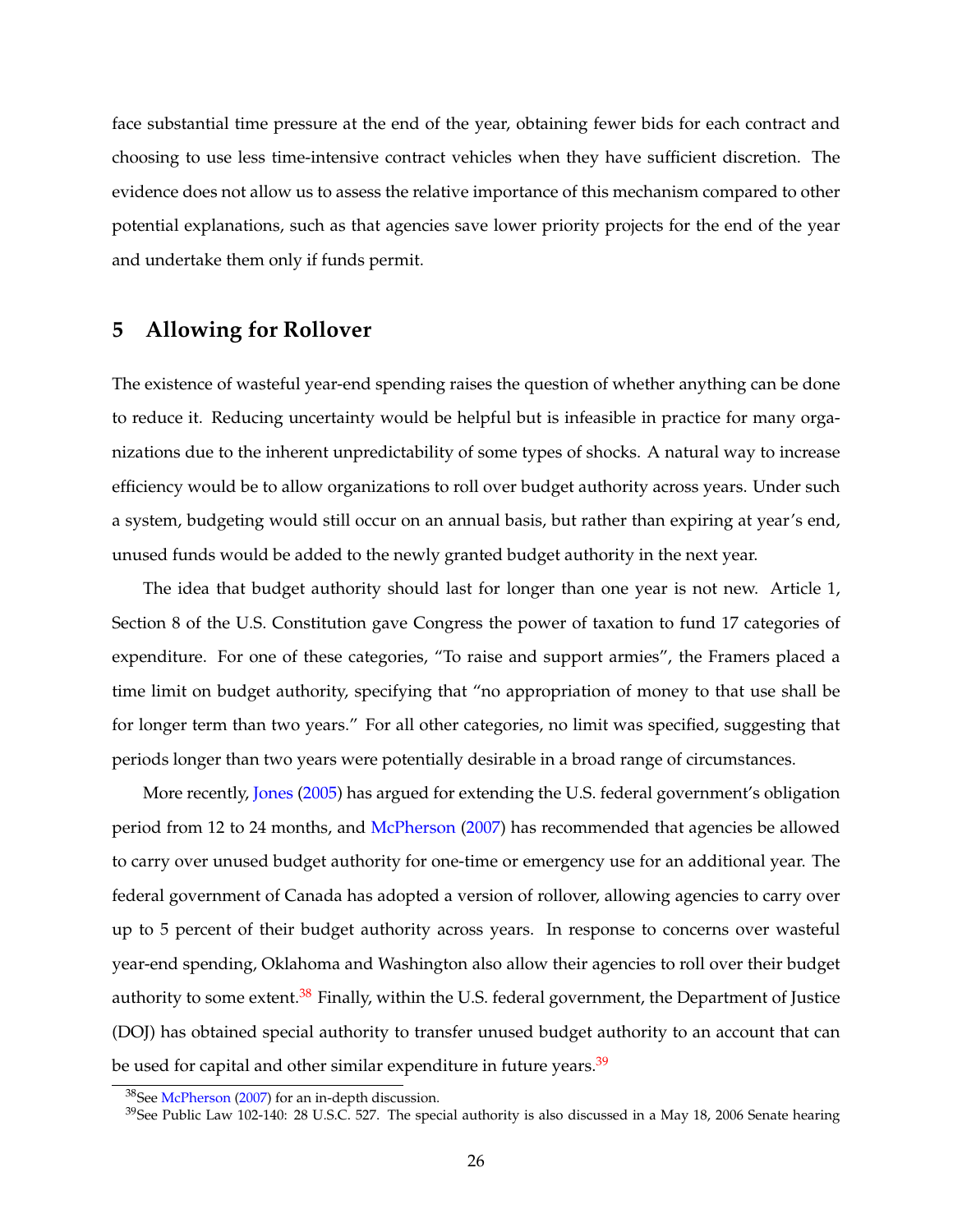#### **5.1 Extending the Model**

To allow for rollover, we extend the model to an infinite horizon setting. At the beginning of each year, denoted  $y = 1, 2, 3, \ldots$ , Congress decides on a budget  $B_y$  for the agency. In each month,  $m = 1, 2, \ldots M$ , the agency learns about the value of spending in that period  $\alpha_{y,m}$  and chooses a spending level  $x_{y,m}$  accordingly. Indexes update like a standard calendar: The index  $\{y,m\}$  is followed by  $\{y, m+1\}$  if  $m < M$  and  $\{y+1, 1\}$  if  $m = M$ .

**Agency's problem.** It is easiest to present the agency problem in recursive form. Let  $V_m(A_{y,m})$ be the month-specific, present value to the agency from entering a period  $\{y, m\}$  with  $A_{y,m}$  assets. Let *β* denote the monthly discount factor. The agency's problem is to choose a level of spending to maximize the value of current period spending plus the discounted expected value of next period's value function:

$$
V_m(A_{y,m}) = \max_{A_{y,m} \ge x_{y,m} \ge 0} \quad \alpha_{y,m} v(x_{y,m}) + \beta \mathbb{E}_{y,m} [V_{m+1}(A_{y,m+1})].
$$

In periods before the end of the year, next period's assets are current assets minus spending. At the end of the year, next period's assets are a new budget allocation plus a function  $g(A_{y,M} - x_{y,M})$ of remaining assets.

$$
A_{y,m+1} = \begin{cases} A_{y,m} - x_{y,m} & \text{if } m < M \\ B_{y+1} + g(A_{y,M} - x_{y,M}) & \text{if } m = M \end{cases}
$$

The no-rollover case is given by  $g(A_{y,M} - x_{y,M}) = 0$ ; full rollover is given by  $g(A_{y,M} - x_{y,M}) = 0$  $A_{y,M} - x_{y,M}$ 

**Congress's problem.** As before, Congress places the same value on spending as the agency but also considers the opportunity cost of funds. Let  $\tilde{A}_y \equiv g(A_{y-1,M} - x_{y-1,M})$  indicate the resources that the agency rolls over from year  $y - 1$  to year *y*. The recursive form of Congress's problem is

$$
W(\tilde{A}_y) = \max_{B_y \ge 0} \quad \mathbb{E}_y \Big[ \sum_{m=1}^M \beta^{m-1} \alpha_m v(x_{y,m}^*) + \beta^M W(\tilde{A}_{y+1}) - \lambda \sum_{m=1}^M \beta^{m-1} x_{y,m}^* \Big],
$$

entitled, "Unobligated Balanced: Freeing Up Funds, Setting Priorities and Untying Agency Hands."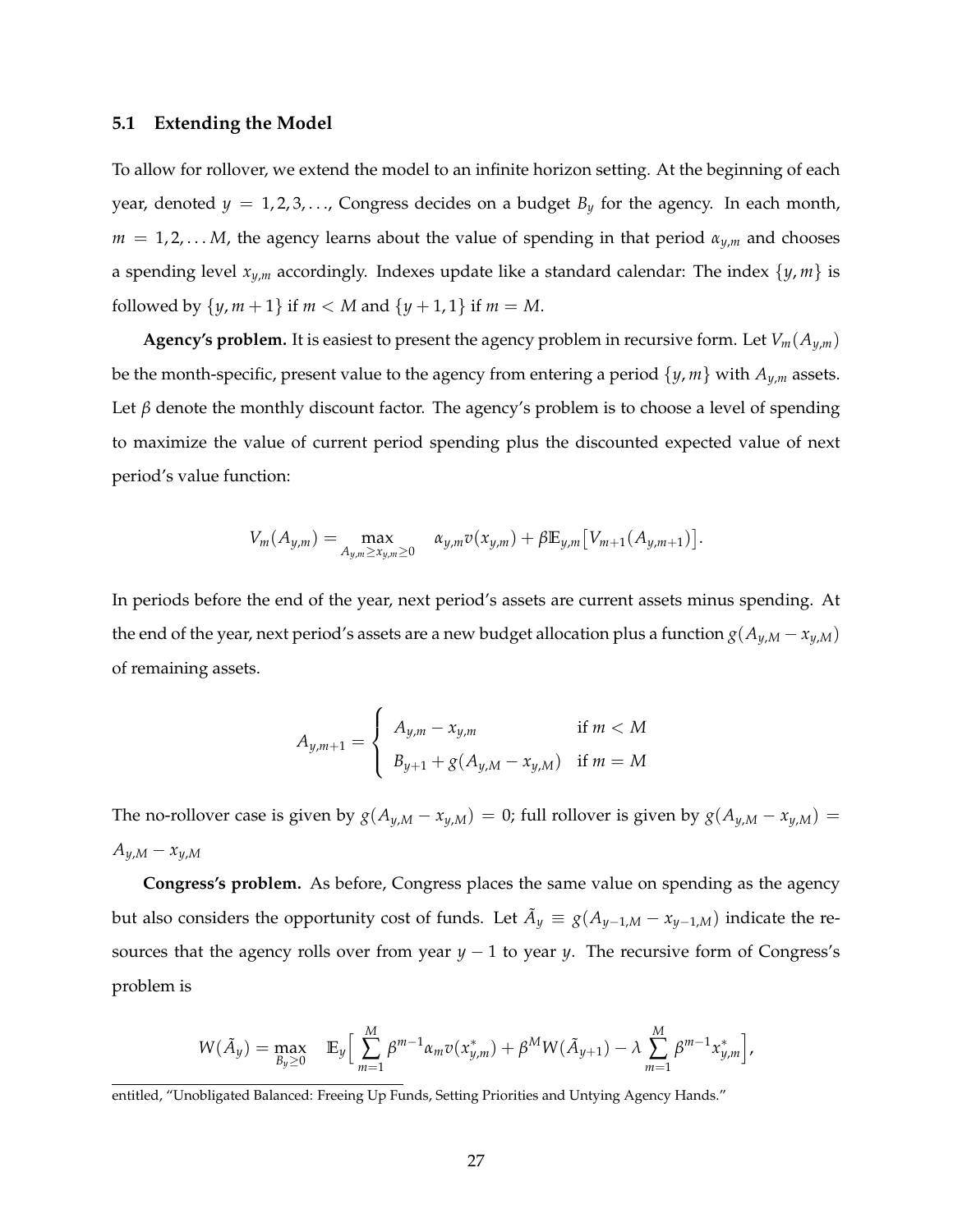where next year's rolled over amount is given by

$$
\tilde{A}_{y+1} = g(\tilde{A}_y + B_y - \sum_{m=1}^{M} x_{y,m}^*)
$$

and  $x_{y,m}^*$  is the agency's choice for optimal spending, which is affected by the budget  $B_y$ .

#### **5.2 Congressional Commitment**

The benefit of rollover depends on the degree to which Congress can refrain from raiding the agency's rolled over funds. Suppose full rollover is permitted by law:  $g(A_{y,M} - x_{y,M}) = A_{y,M}$ *xy*,*M*. Consider the case in which Congress cannot commit to a budget rule.

**Proposition 3** (No Commitment)**.** *If Congress cannot commit to a budget rule, the agency will never roll over any budget authority, and allowing rollover will not produce an efficiency gain.*

To see this, notice that at the beginning of each year, Congress's problem yields an optimal level of assets for the agency that equates the expected marginal value of spending to the social cost of funds. It follows that if the agency rolls over an additional dollar, it is optimal for Congress to reduce the agency's budget allocation to fully offset this amount. Since the agency values spending, it will be better off spending all of its resources by year's end and not rolling over any budget authority. The formal proof for this proposition, and the proposition below, can be found in Appendix Section [A.](#page-47-0)

Now suppose that Congress can commit to a budget rule  $B_y^* = \Gamma(A_{y-1,M} - x_{y-1,M})$  that could depend on the amount of rolled over funds.

**Proposition 4** (Full Commitment)**.** *If Congress can commit to a budget rule, it is optimal for Congress to provide a constant budget that does not depend on the level of rolled over resources (i.e.,*  $B_y^*=\bar{B}$ *), and welfare will be higher than in the no-rollover scenario.*

Because Congress places the same value on spending as the agency, it wants to avoid distorting the agency's inter-temporal spending decisions. It does this by making future budgets uncon-ditional on the amount of rolled over funds.<sup>[40](#page-29-0)</sup> Agency spending does not spike at the end of the

<span id="page-29-0"></span> $40$ This result shares intuition with results on optimal unemployment insurance in the presence of hidden savings [\(Abdulkadiroglu, Kuruscu and Sahin,](#page-36-14) [2002;](#page-36-14) [Kocherlakota,](#page-36-15) [2004\)](#page-36-15). In these papers, hidden savings weakens the link between optimal unemployment benefits and the length of time unemployed. Here, if Congress can commit to a budget rule, it is similarly optimal for future budget allocations to be unconditional on the amount of rolled over funds.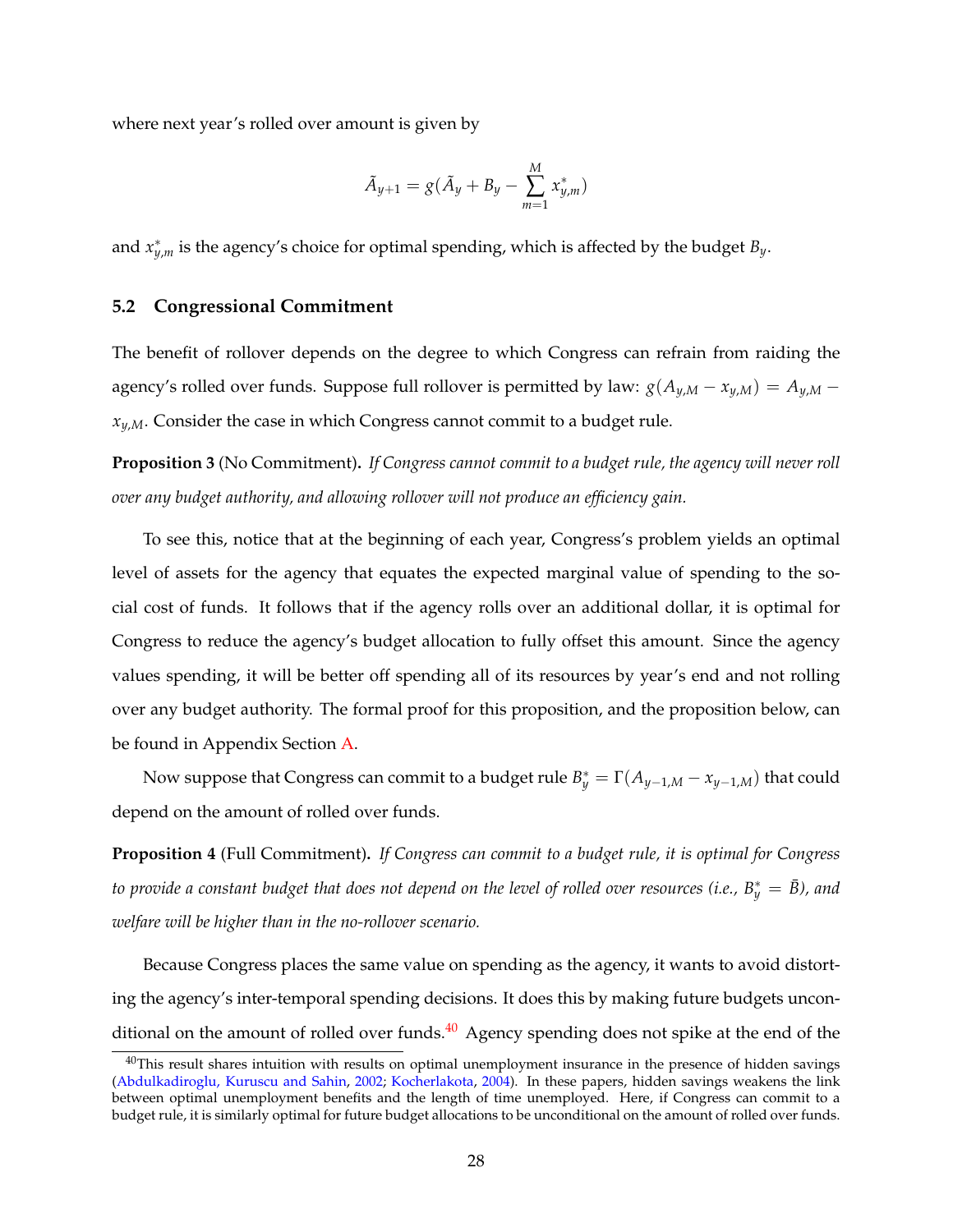year, and there is no year-end drop-off in quality. The only difference between full commitment and the first-best is that agencies cannot borrow.

This result also implies that it is never optimal for the budget office to offer to share savings with an agency, for example by allowing agencies to keep 50 percent of unused funds and then applying the remaining 50 percent to deficit reduction. So long as the portion of unused funds retained by the agency is below 100 percent, agencies will have an incentive to do some spending with a value below the social cost of funds. $41$ 

Finally, the model does not exhibit a ratchet effect phenomenon [\(Freixas, Guesnerie and Tirole,](#page-36-4) [1985\)](#page-36-4), in which the pattern of spending over the year provides an informative signal to Congress on the social value of spending at the agency. This is because the pattern of spending is only indicative of the *relative* magnitude of the value of spending shocks *αy*,*<sup>m</sup>* compared to their expected value  $\mathbb{E}[\alpha_{v,m}]$  and does not in general provide information on their absolute magnitude, which is what determines Congress's budget allocation. $42,43$  $42,43$ 

#### **5.3 Empirical Evidence**

To explore whether allowing rollover gives rise to the type of beneficial effects that are predicted by the full commitment equilibrium, we examine procurement data from the Department of Justice. In 1992, the Department of Justice (DOJ) obtained special authority to roll over up to 4 percent of annual revenue into a fund that could be used for up to five years on I.T. and related projects.<sup>[44](#page-30-3)</sup> DOJ has been using this authority, rolling over \$1.8 billion during the 1994 to 2006 period [\(Senate,](#page-37-7) [2006\)](#page-37-7), yet may be worried about commitment. In a recent report, Senator Tom Coburn criticized

<span id="page-30-0"></span><sup>&</sup>lt;sup>41</sup>There are institutional factors that help Congress commit to allowing rollover. Congress and agencies play a repeated game. If Congress raids an agency's rolled over resources in one year, the agency may play a trigger strategy, never rolling over funds in the future. If multiple agencies were permitted rollover, Congress might be concerned about its reputation, and refrain from raiding an agency's rainy-day fund to avoid discouraging other agencies from rolling over their resources.

<span id="page-30-1"></span><sup>&</sup>lt;sup>42</sup>To see this, consider a setting with two periods, no rollover, and a spike in spending at the end of the year. Based on this pattern of spending, Congress is able to infer that the agency received a below average draw for *α* in the first period of the year. The pattern of spending, however, cannot be used to determine the average value of spending, which is what determines Congress's budget allocation.

<span id="page-30-2"></span><sup>&</sup>lt;sup>43</sup>There are a number of extensions to the model that would be interesting to consider. For instance, what is the effect of asymmetric information between Congress and the agency or of a principle-agent setup where moral hazard by the agency is a central concern.

<span id="page-30-3"></span> $^{44}$ In particular, the law allows the transfer of unobligated balances into the "capital account of the Working Capital Fund to be available for the department-wide acquisition of capital equipment, development and implementation of law enforcement or litigation related automated data processing systems, and for the improvement and implementation of the Department's financial management and payroll/personnel systems." (Public Law 102-140, 28 USC 527) See: http://www.justice.gov/jmd/costreim/wcf-website-update.pdf.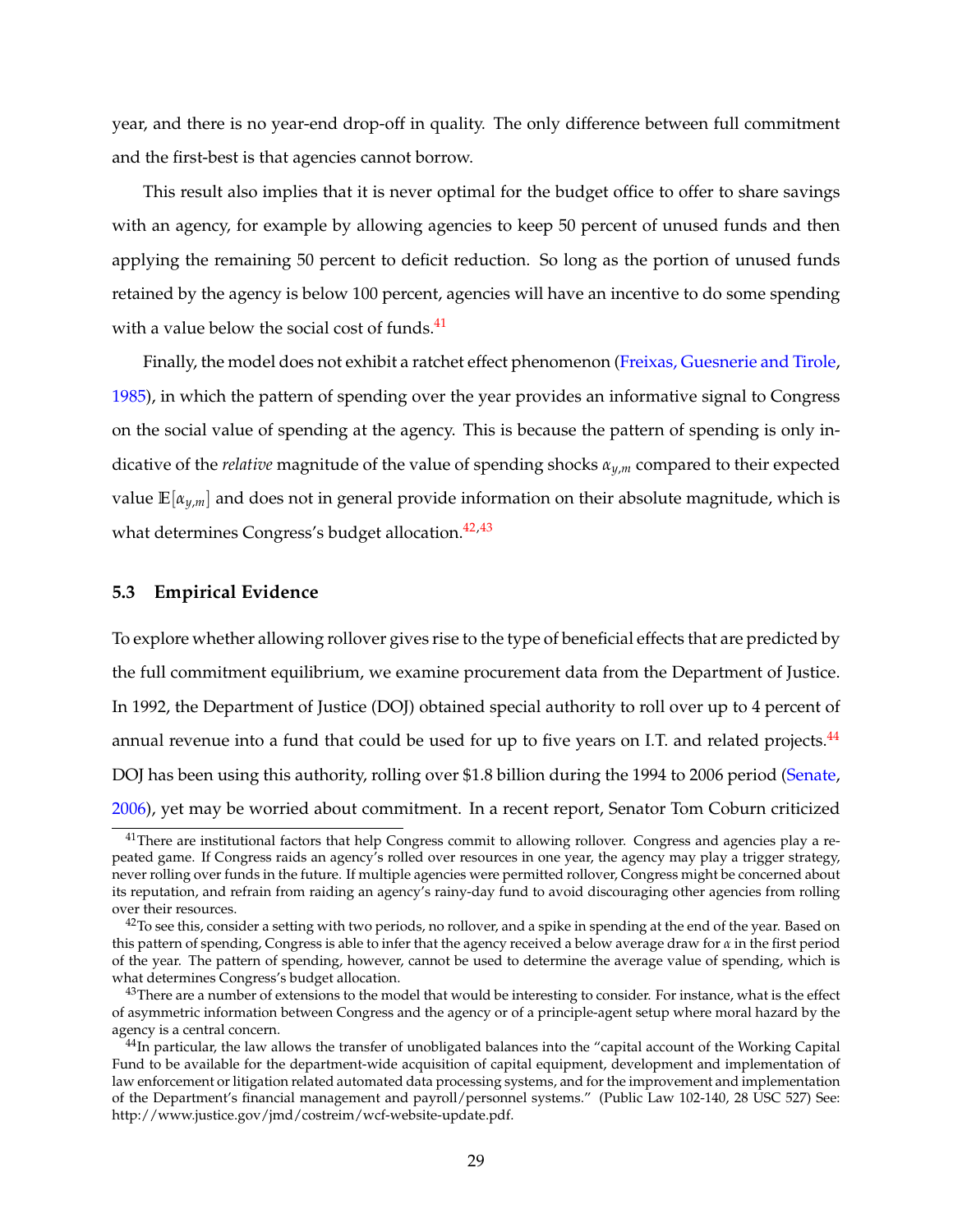the agency for its behavior, stating, "Every year the Department ends the year with billions of unspent dollars. But instead of returning this unneeded and unspent money to the taxpayers, the DOJ rolls it over year to year" [\(Coburn,](#page-36-16) [2008\)](#page-36-16).

To examine the effects of rollover, we return to the data on the volume and quality of contract spending analyzed in Sections [3](#page-9-0) and [4.](#page-14-0) Table [6](#page-46-0) presents difference-in-differences estimates of the effect of the DOJ rollover authority on the volume of year-end spending. Rows compare the fraction of spending that occurs in the last week of the year at DOJ and at other agencies; columns compare I.T. and non-I.T. projects. The first row shows that at other agencies, 8.5 percent of non-I.T. spending occurs in the last week of the fiscal year; for I.T. projects, 12.1 percent of spending occurs in the last week of the year. At DOJ, the fraction of non-I.T. spending that occurs in the last week of the year is 9.3 percent, similar to the government-wide average. Whereas at other agencies the fraction of I.T. spending that occurs in the last week of the year is above the fraction of non-I.T. spending, at DOJ it is significantly lower. At DOJ, only 3.4 percent of I.T. spending occurs in the last week of the year, much closer to the 1.9 percent that would result from constant expenditure over the year. The difference-in-differences estimate is a decline of 9.5 percentage points, with a p-value of less than 0.1 percent.

Because DOJ has relatively little end-of-year I.T. spending, there is less data to look at the effects on quality. Table [7](#page-46-1) shows difference-in-differences estimates of the effect on overall ratings using the I.T. Dashboard data. At other agencies, last-week I.T. projects have overall ratings that are 1.9 points lower than rest-of-year projects on average. DOJ has 15 I.T. projects in the Dashboard with only 1 occurring in the last week of the year. This project has the highest overall rating of all the projects undertaken by DOJ and is 1.6 points higher than the average. While one should be cautious in interpreting a result that comes from a single observation, a difference-in-differences estimate shows how unlikely it is that the one end-of-year DOJ I.T. project would be of such high quality if there were no effect of rollover—the DOJ rollover variable has a p-value that is below .01. Appendix Table [A10](#page-67-0) show the result is robust across a broad set of regression specifications.

In sum, the DOJ data provide empirical support for beneficial effects of rollover. Allowing for the rollover of I.T. funds leads to a substantial decrease in the volume of year-end I.T. spending at DOJ relative to other agencies, and also seems to lead to an increase in project quality.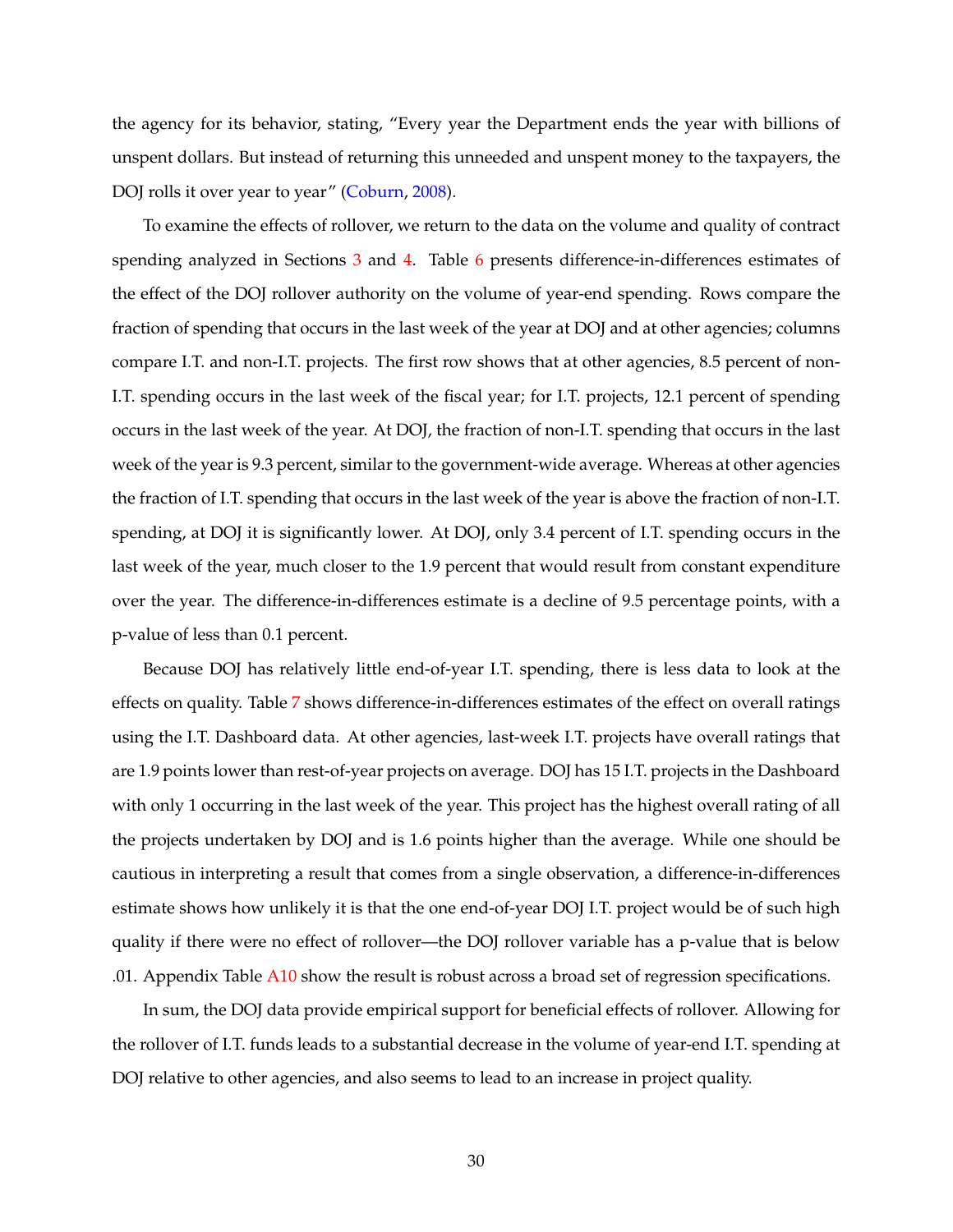#### **5.4 Calibrating the Welfare Gains**

The results in the previous section—that permitting rollover eliminates the spike in spending and the associated decline in quality—gives an indication of the potential welfare gains from permitting rollover. But the theoretical model suggests that a deeper assessment is needed. In particular, rollover should improve the quality of spending over the front part of the year as well. For instance, in the beginning of the year, agencies with a high value of spending can tap into funds rolled over from the previous period. Moreover, the gains from permitting rollover depend on how Congress reacts to rolled-over funds. To study these types of effects and to consider more generally the welfare gains from alternative rollover policies, we calibrate the infinite horizon model to fit the spike in spending and the drop-off in quality at the end of the year.

The model is characterized by a parameter that determines the curvature of the value of spending function and a parameter that determines the distribution of spending shocks. We calibrate these parameters such that simulated data from the model has the same spike in spending and drop-off in quality that we observed in the federal procurement data. In our baseline calibration, we specify a CRRA  $v(x) = \frac{x^{1-\gamma}}{1-\gamma}$ 1−*γ* value of spending function with curvature parameter *γ* and a log normal ln *α* ∼ *N*(0, *σ*) distribution of spending shocks with standard deviation *σ*. We set the number of months per year to *M* = 12 and the monthly discount factor to  $β = 0.996$ .<sup>[45](#page-32-0)</sup> We normalize the social cost of funds to  $\lambda = 1$ . While the specific quantitative results are dependent on the chosen functional form, we show in the appendix that results are quite similar with a CARA spending function. Full details on the calibration can be found in Appendix Section [C.](#page-51-0)

As a first step, we assess the welfare gains from rollover by comparing the non-rollover status quo to three alternative scenarios. In the first scenario, we allow rollover, but reduce the agency's budget authority to produce the same expected value of spending as in the no-rollover regime. This can be thought of as an estimate of the compensating variation from allowing rollover. Appendix Table [A13](#page-69-0) shows that Congress could allow rollover, reduce the agency's budget by 13 percent, and the value of spending would be identical to the status quo.

The second scenario examines the welfare gain from rollover when Congress can re-optimize the budget it provides to the agency. In our simulations Congress chooses to reduce the agency's

<span id="page-32-0"></span><sup>&</sup>lt;sup>45</sup>This monthly discount factor implies an annual discount factor of  $0.95 = 0.996^{12}$ .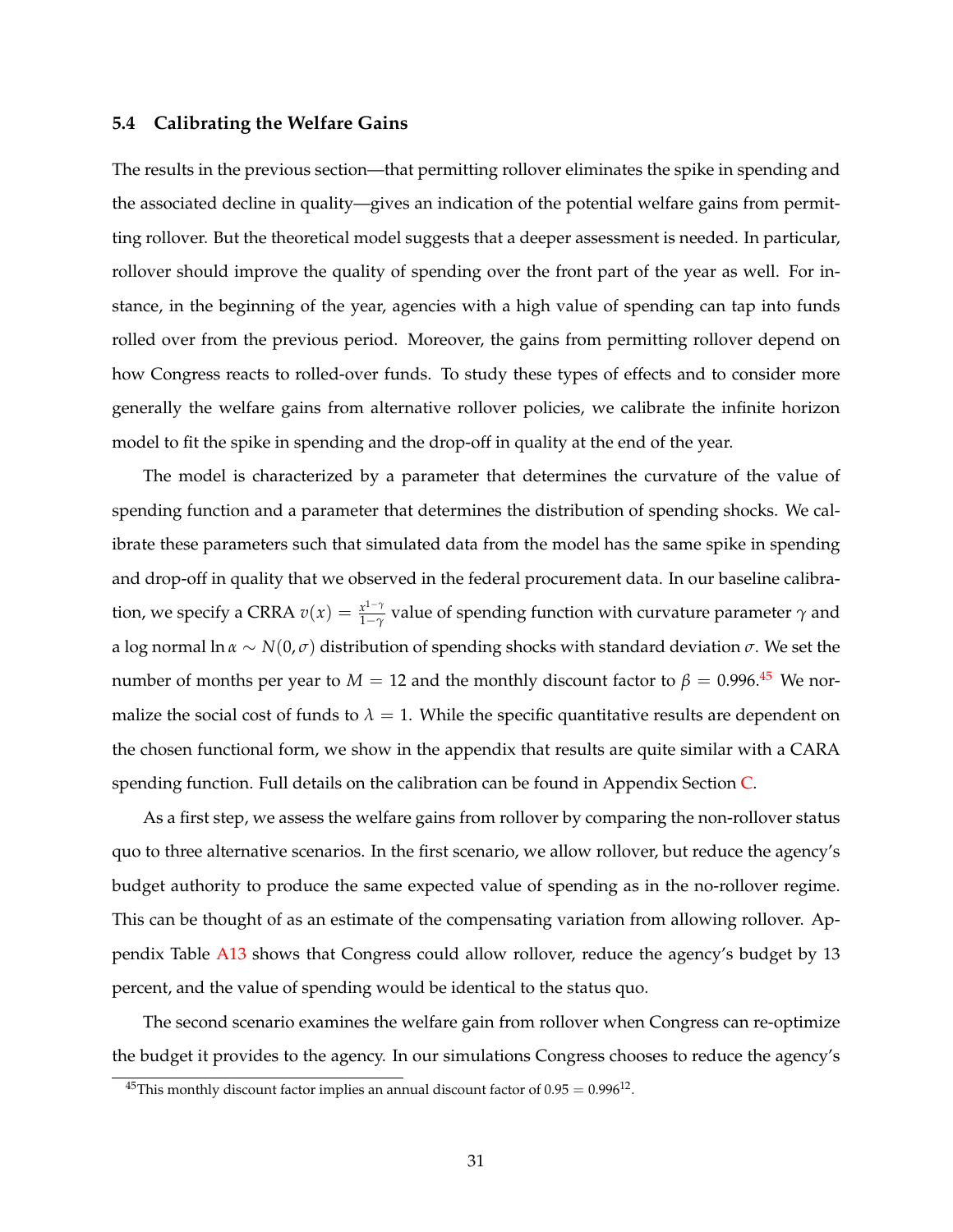budget allocation by an amount that turns out to be similar to the reduction in the compensating variation scenario because agencies on average enter the year with rolled-over funds, so Congress does not need to provide as much funding to ensure that the agency can take advantage of high *α* periods. Moreover, this effect outweighs the greater willingness of Congress to provide funds in a rollover environment given that agencies will not squander them on projects with a value below the social cost of funds. The welfare gains in this Congressional reoptimization scenario are slightly higher than those in the compensating variation scenario.

The third scenario examines the welfare gains from the first-best level of spending, defined as the level of spending that equates the marginal social value of spending to the marginal social cost of funds in each period. Compared to rollover, which effectively allows agencies to save, the first-best effectively allows agencies both to save and to borrow. The welfare gains from this counterfactual are approximately 19 percent, but are an upper bound because, in the real world, agencies can acquire extra resources in extenuating circumstances through mid-year supplemental appropriations from Congress, a channel we do not model in our rollover scenario.

Whether these welfare gains can be achieved depends on Congress's ability to commit to future budgets. While Congress cannot completely tie its own hands, it can design policies to increase the likelihood of commitment. For example, Congress could specify that rolled-over amounts are not reported in standard budget tables, increasing the cost of obtaining this information. Our analysis shows that small commitment probabilities can achieve relatively large welfare gains. We conduct a counterfactual analysis where with probability *π* Congress commits and agencies are able to roll over the full amount of unspent resources into the next year, and with probability  $1 - \pi$  Congress reneges and unspent resources are taken from the agency and valued in the welfare function at the social cost of funds. Panel A of Appendix Figure [A3](#page-59-0) shows that a 25 percent commitment probability leads to welfare gains of more than half the full rollover value, as agencies prefer to roll over their funds than engage in flat-of-the-curve spending at the end of the year.

We also use the model to examine the effect of two intermediate policies. The first is to allow agencies to roll over funding for a time-limited grace period.<sup>[46](#page-33-0)</sup> Such a grace period would not simply result in a spike in spending at the new deadline. Because next year's budget authority

<span id="page-33-0"></span><sup>46</sup>We thank Dan Feenberg for suggesting this counterfactual.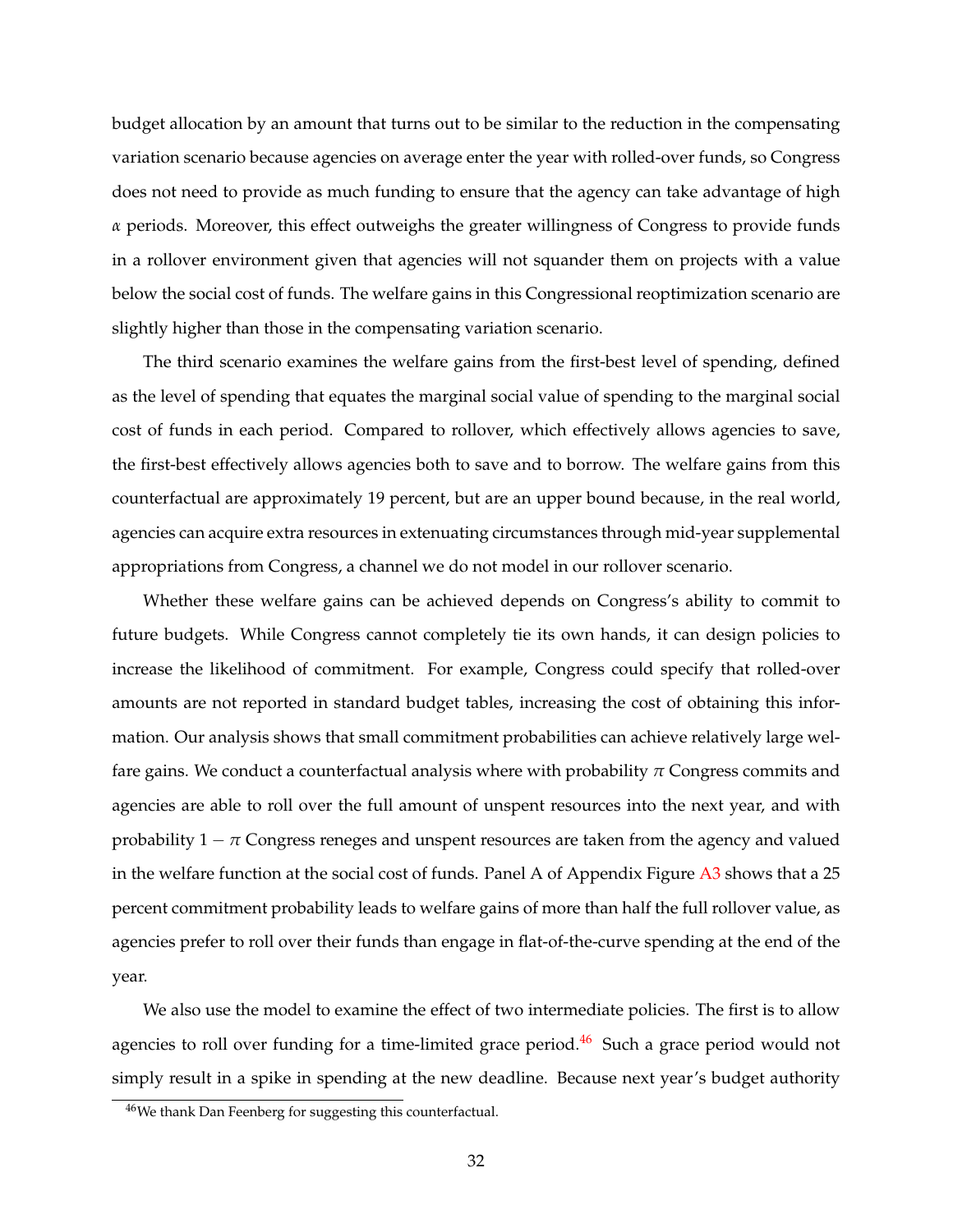would provide a de facto rainy day fund, even a few months of rollover would allow agencies to draw down their previous year's savings over a longer time period while using next year's allot-ment to insure against large spending needs.<sup>[47](#page-34-1)</sup> We find that a one-month grace period achieves 41 percent of the welfare gains from full rollover; a two-month grace period achieves 66 percent; and a four-month grace period 90 percent (see Panel B of Appendix Figure [A3\)](#page-59-0).

The second alternative is for Congress to provide more funding on a multi-year basis. While the full implications of less frequent fiscal policy are outside the scope of this paper, one benefit of multi-year budgeting is that it reduces the frequency of wasteful year-end spending. In our calibrated model, we find that two-year budget cycles achieve 70 percent of the gains from full rollover and three-year budget cycles achieve 90 percent (see Panel C of Appendix Figure [A3\)](#page-59-0).

The results are subject to a number of caveats. We assume that agencies—and their employees do not have self-control problems. If agencies are prone to procrastinate, for example, then a yearend deadline may force agencies to get languishing projects out the door, providing a benefit that could offset some of the cost of lower quality spending.

Another assumption we make is that agencies cannot achieve the equivalent of rollover today by purchasing fungible goods or "parking" funds in contracts that can be repurposed at the end of the year. The empirical analysis showed relatively little year-end spending in the most fungible categories—such as fuels, lubricants, oils and waxes—and we would not see a drop-off in quality if funds were used in this manner. To the extent some funding is already rolled over through such methods, the benefits of legally permitting rollover would be reduced.

### <span id="page-34-0"></span>**6 Conclusion**

Our model of an organization facing a fixed period in which it must spend its budget resources made three predictions. We have confirmed all three using data on U.S. federal contracting. First, there is a surge of spending at the end of the year. Second, end-of-year spending is of lower quality. Third, permitting the rollover of spending into subsequent periods eliminates the end-ofyear spending surge and appears to lead to higher quality.

<span id="page-34-1"></span><sup>&</sup>lt;sup>47</sup>Because Congress rarely passes a budget on schedule and agencies are operating under continuing resolutions, this partial rollover period often will have expired by the time that a new budget is determined. In this case, Congress would have no incentive to take this rolled-over amount into consideration.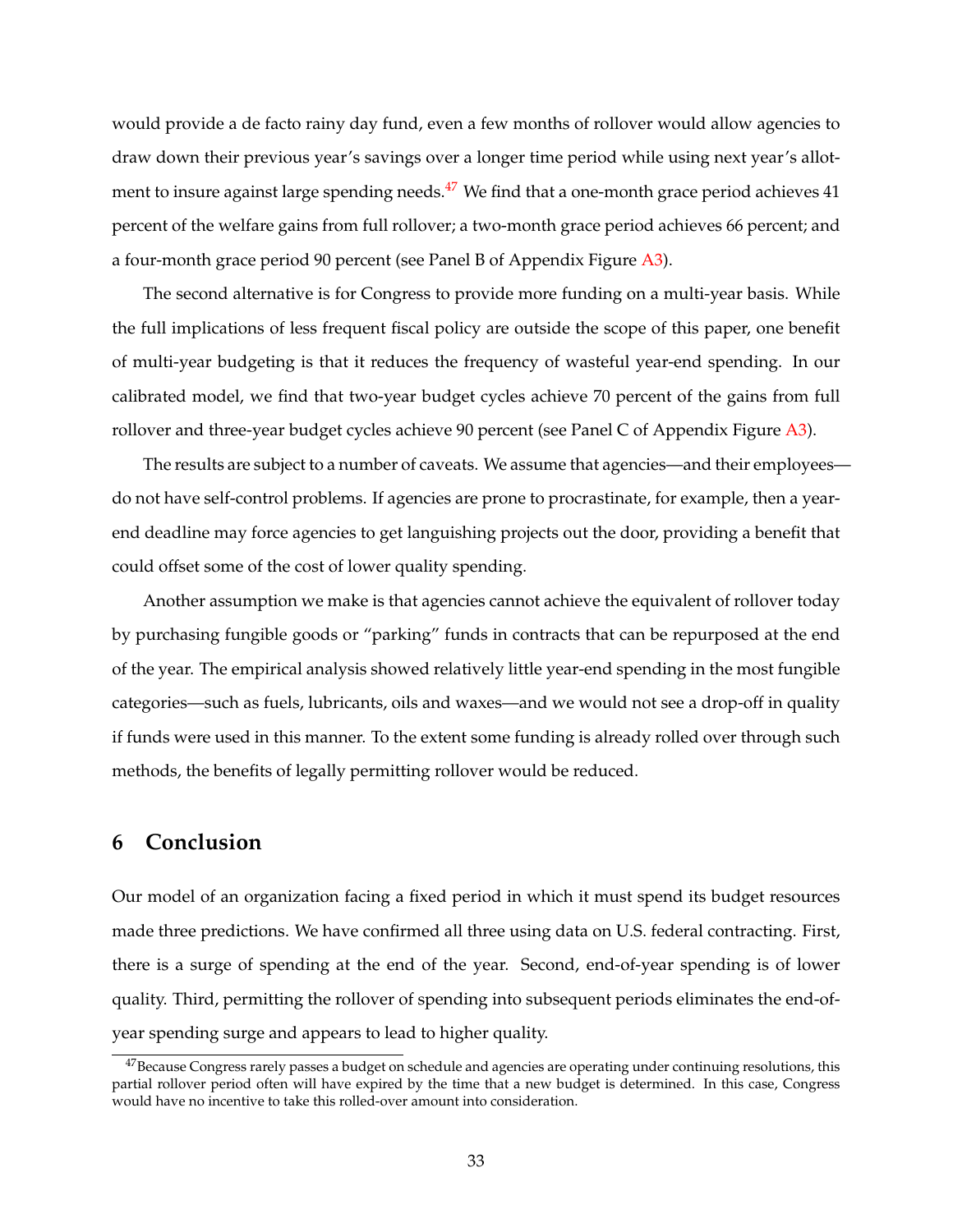Our welfare simulations suggest that most of the inefficiency from wasteful year-end spending could be eliminated with relatively modest changes to budget procedures—for example, by allowing agencies to roll over unused funds into the next fiscal year for use during a four-month grace period.

In evaluating possible policy reforms, one should not lose sight of the potential benefits of one-year budget periods. Shorter appropriations cycles may produce benefits from greater Congressional control over executive branch operations. The use-it-or-lose it feature of appropriated funds may push projects out the door that would otherwise languish due to bureaucratic delays. And there may be institutional barriers to achieving the full benefits illustrated in the welfare simulations. For example, unless the rollover balances stay with the same part of the organization that managed to save them, agency subcomponents will still have an incentive to use up the entirety of their allocations.

While a full assessment of potential policy reforms is beyond the scope of this paper, two things are clear. First, the conventional wisdom expressed in [GAO](#page-36-2) [\(1998\)](#page-36-2) that the federal endof-year spending problem was largely solved with the budget process reforms of the early 1980s is wrong. There remains a large surge in spending in the last week of the year. Second, this spending surge has real consequences. Our finding that year-end I.T. spending is of lower quality demonstrates for the first time that the end-of-year spending surge does in fact result in lower quality spending.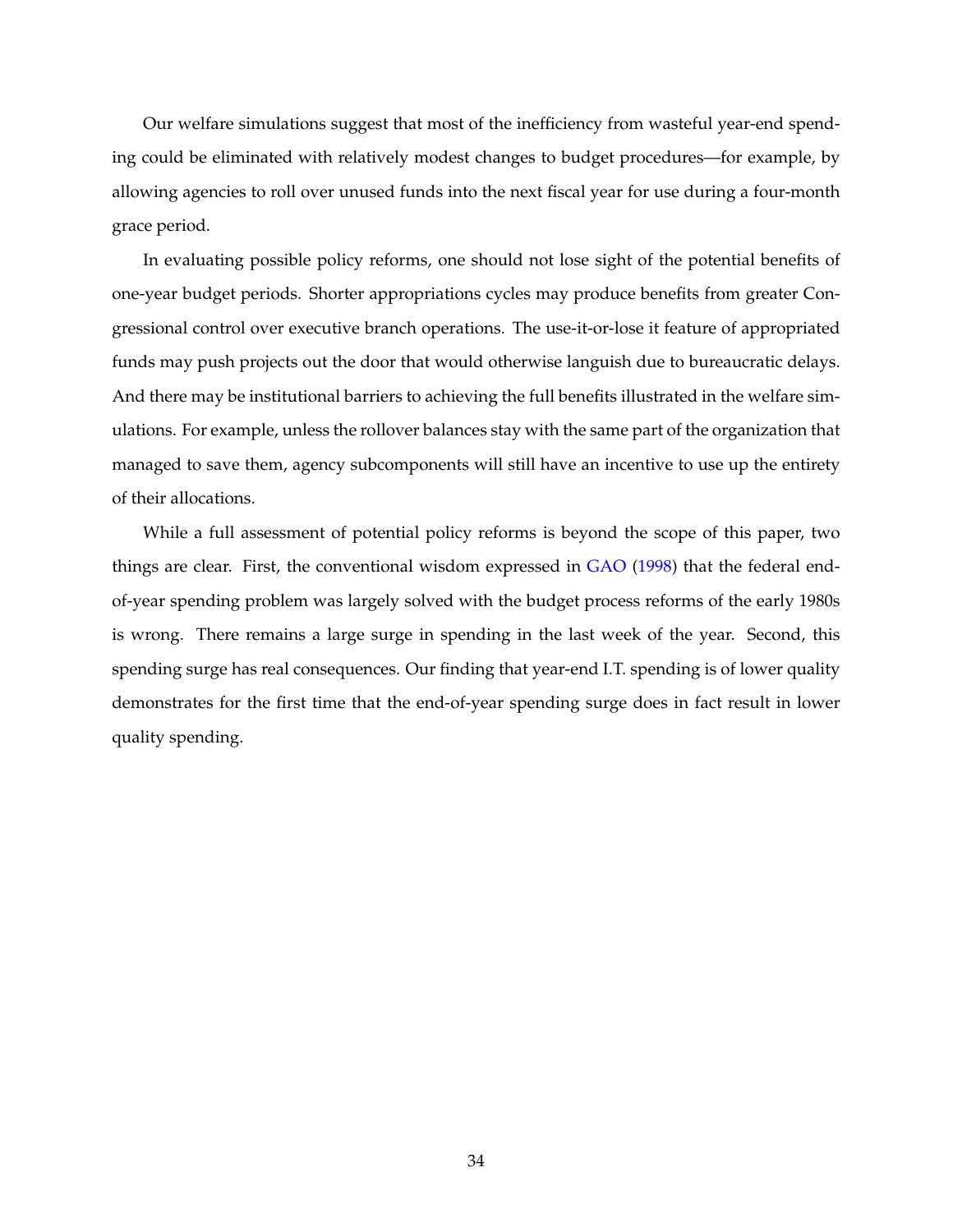# **References**

- <span id="page-36-14"></span>**Abdulkadiroglu, A., B. Kuruscu, and A. Sahin.** 2002. "Unemployment Insurance and the Role of Self-Insurance." *Review of Economic Dynamics*, 5(3): 681–703.
- <span id="page-36-11"></span>**Acquisition Advisory Panel.** 2007. "Report of the Acquisition Advisory Panel to the Office of Federal Procurement Policy and the United States Congress."
- <span id="page-36-7"></span>**Attanasio, O.P., and G. Weber.** 2010. "Consumption and Saving: Models of Intertemporal Allocation and Their Implications for Public Policy." *Journal of Economic Literature*, 48(3): 693–751.
- <span id="page-36-9"></span>**Cardon, J.H., and M.H. Showalter.** 2001. "An Examination of Flexible Spending Accounts." *Journal of Health Economics*, 20(6): 935–954.
- <span id="page-36-8"></span>**Carroll, C.D.** 2001. "A Theory of the Consumption Function, With and Without Liquidity Constraints." *The Journal of Economic Perspectives*, 15(3): 23–45.
- <span id="page-36-6"></span>**Carroll, Christopher D.** 1997. "Buffer-Stock Saving and the Life Cycle/Permanent Income Hypothesis." *Quarterly Journal of Economics*, 112(1): 1–55.
- <span id="page-36-5"></span>**Carroll, Christopher D, and Miles S Kimball.** 1996. "On the Concavity of the Consumption Function." *Econometrica: Journal of the Econometric Society*, 981–992.
- <span id="page-36-16"></span>**Coburn, Tom.** 2008. "Justice Denied: Waste and Mismanagement at the Department of Justice." Subcommittee on Federal Financial Management, Government Information, Federal Services, and International Security.
- <span id="page-36-13"></span>**Federal Acquisition Institute.** 2011. "FY2010 Annual Report on the Federal Acquisition Workforce."
- <span id="page-36-4"></span>**Freixas, X., R. Guesnerie, and J. Tirole.** 1985. "Planning under incomplete information and the ratchet effect." *The Review of Economic Studies*, 52(2): 173–191.
- <span id="page-36-10"></span>**Fung, A., M. Graham, and D. Weil.** 2007. *Full Disclosure: The Perils and Promise of Transparency.* Cambridge University Press.
- <span id="page-36-3"></span>**GAO.** 1985. "Federal Year-End Spending Patterns For Fiscal Years 1982, 1983, and 1984."
- <span id="page-36-2"></span>**GAO.** 1998. "Year-End Spending: Reforms Underway But Better Reporting an Oversight Needed."
- <span id="page-36-1"></span>**GAO.** 2004. *Principles of Federal Appropriations Law.*
- <span id="page-36-17"></span>**Gourieroux, C., A. Monfort, and E. Renault.** 1993. "Indirect Inference." *Journal of Applied Econometrics*.
- <span id="page-36-12"></span>**Greene, W.H., and D.A. Hensher.** 2010. *Modeling Ordered Choices: A Primer.* Cambridge University Press.
- <span id="page-36-0"></span>**Jones, L. R.** 2005. "Outyear Budgetary Consequences of Agency Cost Savings: International Public Management Network Symposium." *International Public Management Review*.
- <span id="page-36-15"></span>**Kocherlakota, N.R.** 2004. "Figuring out the Impact of Hidden Savings on Optimal Unemployment Insurance." *Review of Economic Dynamics*, 7(3): 541–554.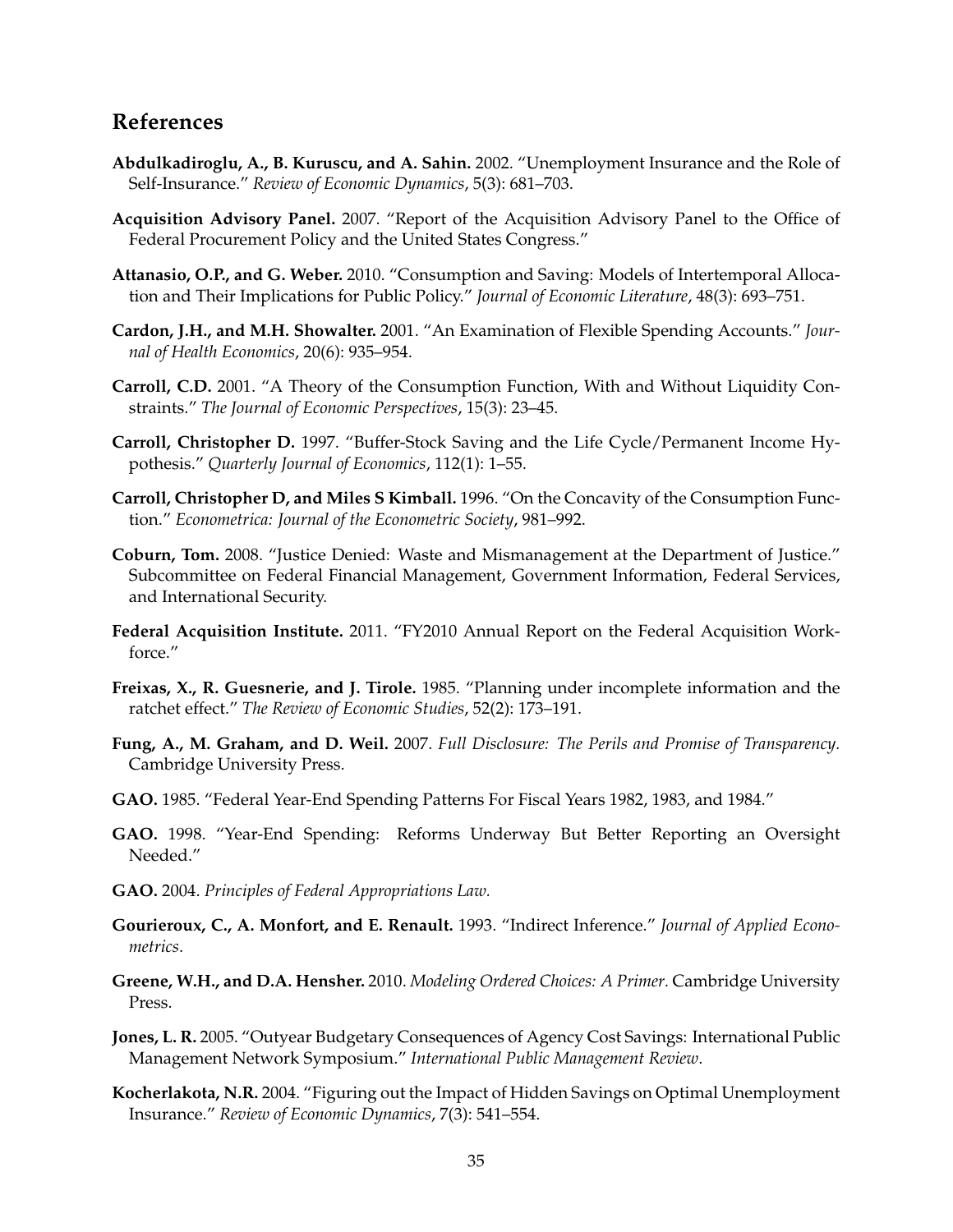- <span id="page-37-1"></span>**Laffont, J.J., and J. Tirole.** 1986. "Using cost observation to regulate firms." *The Journal of Political Economy*, 94(3): 614–641.
- <span id="page-37-2"></span>**Lee, Robert D., and Ronad W. Johnson.** 1998. *Public Budgeting Systems, Sixth Edition.* Aspen Publishers, Inc.
- <span id="page-37-10"></span>**Ljungqvist, L., and T.J. Sargent.** 2004. *Recursive Macroeconomic Theory.* The MIT Press.
- <span id="page-37-0"></span>**McPherson, Michael.** 2007. "An Analysis of Year-End Spending and the Feasibility of a Carryover Incentive for Federal Agencies." Master's diss. Naval Postgraduate School.
- <span id="page-37-5"></span>**Metzenbaum, Shelley H.** 2009. "Performance Management Recommendations for the New Administration."
- <span id="page-37-3"></span>**Oyer, P.** 1998. "Fiscal Year Ends and Nonlinear Incentive Contracts: The Effect on Business Seasonality." *Quarterly Journal of Economics*.
- <span id="page-37-6"></span>**Rogerson, W.P.** 1994. "Economic incentives and the defense procurement process." *The Journal of Economic Perspectives*.
- <span id="page-37-7"></span>**Senate, United States.** 2006. "Unobligated Balances at Federal Agencies." Statement Before the Committee on Homeland Security and Governmental Affairs, Subcommittee on Federal Financial Management, Government Information and International Security, United States Senate.
- <span id="page-37-4"></span>**The Economist.** 2010. "The Open Society: Governments Are Letting in the Light."
- <span id="page-37-9"></span>**Train, Kenneth.** 2003. *Discrete Choice Methods With Simulation.* Cambridge University Press.
- <span id="page-37-8"></span>**Voena, Alessandra.** 2012. "Yours, Mine and Ours: Do Divorce Laws Affect the Intertemporal Behavior of Married Couples." *Mimeo*.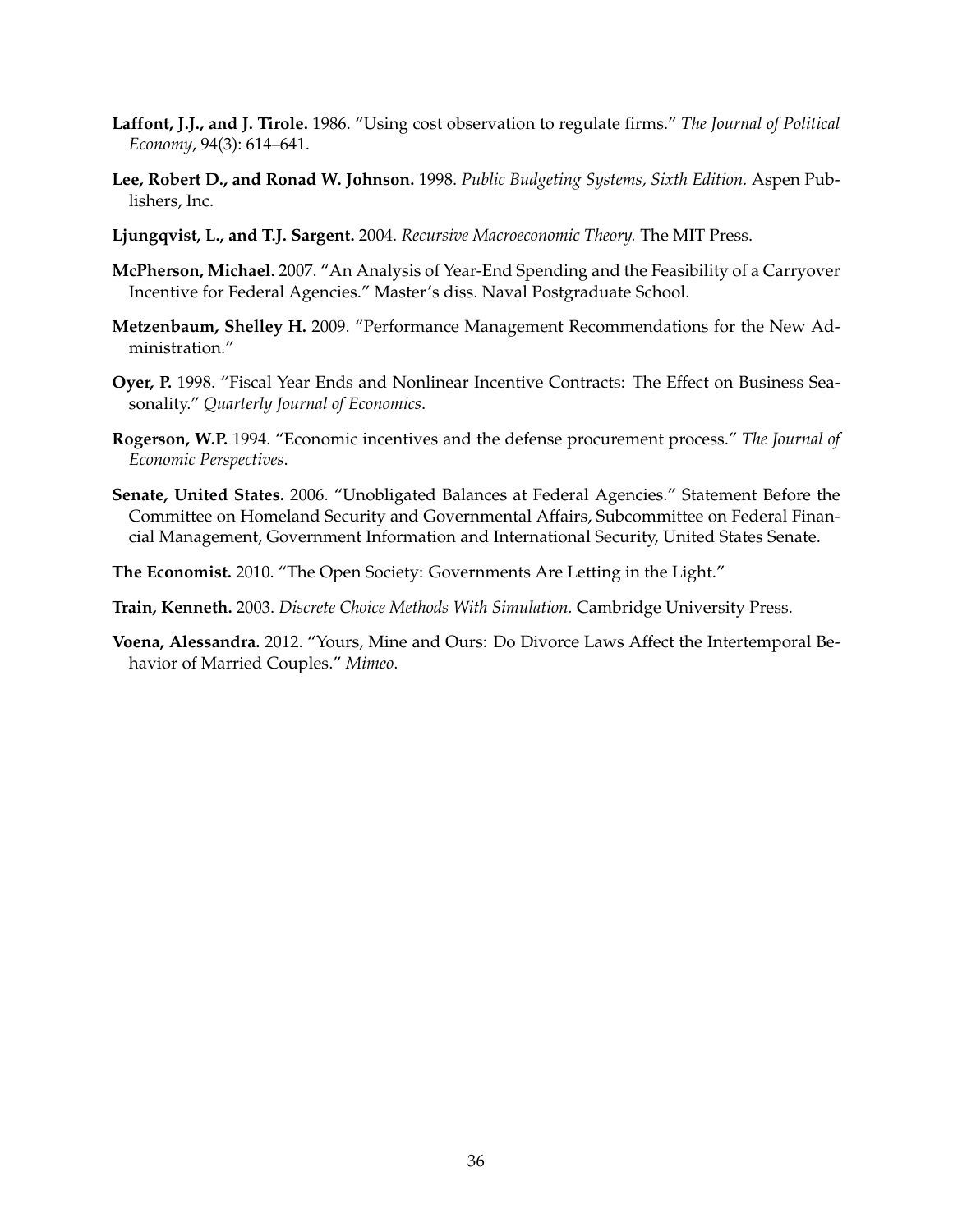## <span id="page-38-0"></span>**Figure 1:** Federal Contracting by Week, Pooled 2004 to 2009 FPDS



(b) Number of Contracts

*Source:* Federal Procurement Data System, accessed October, 2010 via www.usaspending.gov. *Note:* Total spending and number of contracts by week of the federal fiscal year. Spending values inflation-adjusted to 2009 dollars using the CPI-U.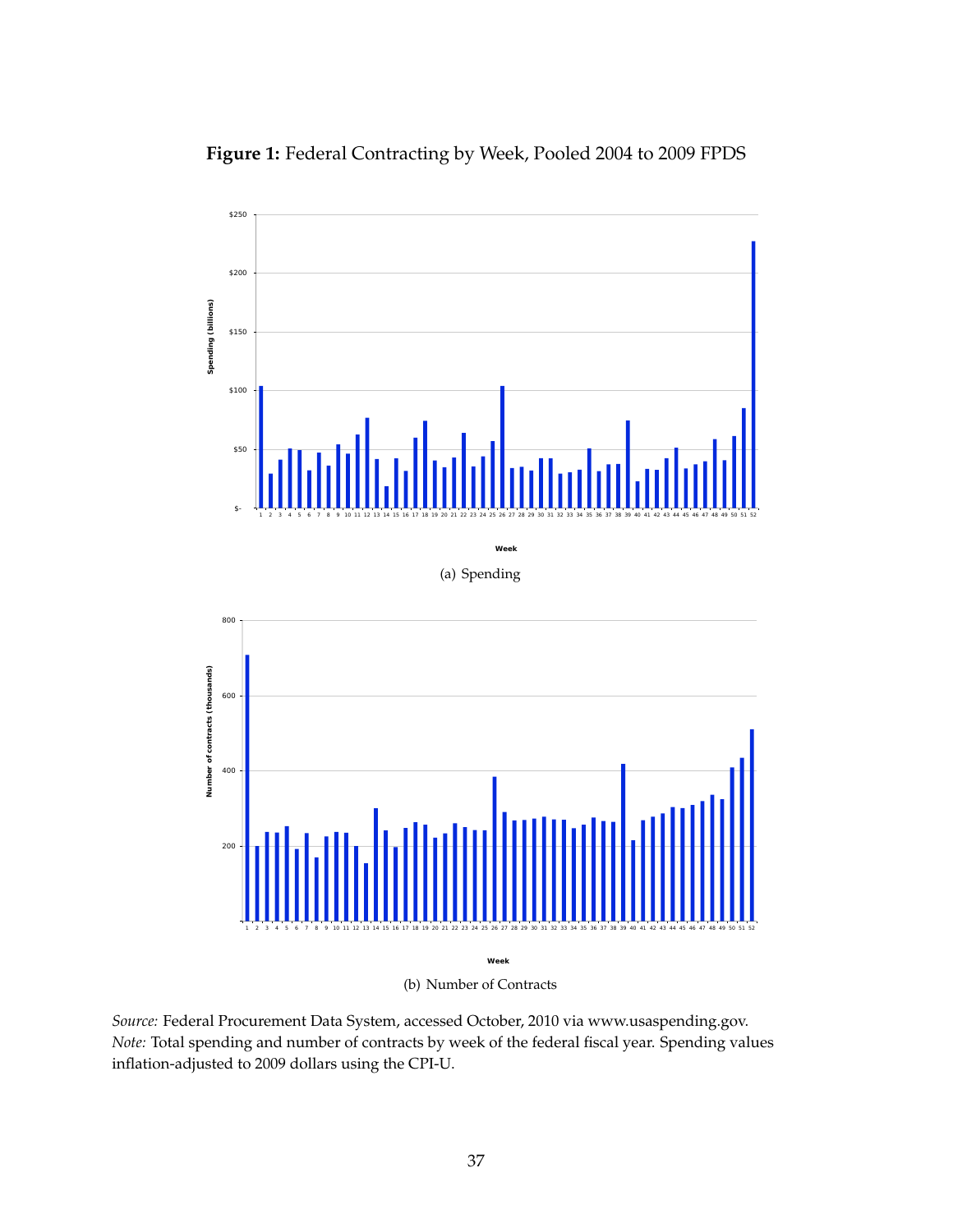<span id="page-39-0"></span>

## **Figure 2:** Year-End Spending by Time Zone

*Source:* Federal Procurement Data System, accessed October, 2010 via www.usaspending.gov *Note:* Figure shows percent of annual spending by time zone in the last day and last week excluding the last day of the fiscal year and by contract size. The x-axis shows time zones displayed from west (PT) to east (ET) for the contiguous U.S. The y-axis shows the percent of year-end spending in that time zone relative to the percent of year-end spending in ET to normalize for different levels of spending by time period and contract size. Spending values inflation-adjusted to 2009 dollars using the CPI-U.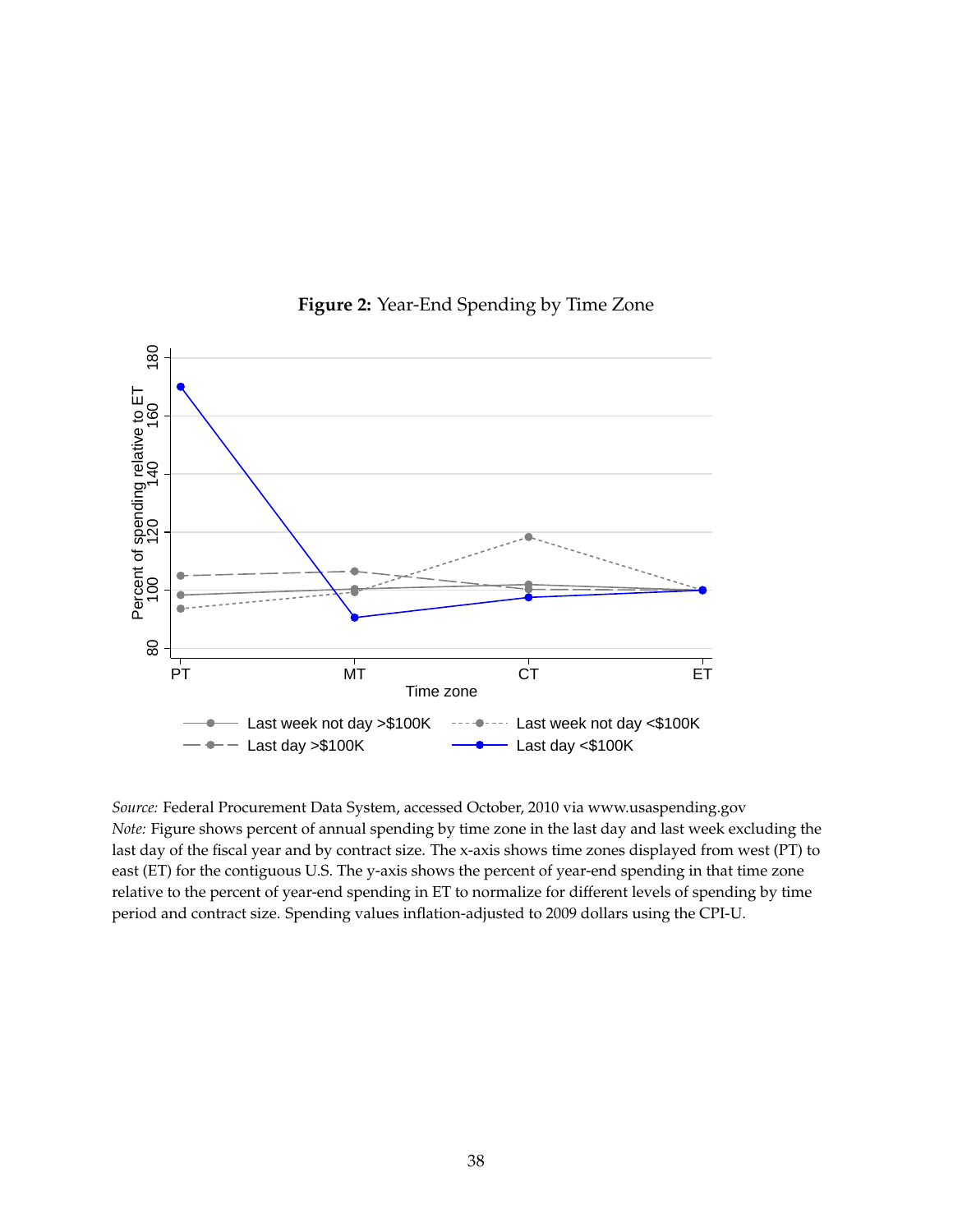

<span id="page-40-0"></span>

(b) Number of Projects

*Source:* I.T. Dashboard data, accessed March, 2010 via http://it.usaspending.gov. *Note:* Total spending and number of I.T projects by week of the federal fiscal year. Spending values inflation-adjusted to 2009 dollars using the CPI-U.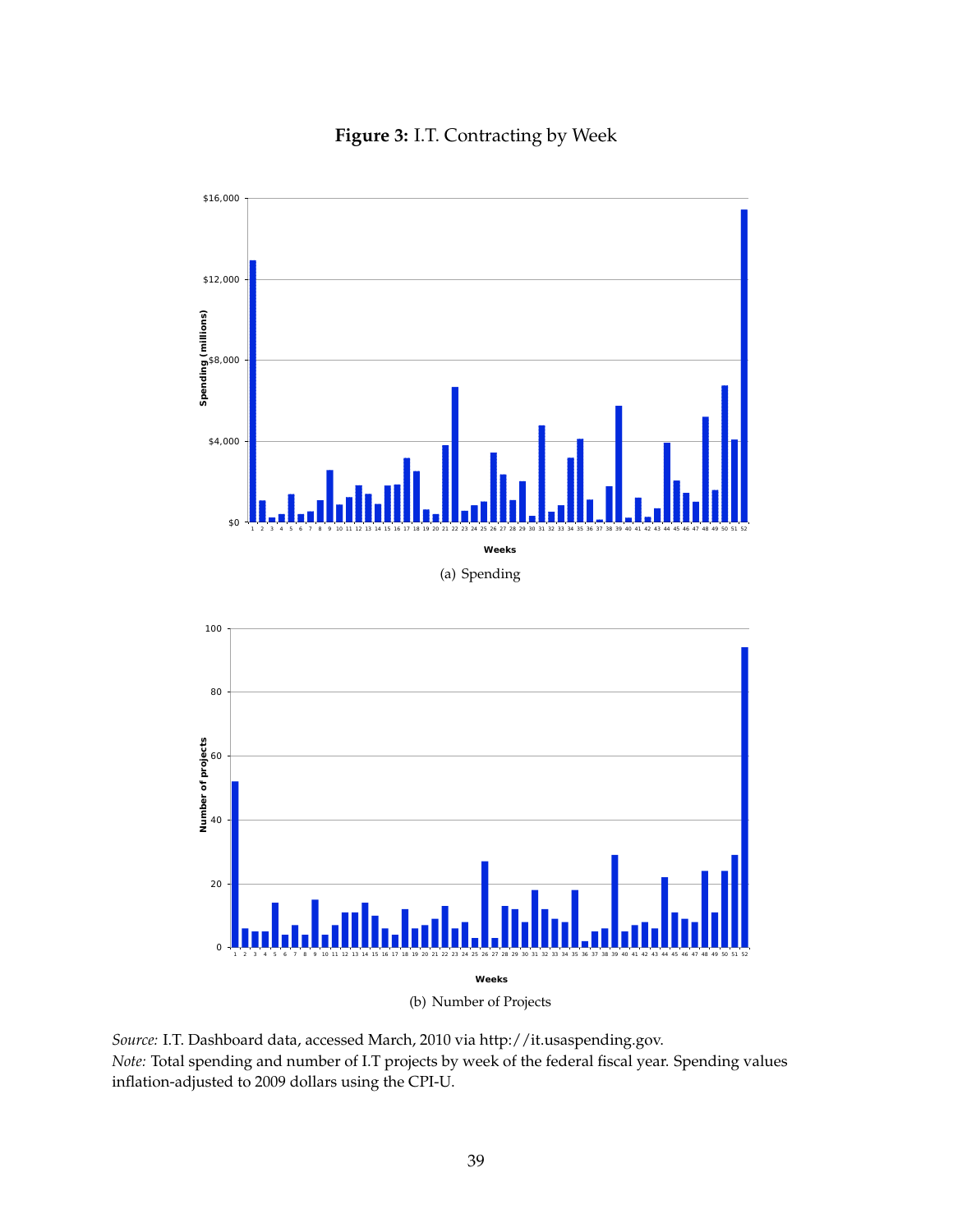<span id="page-41-0"></span>

## **Figure 4:** Year-End and Rest-of-Year Overall Ratings







*Source:* I.T. Dashboard data, accessed March, 2010 via http://it.usaspending.gov. *Note:* Overall rating histograms for I.T. projects originating in the last week and rest of the year. To construct this figure, ratings are binned into 5 categories with the lowest category representing overall ratings less than 2, the second lowest representing overall ratings between 2 and 4, and so on. See text for details on the overall rating index. Panel A weights projects by inflation-adjusted spending. Panel B shows unweighted values.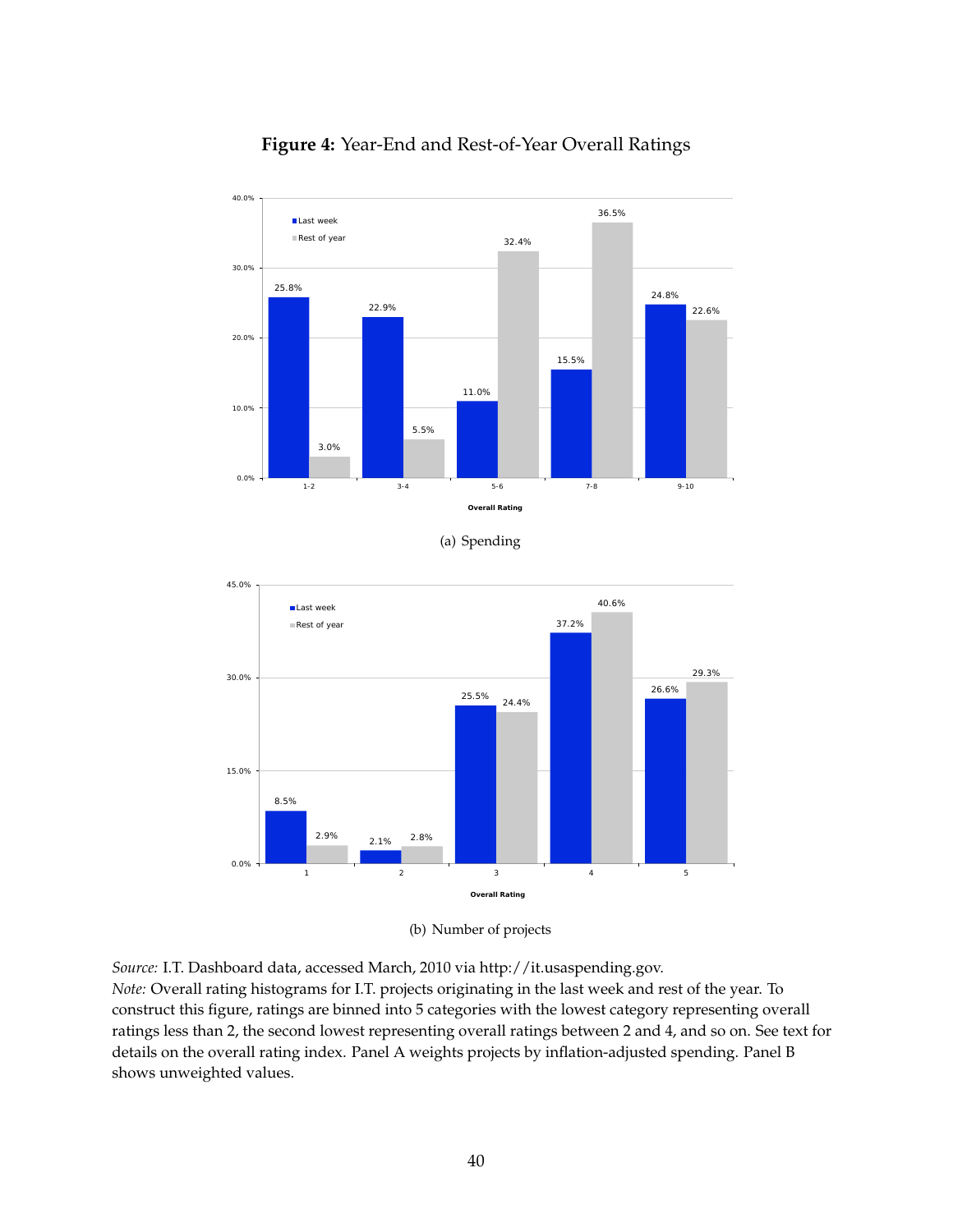|                                               |                 | Spending  | Contracts    |         |  |
|-----------------------------------------------|-----------------|-----------|--------------|---------|--|
|                                               | <b>Billions</b> | Percent   | Count        | Percent |  |
| Totals                                        | \$2,597         | 100.0%    | 14,568,153   | 100.0%  |  |
| Year                                          |                 |           |              |         |  |
| 2004                                          | \$304           | 11.7%     | 1,413,320    | 9.7%    |  |
| 2005                                          | \$355           | 13.7%     | 1,857,959    | 12.8%   |  |
| 2006                                          | \$405           | 15.6%     | 2,719,482    | 18.7%   |  |
| 2007                                          | \$452           | 17.4%     | 2,977,431    | 20.4%   |  |
| 2008                                          | \$542           | 20.9%     | 3,292,059    | 22.6%   |  |
| 2009                                          | \$538           | 20.7%     | 2,307,902    | 15.8%   |  |
| Contract size                                 |                 |           |              |         |  |
| Less than \$100K                              | \$166           | 6.4%      | 13,844,183   | 95.0%   |  |
| \$100K to \$1M                                | \$398           | 15.3%     | 625,973      | 4.3%    |  |
| At least \$1M                                 | \$2,033         | 78.3%     | 97,997       | 0.7%    |  |
| Agency                                        |                 |           |              |         |  |
| Agriculture                                   | \$25            | 1.0%      | 241,626      | 1.7%    |  |
| Commerce                                      | \$13            | 0.5%      | 112,756      | 0.8%    |  |
| Defense                                       | \$1,824         | 70.2%     | 3,536,530    | 24.3%   |  |
| Education                                     | \$8             | 0.3%      | 12,806       | 0.1%    |  |
| Energy                                        | \$142           | 5.5%      | 37,756       | 0.3%    |  |
| <b>Environmental Protection Agency</b>        | \$8             | 0.3%      | 62,713       | 0.4%    |  |
| General Services Administration               | \$82            | 3.2%      | 4,830,748    | 33.2%   |  |
| Health and Human Services                     | \$76            | 2.9%      | 249,907      | 1.7%    |  |
| <b>Homeland Security</b>                      | \$74            | 2.8%      | 255,461      | 1.8%    |  |
| Housing and Urban Development                 | \$6             | 0.2%      | 15,666       | 0.1%    |  |
| Interior                                      | \$25            | 1.0%      | 377,743      | 2.6%    |  |
| Justice                                       | \$33            | 1.3%      | 420,379      | 2.9%    |  |
| Labor                                         | \$13            | 0.5%      | 41,229       | 0.3%    |  |
| National Aeronautics and Space Administration | \$83            | 3.2%      | 81,211       | 0.6%    |  |
| National Science Foundation                   | \$2             | 0.1%      | 4,201        | 0.0%    |  |
| Other                                         | \$37            | 1.4%      | 179,283      | 1.2%    |  |
| Small Business Administration                 | $<$ \$1         | $< 0.1\%$ | 3,361        | < 0.1%  |  |
| State                                         | \$34            | 1.3%      | 239,019      | 1.6%    |  |
| Transportation                                | \$21            | 0.8%      | 57,235       | 0.4%    |  |
| Treasury                                      | \$25            | 1.0%      | 177,662      | 1.2%    |  |
| <b>Veterans Affairs</b>                       | \$67            | 2.6%      | 3,630,856    | 24.9%   |  |
| Competition type                              |                 |           |              |         |  |
| Non-competitive                               | \$745           | 28.7%     | 3,553,453    | 24.4%   |  |
| Competitive with one bid                      | \$521           | 20.0%     | 3,883,273    | 26.7%   |  |
| Competitive with more than one bid            | \$1,332         | 51.3%     | 7,131,422    | 49.0%   |  |
| Contract type                                 |                 |           |              |         |  |
| Fixed price                                   | \$1,675         | 64.5%     | 14, 167, 104 | 97.2%   |  |
| Cost-reimbursement                            | \$780           | 30.0%     | 151,356      | 1.0%    |  |
| Time and materials/labor hours                | \$142           | 5.5%      | 249,693      | 1.7%    |  |

## <span id="page-42-0"></span>**Table 1:** Summary Statistics: Federal Contracting, Pooled 2004 to 2009 FPDS

*Source:* Federal Procurement Data System, accessed October, 2010 via www.usaspending.gov. *Note:* Contract spending inflation-adjusted to 2009 dollars using the CPI-U.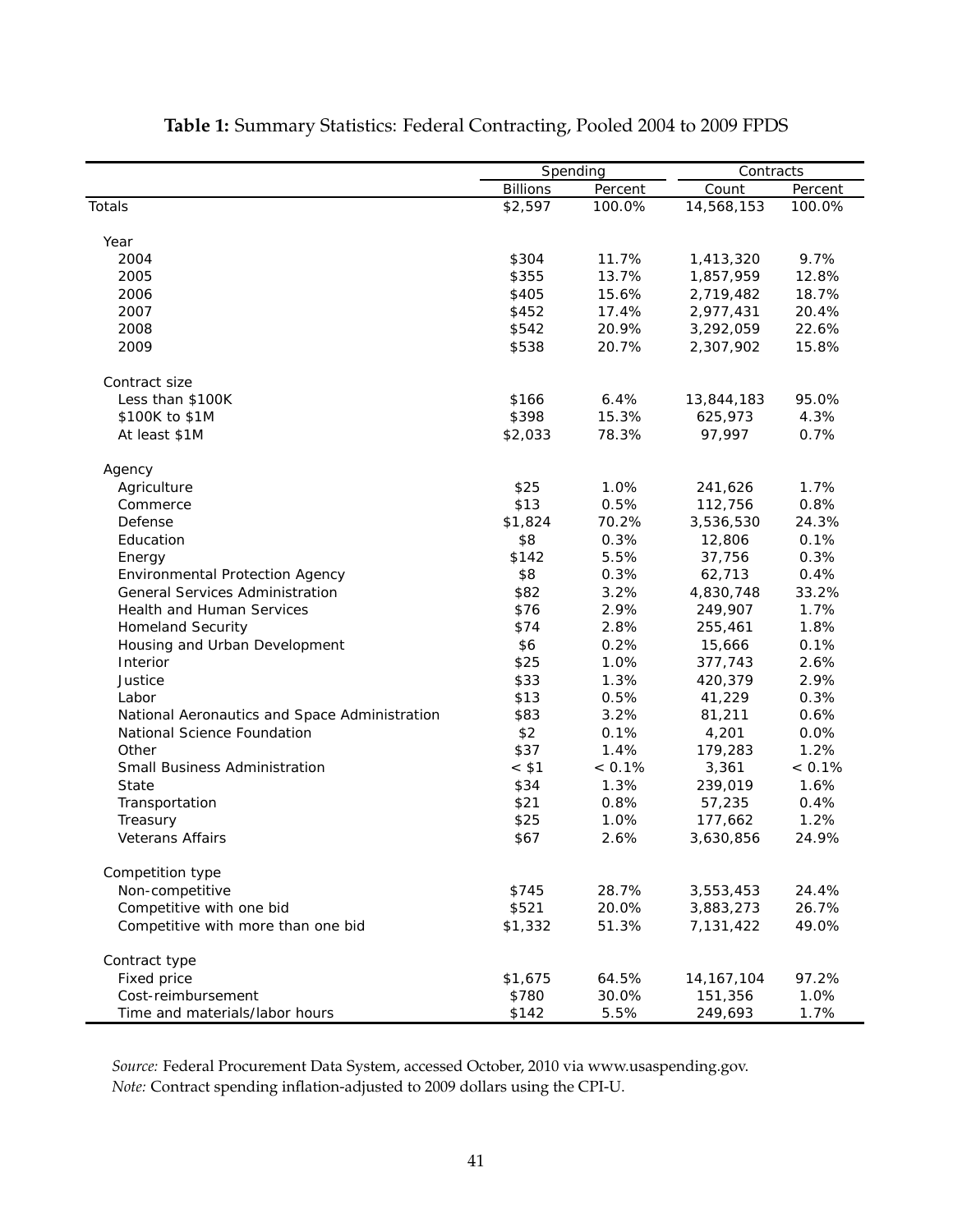|                                               | Spending   | Percent of spending |           |
|-----------------------------------------------|------------|---------------------|-----------|
|                                               | (billions) | Last month          | Last week |
| Agriculture                                   | \$24.8     | 17.0%               | 6.2%      |
| Commerce                                      | \$13.4     | 21.4%               | 5.6%      |
| Defense                                       | \$1,820.0  | 16.0%               | 8.6%      |
| Education                                     | \$8.2      | 18.6%               | 11.2%     |
| Energy                                        | \$142.0    | 6.6%                | 4.0%      |
| <b>Environmental Protection Agency</b>        | \$8.1      | 22.3%               | 10.4%     |
| <b>General Services Administration</b>        | \$82.0     | 12.9%               | 7.0%      |
| Health and Human Services                     | \$76.4     | 25.5%               | 12.2%     |
| <b>Homeland Security</b>                      | \$73.6     | 22.7%               | 9.4%      |
| Housing and Urban Development                 | \$5.7      | 18.5%               | 11.7%     |
| Interior                                      | \$25.3     | 23.2%               | 7.6%      |
| Justice                                       | \$32.6     | 17.9%               | 9.4%      |
| Labor                                         | \$12.7     | 12.9%               | 5.9%      |
| National Aeronautics and Space Administration | \$82.7     | 16.9%               | 11.0%     |
| National Science Foundation                   | \$2.0      | 27.7%               | 11.5%     |
| Small Business Administration                 | \$.4       | 31.9%               | 16.3%     |
| State                                         | \$33.5     | 34.9%               | 20.4%     |
| Transportation                                | \$20.5     | 17.6%               | 3.6%      |
| Treasury                                      | \$24.9     | 15.3%               | 9.6%      |
| <b>Veterans Affairs</b>                       | \$66.9     | 18.2%               | 9.5%      |
| Other                                         | \$37.4     | 28.6%               | 18.9%     |
| Total                                         | \$2,600.0  | 16.5%               | 8.7%      |

# <span id="page-43-0"></span>**Table 2:** Year-End Contract Spending by Agency, Pooled 2004 to 2009 FPDS

*Source:* Federal Procurement Data System, accessed October, 2010 via www.usaspending.gov. *Note:* Contract spending inflation-adjusted to 2009 dollars using the CPI-U.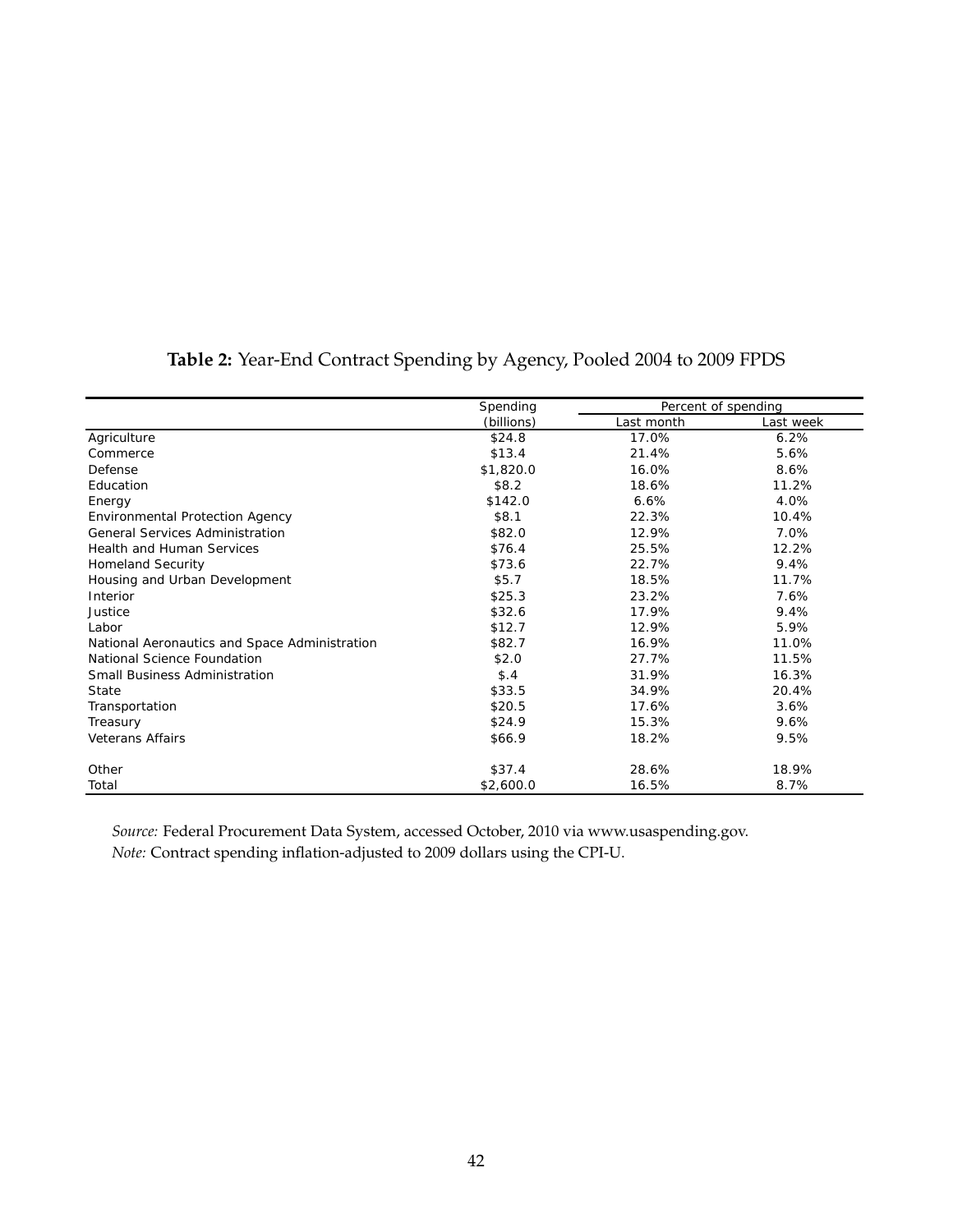## <span id="page-44-0"></span>**Table 3:** Year-End Contract Spending By Selected Product or Service Code, Pooled 2004 to 2009 FPDS

|                                                        | Spending   | Percent of spending |           |
|--------------------------------------------------------|------------|---------------------|-----------|
|                                                        | (billions) | Last month          | Last week |
| Construction-related                                   |            |                     |           |
| Construction of structures and facilities              | \$136.0    | 40.9%               | 28.6%     |
| Maintenance, repair, or alteration of real property    | \$72.5     | 34.8%               | 20.1%     |
| Architect and engineering services                     | \$32.8     | 26.1%               | 13.8%     |
| Installation of equipment                              | \$4.0      | 33.9%               | 20.4%     |
| Prefabricated structures and scaffolding               | \$3.7      | 34.9%               | 18.4%     |
| Furnishings and office equipment                       |            |                     |           |
| Furniture                                              | \$8.0      | 37.3%               | 18.4%     |
| Office supplies and devices                            | \$4.0      | 24.9%               | 16.6%     |
| Household and commercial furnishings and appliances    | \$1.2      | 37.8%               | 20.7%     |
| Office machines, text processing systems and equipment | \$1.1      | 33.5%               | 17.0%     |
| I.T. services and equipment                            |            |                     |           |
| Automatic data processing and telecom. services        | \$145.0    | 21.0%               | 12.3%     |
| Automatic data processing equipment                    | \$53.7     | 29.2%               | 14.9%     |
| Services                                               |            |                     |           |
| Professional, admin, and management support services   | \$336.0    | 19.1%               | 9.9%      |
| Research and development                               | \$309.0    | 11.3%               | 5.3%      |
| Utilities and housekeeping services                    | \$73.7     | 15.6%               | 9.1%      |
| Ongoing                                                |            |                     |           |
| Fuels, lubricants, oils and waxes                      | \$72.7     | 13.2%               | 0.7%      |
| Medical services                                       | \$68.8     | 4.9%                | 1.7%      |
| Chemicals and chemical products                        | \$6.2\$    | 3.3%                | 1.3%      |
| Tires and tubes                                        | \$1.0      | 8.7%                | 2.7%      |
| Toiletries                                             | \$0.3      | 12.2%               | 3.0%      |
| Military weapons systems                               |            |                     |           |
| Aircraft and airframe structural components            | \$141.0    | 5.7%                | 2.9%      |
| Ships, small craft, pontoons, and floating docks       | \$48.5     | 7.5%                | 2.1%      |
| Guided missiles                                        | \$38.0     | 8.1%                | 3.5%      |
| Other                                                  | \$1,111.6  | 13.6%               | 6.8%      |
| Total                                                  | \$2,600.0  | 16.5%               | 8.7%      |

*Source:* Federal Procurement Data System, accessed October, 2010 via www.usaspending.gov.

*Note:* Contract spending in the last month and week of the fiscal year by selected 2-digit product or service code, inflation-adjusted to 2009 dollars using the CPI-U. Categories jointly account for 57.2 percent of total spending.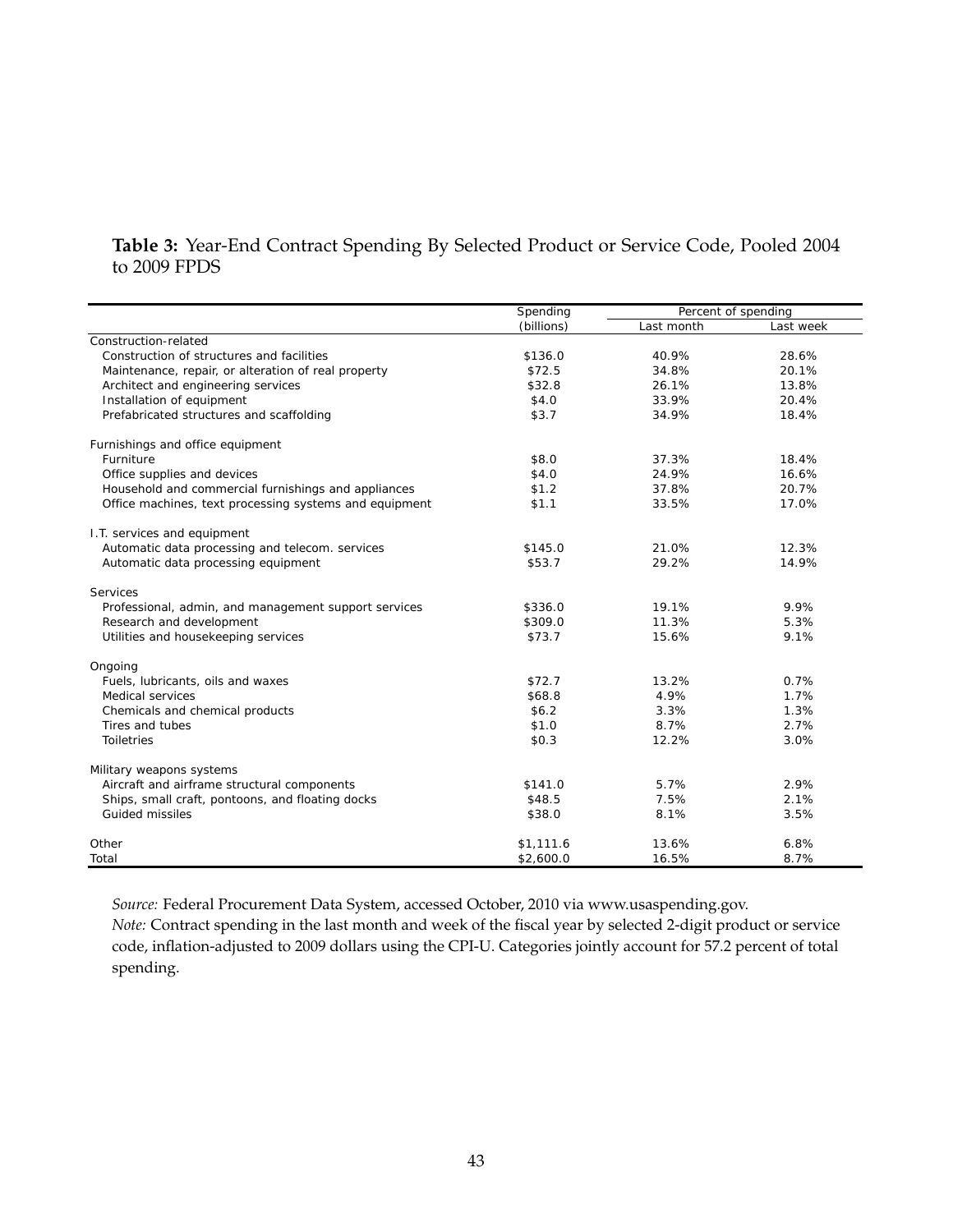|                            | Odds ratio of higher overall rating |        |        |        |  |
|----------------------------|-------------------------------------|--------|--------|--------|--|
|                            |                                     |        | ు      | 4)     |  |
| Last week                  | 0.26                                | 0.46   | 0.30   | 0.18   |  |
|                            | (0.07)                              | (0.14) | (0.10) | (0.07) |  |
| Year FE                    |                                     |        |        | ∧      |  |
| Agency FE                  |                                     |        |        |        |  |
| Project characteristics FE |                                     |        |        | Χ      |  |
| $\mathsf{N}$               | 671                                 | 671    | 671    | 671    |  |

### <span id="page-45-0"></span>**Table 4:** Ordered Logit Regressions of Overall Rating on Last Week and Controls

*Source:* I.T. Dashboard data, accessed March, 2010 via http://it.usaspending.gov *Notes:* Odds ratios from ordered logit regressions. Overall rating is a quality index that *Source:* I.T. Dashboard data, accessed March, 2010 via http://it.usaspending.gov.

*Note:* Odds ratios from ordered logit regressions. Coefficient of 1 indicates no effect. Overall rating is a quality index that combines that CIO evaluation, cost rating, and scheduling rating subindices (see text for details). It takes values from 0 to 10, with 10 being the best. Project characteristics are fixed effects for investment phase, service group and line of business (see Table A4). Observations weighted by inflation-adjusted spending. Standard errors in parentheses.

<span id="page-45-1"></span>

|                         |        | Odds ratio of higher overall rating from ordered logit |            |            |            | Coefficients from linear model |
|-------------------------|--------|--------------------------------------------------------|------------|------------|------------|--------------------------------|
|                         |        |                                                        |            | Winsorized |            | Heckman                        |
|                         |        | Contracts < $$62M$ Contracts $\geq$ \$62M              | Unweighted | weights    | <b>OLS</b> | selection model                |
|                         |        | 2)                                                     | (3)        | (4)        | (5)        | (6)                            |
| Last week               | 0.60   | 0.18                                                   | 0.56       | 0.37       | $-1.00$    | $-1.57$                        |
|                         | (0.23) | (0.11)                                                 | (0.14)     | (0.12)     | (0.39)     | (0.64)                         |
| Year FE                 |        |                                                        | ⋏          | ⋏          | X          |                                |
| Agency FE               | л      |                                                        | ∧          | Χ          | л.         | X                              |
| Project characteristics | X      | X                                                      | X          | x          | X          | X                              |
| Weighted by spending    | X      | X                                                      |            | Χ          | X          | X                              |
| λ                       |        |                                                        |            |            |            | $-0.87$                        |
|                         |        |                                                        |            |            |            | (0.85)                         |
| R-squared               |        |                                                        |            |            | 0.69       |                                |
| N                       | 335    | 336                                                    | 671        | 671        | 671        | 3.803                          |

### **Table 5:** Sensitivity Analysis of the Effect on Overall Ratings

*Source:* I.T. Dashboard data, accessed March, 2010 via http://it.usaspending.gov and 2003 to 2010. Exhibit 53 reports, available at http://www.whitehouse.gov/omb/e-gov/docs/.

*Note:* Columns 1 to 4 show odds ratios from ordered logit regressions. Coefficient of 1 indicates no effect. Columns 1 and 2 split the sample at the median value. Column 3 shows odds ratios from an unweighted regression. Column 4 Winsorizes the spending weight at \$1 billion (96th percentile). Columns 5 and 6 show regression coefficients from linear regressions. Column 5 reports coefficients from a simple OLS regression. Column 6 reports coefficient from a Heckman selection model with a linear second stage. In this regression, the sample is all major I.T. projects recorded in the Exhibit 53 reports. The excluded variable in this selection model is the year of project origination. The parameter  $\lambda$  is the implied coefficient on the inverse Mill's ratio selection term. Overall rating is a quality index that combines that CIO evaluation, cost rating, and scheduling rating subindices (see text for details). It takes values from 0 to 10, with 10 being the best. Project characteristics are fixed effects for investment phase, service group, and line of business (see Table [A4\)](#page-62-0).). Observations weighted by inflation-adjusted spending unless otherwise mentioned. Robust standard errors in parentheses.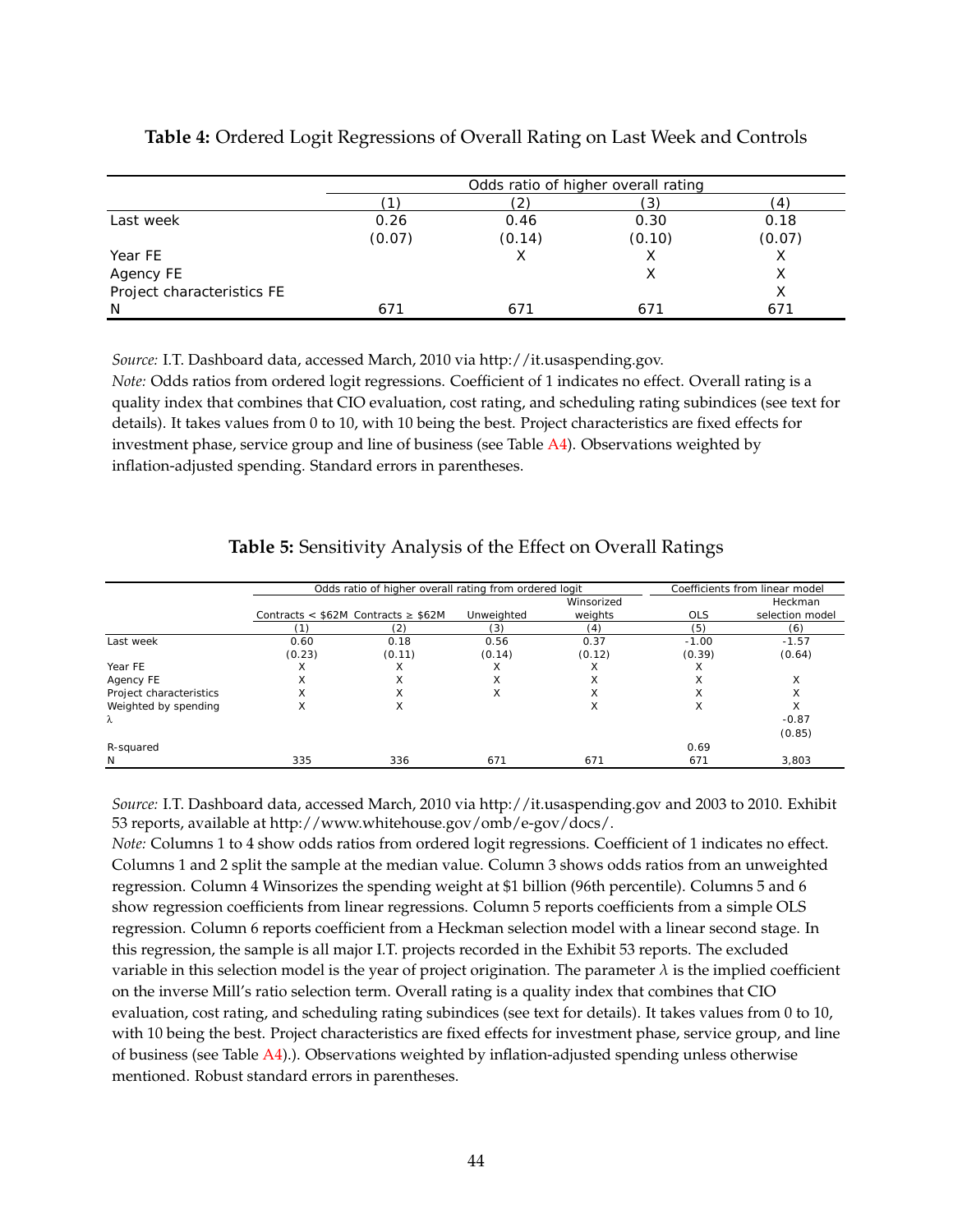|                | $Non-I.T.$                              | I.T.                                   | <b>Difference</b>     | Difference-in-<br>differences |
|----------------|-----------------------------------------|----------------------------------------|-----------------------|-------------------------------|
| Other agencies | 0.0850<br>(0.0001)<br>$[N = 5.844.732]$ | 0.1205<br>(0.0006)<br>$[N = 310, 554]$ | $-0.0355$<br>(0.0007) |                               |
| Justice        | 0.0931<br>(0.0006)<br>$[N = 250, 576]$  | 0.0335<br>(0.0045)<br>$[N = 1, 566]$   | 0.0596<br>(0.0051)    | $-0.0951$<br>(0.0058)         |

<span id="page-46-0"></span>**Table 6:** Difference-in-Differences of Last Week Spending on Justice and I.T.

*Source:* Federal Procurement Data System, accessed October, 2010 via www.usaspending.gov. *Note:* Table shows fraction of spending in the last week of the year at the Department of Justice and other agencies on non-I.T. and I.T. contracts. Robust standard errors in parentheses, calculated using the corresponding regressions specifications.

|                | Last week                    | Rest-of-year                  | <b>Difference</b>   | Difference-in-<br>differences |
|----------------|------------------------------|-------------------------------|---------------------|-------------------------------|
| Other agencies | 4.730<br>(0.394)<br>$[N=94]$ | 6.644<br>(0.096)<br>$[N=577]$ | $-1.914$<br>(1.096) |                               |
| Justice        | 8.333<br>[N=1]               | 6.705<br>(0.355)<br>$[N=14]$  | 1.628<br>(0.482)    | 3.542<br>(1.186)              |

<span id="page-46-1"></span>**Table 7:** Difference-in-Differences of Overall Rating on Justice and Last Week

*Source:* I.T. Dashboard data, accessed March, 2010 via http://it.usaspending.gov.

*Note:* Table shows the overall rating of I.T. projects at the Department of Justice and other agencies in the last week and rest of the year. Robust standard errors in parentheses, calculated using the corresponding regressions specifications.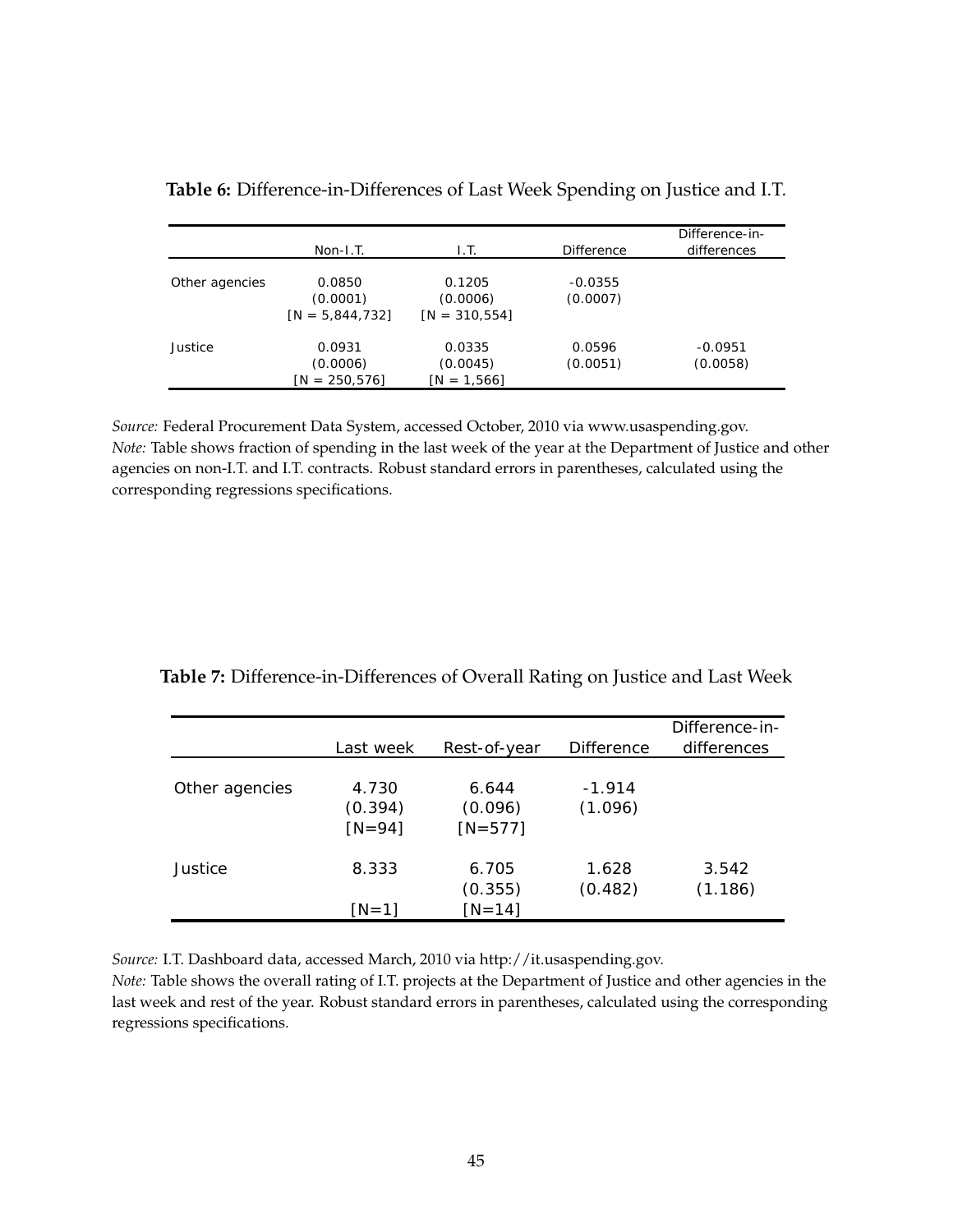# **APPENDIX FOR ONLINE PUBLICATION ONLY**

## <span id="page-47-0"></span>**A Proofs**

### **A.1 Proposition 1**

Let  $x_1(\alpha_1)$  denote the agency's period 1 spending conditional on shock  $\alpha_1$ . We first show that  $x_1(E[\alpha_1]) = B/2$ . Recall that  $\alpha_1$  and  $\alpha_2$  are drawn from the same distribution and that the valueof-spending function,  $v(x)$ , is increasing and concave. Because  $v(\cdot)$  is increasing, the constraint  $x_1 + x_2 \leq B$  will bind with equality. Substituting this constraint into the first period objective, the first-order condition for the agency becomes  $\alpha_1 v'(x_1) - \mathbb{E}[\alpha_2]v'(B-x_1) = 0$ . Substituting  $\mathbb{E}[\alpha_1]$  for  $\alpha_1$  yields  $\mathbb{E}[\alpha_1]v'(x_1) - \mathbb{E}[\alpha_2]v'(B - x_1) = 0$ . Because  $\mathbb{E}[\alpha_1] = \mathbb{E}[\alpha_2]$ , this implies  $v'(x_1) - v'(B - x_1)$  $x_1$ ) = 0 and therefore  $x_1$ (**E**[ $\alpha_1$ ]) = *B*/2.

Suppose that  $x_1(\alpha_1)$  is concave. Given this assumption, Jensen's inequality implies that  $\mathbb{E}[x_1(\alpha_1)] <$  $x_1(\mathbb{E}[\alpha_1]) = B/2$ . Because  $\mathbb{E}[x_1] < B/2$  and  $\mathbb{E}[x_2] = B - \mathbb{E}[x_1] > B/2$ , it follows that  $\mathbb{E}[x_2] >$  $\mathbb{E}[x_1]$ .

Below we show that  $x_1(\alpha_1)$  is concave when the value of spending function,  $v(x)$ , is Constant Absolute Risk Aversion (CARA), Constant Relative Risk Aversion (CRRA) with a parameter of *γ* ≥ 1 (which includes log as a special case), and quadratic. We provide sufficient conditions for  $x_1(\alpha_1)$  to be concave under any generic value of spending function.

The CARA value of spending function is defined by  $v(x) = -\exp(-rx)$  with  $r > 0$ . For a given  $\alpha_1$ , the first order condition for period 1 spending is  $\alpha_1 r \exp(-r x_1) = \mathbb{E}[\alpha_2] r \exp(-r(B$ *x*<sub>1</sub>)), yielding the period 1 spending function  $x_1(\alpha_1) = \frac{B}{2} + \frac{\ln(\alpha_1 / \mathbb{E}[\alpha_2])}{2r}$  $\frac{2r}{2r}$ . Differentiation shows that  $x_1'(\alpha_1) = \frac{1}{2\alpha_1 r} > 0$  and  $x_1''(\alpha_1) = -\frac{1}{2\alpha_1^2 r} < 0$ , and therefore that  $x_1(\alpha_1)$  is concave.

The CRRA value of spending function is defined by  $v(x) = \frac{x^{1-\gamma}}{1-\gamma}$  with  $\gamma > 0$ . For a given *α*<sub>1</sub>, the first order condition for period 1 spending is  $\alpha_1 x_1^{-\gamma} = \mathbb{E}[\alpha_2] (B - x_1)^{-\gamma}$  and yields the period 1 spending function  $x_1(\alpha_1) = \frac{B}{(\mathbb{E}[\alpha_2]/\alpha_1)^{1/\gamma}+1}$ . The first derivative is positive:  $x'_1(\alpha_1) =$ 

*B*(**E**[*α*<sub>2</sub>]/*α*<sub>1</sub>)<sup>1/γ</sup>  $\frac{B(\mathbb{E}[\alpha_2]/\alpha_1)^{1/\gamma}}{\alpha_1\gamma\big((\mathbb{E}[\alpha_2]/\alpha_1)^{1/\gamma}+1\big)^2}>0.$  The second derivative is  $x_1''(\alpha_1)=-\frac{B(\mathbb{E}[\alpha_2]/\alpha_1)^{1/\gamma}\big(\gamma(\mathbb{E}[\alpha_2]/\alpha_1)^{1/\gamma}-(\mathbb{E}[\alpha_2]/\alpha_1)^{1/\gamma}+\gamma+1\big)}{\alpha_1^2\gamma^2\big((\mathbb{E}[\alpha_2]/\alpha_1)^{1/\gamma}+1\big)^3$ *α*<sup>2</sup><sub>1</sub> $\gamma$ <sup>2</sup> ((**E**[*α*<sub>2</sub>]/*α*<sub>1</sub>)<sup>1/γ</sup>+1)<sup>3</sup> 1 and is negative if and only if  $1+\gamma+\gamma\left(\Bbb{E}[\alpha_2]/\alpha_1\right)^{1/\gamma}>\left(\Bbb{E}[\alpha_2]/\alpha_1\right)^{1/\gamma}$ . A sufficient condition for this to hold is  $\gamma > 1$ .

When  $\gamma = 1$ , the CRRA value of spending function reduces to a log value of spending function  $v(x) = \ln(x)$ . In this case, the first order condition is  $\frac{\alpha_1}{x_1} = \frac{\mathbb{E}[a_2]}{B-x_1}$ *B*−*x*<sub>1</sub></sub>, and the period 1 spending function is  $x_1(\alpha_1)=B\frac{\alpha_1}{\mathbb{E}[\alpha_2]+\alpha_1}.$  Since  $x_1'(\alpha_1)=\frac{B\mathbb{E}[\alpha_2]}{(\mathbb{E}[\alpha_2]+\alpha_1)^2}>0$  and  $x_1''(\alpha_1)=-\frac{2B\mathbb{E}[\alpha_2]}{(\mathbb{E}[\alpha_2]+\alpha_1)^2}$  $\frac{2B \mathbb{E}[\alpha_2]}{(\mathbb{E}[\alpha_2]+\alpha_1)^3} < 0$ , the spending function is also concave.

The quadratic value of spending function is defined by  $v(x) = x - bx^2$  with  $0 \lt b \lt \frac{1}{2B}$ so that the value is increasing and concave over the feasible range of spending,  $x_1 \in [0, B]$ . The first order condition is  $\alpha_1 (1 - bx_1) = \mathbb{E}[\alpha_2] (1 - 2b(B - x_1))$  and yields the period 1 spending function  $x_1(\alpha_1) = \frac{\alpha_1 + \mathbb{E}[\alpha_2](2b \beta - 1)}{2b(\alpha_1 + \mathbb{E}[\alpha_2])}$ . Let us assume that the support of  $\alpha_1$  is bounded such the agency never finds it optimal to be at a corner solution in the first period. The first derivative is  $x_1(\alpha_1) = \frac{\mathbb{E}[\alpha_2](1-bB)}{b(\alpha_1 + \mathbb{E}[\alpha_2])^2} > 0$ , which is positive because  $0 < b < \frac{1}{2B}$ . The second derivative is  $x_1''(\alpha_1) = \frac{-E[\alpha_2](1-bB)}{b(\alpha_1+E[\alpha_2])^3} < 0$ , which is negative due to the same condition. Therefore, we have shown that  $x_1(\alpha_1)$  is increasing and concave.

In the general case with an arbitrary concave value of spending function  $v(x)$ , the first order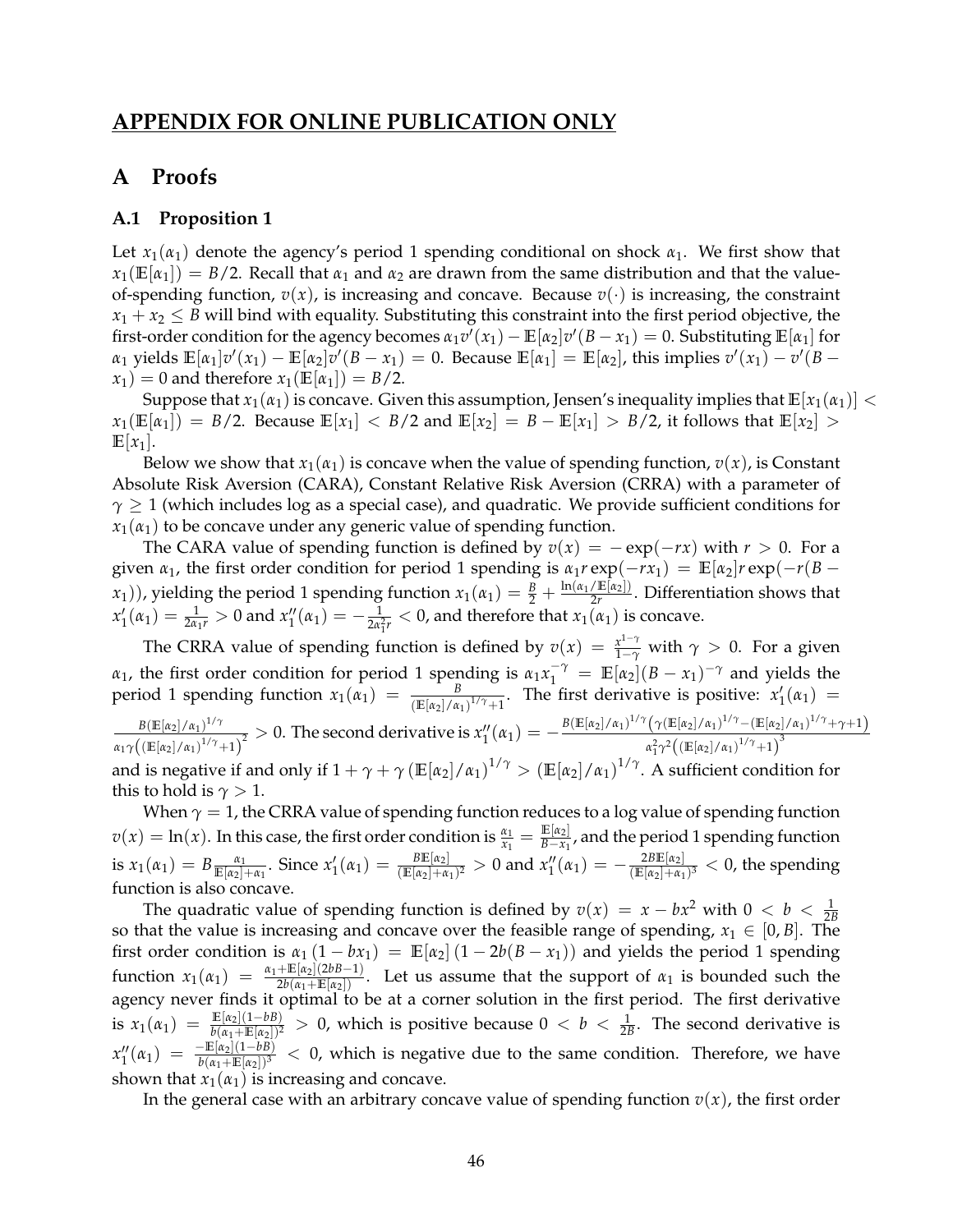condition is  $\alpha_1 v'(x_1) = \mathbb{E}[\alpha_2]v'(B-x_1)$ . By the Implicit Function Theorem,  $x'_1(\alpha_1) = \frac{-v'(x_1)}{\alpha_1 v''(x_1) + \mathbb{E}[\alpha_2]v''(B-x_1)}$  $\frac{-v(x_1)}{a_1v''(x_1)+\mathbb{E}[a_2]v''(B-x_1)}$  > 0. Differentiating yields

$$
x_1''(\alpha_1) = \frac{v'(x_1)v''(x_1) + v'(x_1)v''(x_1) - v'(x_1)^2 \frac{\alpha_1 v'''(x_1) - \mathbb{E}[\alpha_2]v'''(B - x_1)}{\alpha_1 v''(x_1) + \mathbb{E}[\alpha_2]v''(B - x_1)}}{\left(\alpha_1 v''(x_1) + \mathbb{E}[\alpha_2]v''(B - x_1)\right)^2}
$$

which is negative if

$$
-2\frac{v''(x_1)}{v'(x_1)} > -\frac{\alpha_1v'''(x_1) - \mathbb{E}[\alpha_2]v'''(B-x_1)}{\alpha_1v''(x_1) + \mathbb{E}[\alpha_2]v''(B-x_1)}.
$$

The left hand side is twice the coefficient of absolute risk aversion and is strictly greater than zero. The condition trivially holds if  $v'''(x) = 0$  and more generally holds if  $v'''(x)$  is small relative to the level of absolute risk aversion.

#### **A.2 Proposition 2**

We first show that spending-weighted average quality,  $\mathbb{E}_{w(\alpha)}[q_m]$ , can be alternatively expressed as the unweighted expected value of spending divided by the unweighted expected level of spending,  $\mathbb{E}[\alpha_m v(x_m)] / \mathbb{E}[x_m]$ . In particular, the spending-weighted expectation of quality is given by  $\mathbb{E}_{w(\alpha)}[q_m] = \int q_m(\alpha) w(\alpha) dF_\alpha$  where quality is  $q_m(\alpha) = \frac{\alpha_m v(x_m)}{x_m}$  and the weight is  $w(\alpha) = \frac{x(\alpha)}{\int x(\alpha) dF_\alpha}$ . Plugging in for quality and the weight yields

$$
\int q_m(\alpha)w(\alpha)dF_{\alpha} = \int \frac{\alpha_m v(x_m)}{x_m} \cdot \frac{x_m(\alpha_m)}{\int x_m(\alpha_m)dF_{\alpha}}dF_{\alpha}
$$

$$
= \left(\int \alpha_m v(x_m)dF_{\alpha}\right)\left(\frac{1}{\int x_m(\alpha_m)dF_{\alpha}}\right)
$$

$$
= \frac{\mathbb{E}[\alpha_m v(x_m)]}{\mathbb{E}[x_m]}
$$

where the expectation in the bottom line is taken over the distribution of *αm*.

To show that there is a drop-off in average quality, first suppose, contrary to the fact, that the agency does not know its period 1 value of spending parameter *α*<sup>1</sup> when it makes its period 1 spending decision  $x_1$ . If this is the case, then  $x_1 = x_2 = B/2$  with expected quality in both periods equal to  $\frac{\bar{\alpha}v(B/2)}{B/2}$ .

Now suppose that  $\alpha_1$  is observed prior to the period 1 spending decision as specified in the model. We will show that observing *α*<sup>1</sup> (i) increases total quality on average across both periods and (ii) decreases quality on average in period 2. Since total quality equals quality in period 1 plus quality in period 2, this implies that observing *α*<sup>1</sup> increases period 1 quality. A rise in period 1 quality and drop-off in period 2 quality, relative to the case where quality is equal, implies that quality in period 1 is higher than quality in period 2.

We first show that total quality on average strictly increases when  $\alpha_1$  is observed. To see this, rewrite the period 1 objective for the agency as

$$
V(\alpha_1,\theta)=\max_{x_1}\quad \theta(\alpha_1-\mathbb{E}[\alpha_1])v(x_1)+\mathbb{E}[\alpha_1]v(x_1)+\bar{\alpha}v(B-x_1).
$$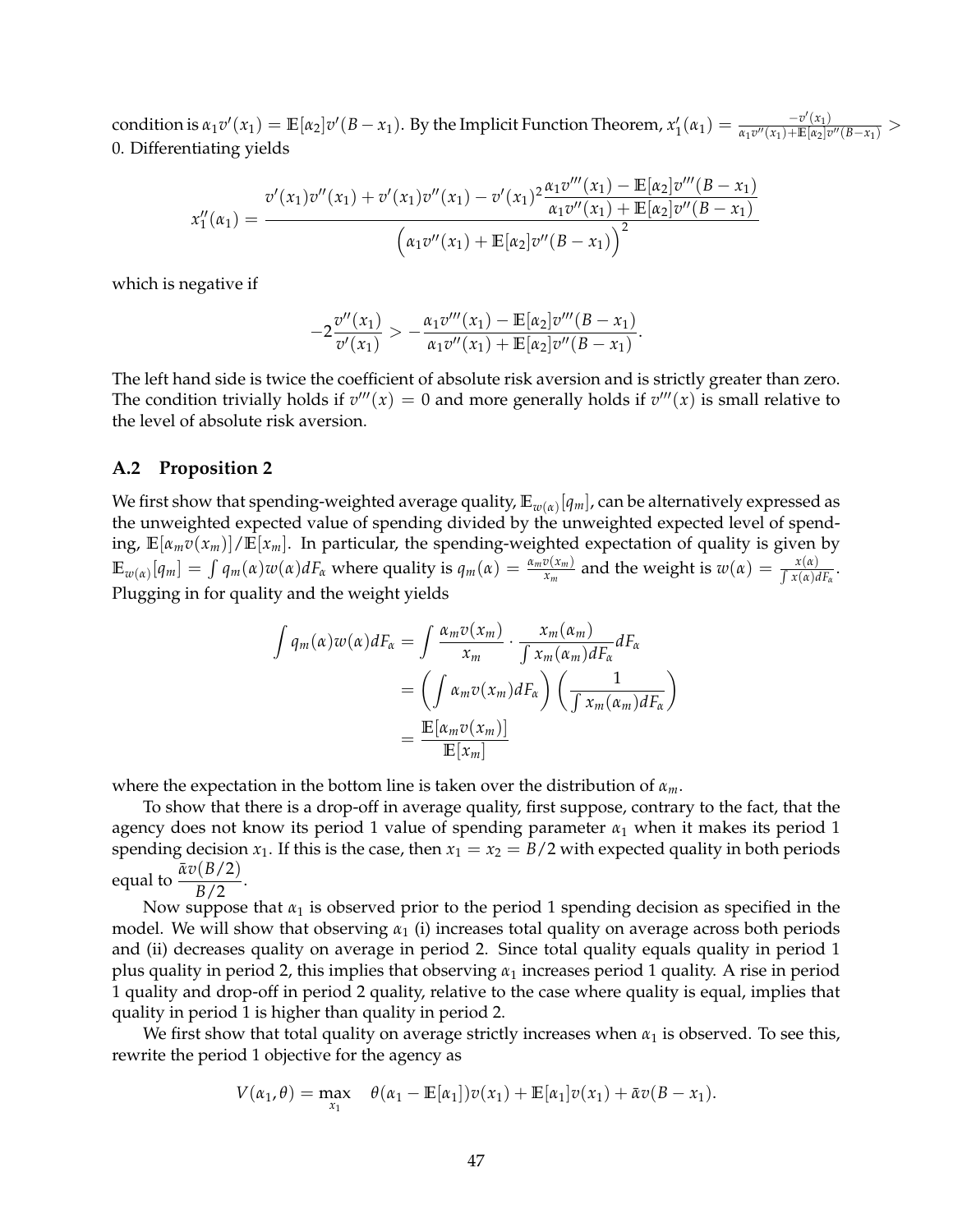The parameter  $\theta$  takes on values on the closed unit interval  $\theta \in [0,1]$  and allows us to smoothly interpolate between the objective function where the agency does not observe *α*<sup>1</sup> (which is captured by  $\theta = 0$ ) and the objective where the agency observes  $\alpha_1$  (which is captured by *θ* = 1). From the envelope theorem, we know  $\frac{\partial V}{\partial \theta} = (\alpha_1 - \mathbb{E}[\alpha_1])v(x_1(\alpha))$ . Assuming the standard conditions that permit the interchange of integration and differentiation,  $\frac{\partial}{\partial \theta} \mathbb{E}_{\alpha_1} [V(\alpha_1, \theta)] =$  $\mathbb{E}_{\alpha_1}[(\alpha_1 - \bar{\alpha})v(x_1(\alpha_1))]$ . By the concavity of  $v(\cdot)$  and Jensen's inequality, we know that  $\mathbb{E}_{\alpha_1}[(\alpha_1 - \bar{\alpha})v(x_1(\alpha_1))]$ .  $\mathbb{E}[\alpha_1]$ ) $v(x_1(\alpha_1))] > 0$  and therefore  $\frac{\partial}{\partial \theta_1} \mathbb{E}_{\alpha_1}[V(\alpha_1, \theta)] > 0$  or that total quality over both periods is higher on average when *α*<sup>1</sup> is observed.

We next show that observing  $\alpha_1$  leads to a strict decrease in average period 2 quality. To see this, notice that observing  $\alpha_1$  has two effects on period 2 spending  $x_2(\alpha_1) = B - x_1(\alpha_1)$ . First, from Proposition 1 we know that the average level of spending increases:  $\mathbb{E}[x_2(\alpha_1)] > B/2$ . Second, we know that for any non-degenerate distribution, observing *α*<sup>1</sup> leads to a mean preserving spread in spending around  $\mathbb{E}[x_2(\alpha_1)]$ . Because of the concavity of  $v(\cdot)$ , increasing the average level of period 2 spending reduces the average quality of period 2 spending:  $\frac{\mathbb{E}_{\alpha_2} [\alpha_2 v(\mathbb{E}_{\alpha_1}[x_2(\alpha_1)]]}{\mathbb{E}_{\alpha_2}[x_1(\alpha_1)]}$  $\frac{\mathbb{E}_{\alpha_1}[x_2(\alpha_1)]}{\mathbb{E}_{\alpha_1}[x_2(\alpha_1)]}$  <  $\mathbb{E}[\alpha_t v(B/2)]$  $\frac{\mu_t v_1 (B/2)}{\mathbb{E}[B/2]}$ . By the concavity of  $v(\cdot)$  and second-order stochastic dominance, a mean-preserving

 $\sup$  spread in  $x_2(\alpha_1)$  around  $\mathbb{E}[x_2(\alpha_1)]$  leads to a further drop in average period 2 quality:  $\frac{\mathbb{E}_{\alpha_2}[\alpha_2v(x_2(\alpha_1)]}{\mathbb{E}_{\alpha_2}[\alpha_2(v_1)]}$  $\frac{\mathbb{E}_{2}[\alpha_{2} \in (x_{2}(\alpha_{1}))]}{\mathbb{E}_{\alpha_{1}}[x_{2}(\alpha_{1})]}$  <  $\mathbb{E}_{\alpha_2} \big[ \alpha_2 v(\mathbb{E}_{\alpha_1}[x_2(\alpha_1)] \big]$ 

 $\frac{E_{\alpha_1}[x_2(\alpha_1)]}{E_{\alpha_1}[x_2(\alpha_1)]}$ .

So we have shown that observing  $\alpha_1$  leads to an increase in total quality over both periods and a drop in period 2 quality relative to the case where quality is equal on average in both periods. This implies that period 1 quality increases relative to the case where quality is equal on average in both periods. It then follows that average quality is higher in period 1 than in period 2 or  $\bar{q}_1 > \bar{q}_2$ .

### **A.3 Proposition 3**

Assume full rollover is permitted by law, and Congress cannot commit to a budget rule. Let  $\tilde{A}_y \equiv A_{y-1,M} - x_{y-1,M}$  indicate the budget authority rolled over by the agency. Consider the budget setting problem for Congress:

$$
W(\tilde{A}_y) = \max_{B_y \ge 0} \quad \mathbb{E}_y \Big[ \sum_{m=1}^M \beta^{m-1} \alpha_m v(x_{ym}^*) + \beta^M W(\tilde{A}_{y+1}) - \lambda \sum_{m=1}^M \beta^{m-1} x_{ym}^* \Big]
$$

Since Congress and the agency place the same value on spending (ignoring the cost of funds), we know that for a given budget allocation the expected value of spending to Congress is equal to the agency's value function evaluated at that budget allocation:

$$
W(\tilde{A}_y) = \max_{B_y \ge 0} \mathbb{E}_y \Big[ V_1(\tilde{A}_y + B_y) - \lambda \sum_{m=1}^M \beta^{m-1} x_{ym}^* \Big]
$$

The first-order conditions for Congress are therefore  $\frac{d}{dt}$ *dB<sup>y</sup>*  $\mathbb{E}\left[V(\tilde{A}_y + B_y)\right] \ = \ \lambda.$  At the optimal budget allocation, the marginal benefit of an additional dollar in budget authority is equal to the social cost of funds. The optimal budget  $B_y^*$  is implicitly defined by  $\tilde{A_y} + B_y^* = \tilde{A}(\lambda)$  where  $\tilde{A}(\lambda)$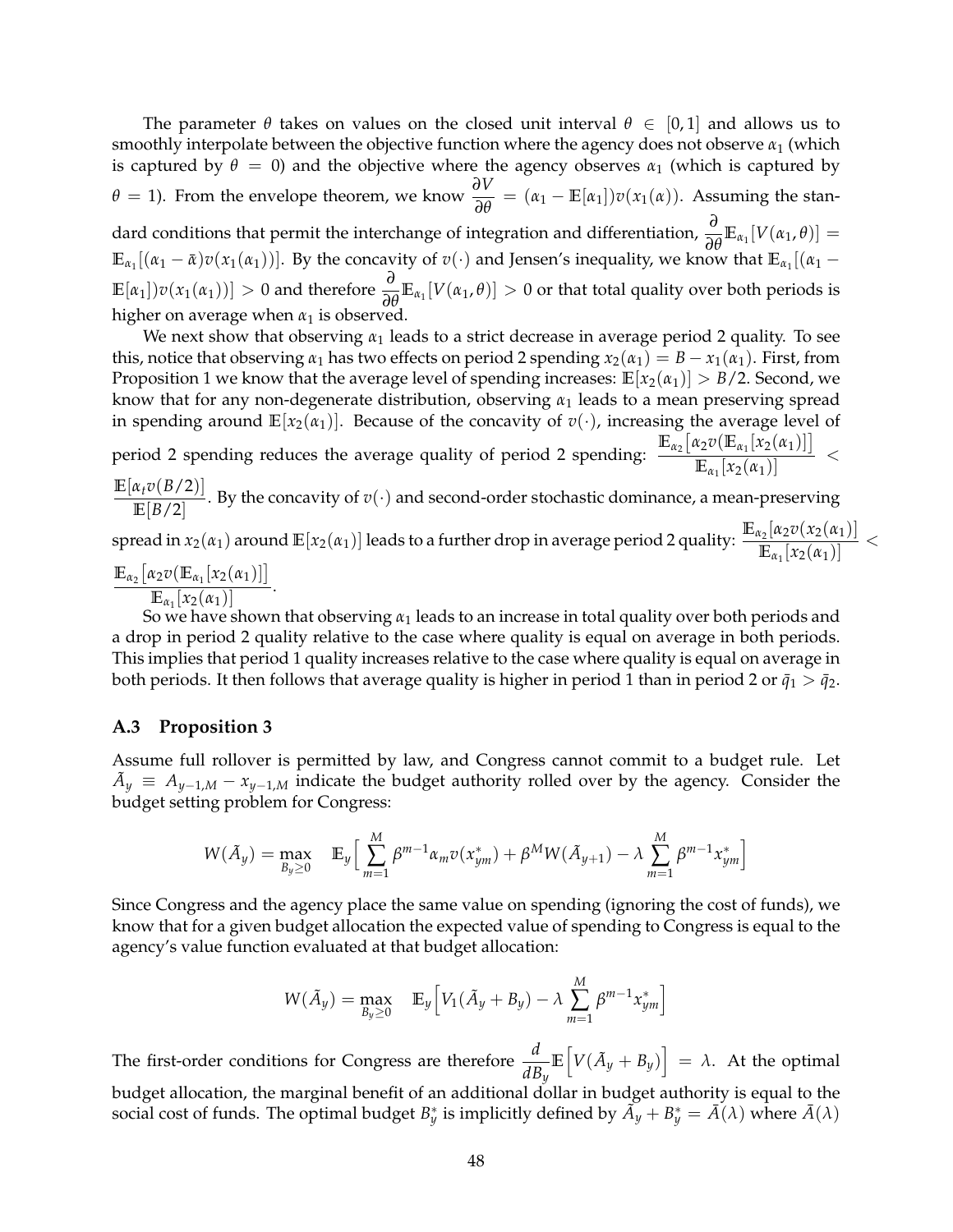is a constant that depends on the social cost of funds  $\lambda$ . But since  $d B_y^* / d \tilde{A}_y = -1$ , Congress will decrease the agency's budget one-for-one to offset any rolled over funding. Since the agency values spending, the agency can increase its objective by exhausting all of its budget authority and not rolling over any resources.

#### **A.4 Proposition 4**

To show that full rollover is optimal, we will show that for any budget rule that does not have full rollover, there exists a full rollover budget with the same expected costs and a higher expected value of spending. This implies that the optimal budget rule must have full rollover.

Consider any budget rule that does not allow for full rollover  $B_y^* = \Gamma(A_{y-1,M} - x_{y-1,m}) \neq \bar{B}$ . Associated with this budget rule is a discounted expected level of spending  $\mathbb{E}\Big[\sum_{m=1}^M\beta^{m-1}x^*_{ym}(B^*_y)\Big].$ Now consider allowing full rollover. Let  $B_y^{**}$  indicate the full rollover budget that has the same expected level of spending as the budget without full rollover, implicitly defined by the equality  $\mathbb{E}\Big[\sum_{m=1}^M\beta^{m-1}x^*_{ym}(B^{**}_y)\Big]=\mathbb{E}\Big[\sum_{m=1}^M\beta^{m-1}x^*_{ym}(B^{*}_y)\Big].$ 

To show that the value of spending is higher in the full rollover scenario, consider the firstorder conditions for the agency. With full rollover, the objective for the agency is identical to the objective for Congress. With incomplete rollover, the agency is distorted away from the optimal spending path for Congress and therefore produces a lower value of spending.

Thus we have shown that for any non-rollover budget rule, there exists a policy rule with full rollover that has the same costs but higher value of spending for Congress, implying that full rollover is optimal.

# <span id="page-50-0"></span>**B The Impact of Appropriations Timing on the Within-Year Pattern of Government Procurement Spending**

It is the exception rather than the rule for Congress to pass annual appropriations bills before the beginning of the fiscal year. Between 2000 and 2009, the full annual appropriations process was never completed on time. Although defense appropriations bills were enacted before the start of the fiscal year four times, in eight of the ten years, appropriations for all or nearly all of the civilian agencies were enacted in a single consolidated appropriations act well after the start of the fiscal year.

Analysts have attributed some of the challenges facing federal acquisition to the tardiness of the appropriations process, since these delays introduce uncertainty and compress the time available to plan and implement a successful acquisition strategy [\(Acquisition Advisory Panel,](#page-36-11) [2007\)](#page-36-11). In this subsection we analyze the relationship between the timing of the annual appropriations acts and the within-year pattern of government contract spending. For this analysis, we use the full 2000 to 2009 FPDS data, even though the data prior to 2004 are of lower quality. Apparently, in these earlier years, some contracts were all assigned dates in the middle of the month. Therefore, the within-month weekly pattern of spending is not fully available.

Appendix Figure [A1](#page-57-0) shows results from regressing measures of end-of-year spending on the timing of annual appropriations. This analysis has two data points for each year, one representing defense spending and the other representing non-defense spending. For each observation, we measure the share of annual contract spending occurring in the last quarter, month, and week of the year and the "weeks late" of the enactment of annual appropriations legislation. $48$  "Weeks

<span id="page-50-1"></span><sup>&</sup>lt;sup>48</sup>Enactment is defined by the date the President signs the legislation.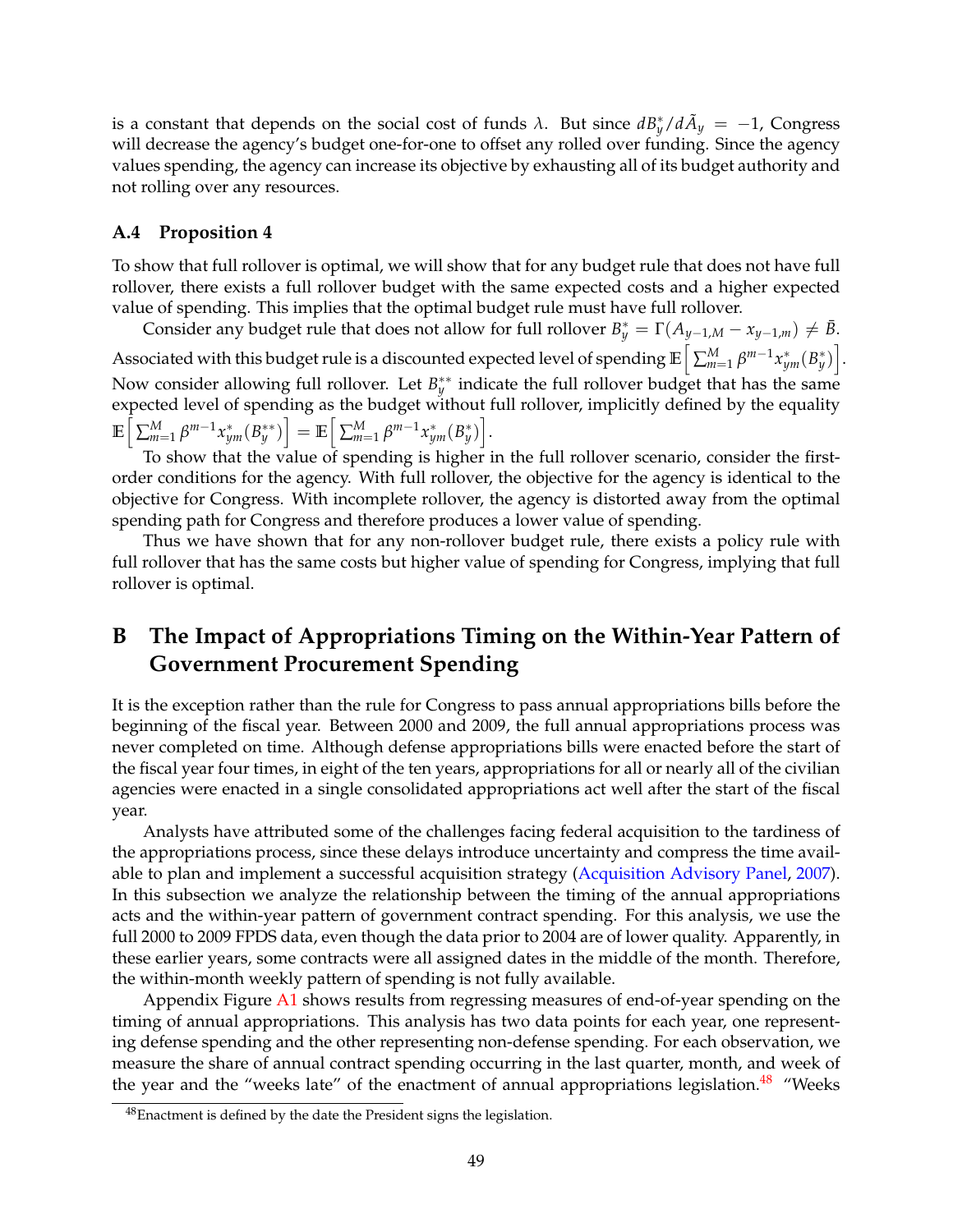late" measures time relative to October 1 and takes on negative values when appropriations were enacted prior to the start of the fiscal year. For defense spending, "weeks late" measures the date that the defense appropriations bill was enacted. For non-defense spending, the date is assigned from the date of the consolidated appropriations act, or, in the case of the two years in which there was not a consolidated act, a date that is the midpoint of the individual non-defense appropria-tions acts.<sup>[49](#page-51-1)</sup>

There is a clear pattern in the data in which later appropriation dates result in a greater fraction of government spending occurring at the end of the year. In the plots, we show the separate slopes of the defense and non-defense observations. Defense spending tends to be appropriated earlier and to have less end-of-year spending, but the slopes for the two types of spending are similar. The labels show the regression coefficients, including the coefficients from a pooled regression in which defense and non-defense spending have different intercepts but are constrained to have the same slope. The estimates show that a delay of ten weeks—roughly the average over this time period—raises the share of spending in the last quarter by 2 percentage points from a base of about 27 percent. A ten-week delay raises the share of spending in the last month by 1 percentage point, from a base of about 15 percent. Both coefficients are statistically significant at the 1 percent level. As we mentioned above, we do not have reliable within-month data on timing for the years prior to 2004, so we exclude the pre-2004 years for the analysis of spending during the last week of the year. The estimates indicate that a 10-week delay raises the share of spending occurring in the last week of the year by 1 percentage point on a base of 9 percent. Due to the smaller sample, the estimate is less precise, with a p-value of  $0.07<sup>50</sup>$  $0.07<sup>50</sup>$  $0.07<sup>50</sup>$ 

# <span id="page-51-0"></span>**C Calibrating the Welfare Gains**

This section describes the procedure we use to estimate the welfare gains from rollover and discusses the results in more detail. To estimate the welfare gains, we first calibrate the model to fit the spike in spending and drop-off in quality under the status quo in which rollover is not allowed. Given the calibrated parameters, we then simulate the pattern of spending when rollover is permitted using value function iteration. A comparison of welfare under these regimes gives us the welfare gain from rollover and from alternative counterfactual policies.

### **C.1 Target Moments**

The calibrated infinite horizon model is characterized by a parameter that determines the curvature of the value of spending function and a parameter that determines the distribution of spending shocks. We calibrate these parameters such that simulated data from the model has the same spike in spending and drop-off in quality that we observed in the federal procurement data.

**Spike in spending.** We define the spike in spending as the ratio of last month spending to average monthly spending over the rest of the year. This ratio is 2.18 in the pooled 2004 to 2009 FPDS.

**Drop-off in quality.** We calibrate the drop-off in quality by matching the coefficient on last month from an ordered logit regression in the I.T. Dashboard data and the coefficient on last month

<span id="page-51-1"></span><sup>&</sup>lt;sup>49</sup>We aggregate all non-defense spending to facilitate communication of the pattern of results while capturing nearly all of the available variation. We have also conducted analyses in which we assign each non-defense agency the date of its individual appropriations act and obtain very similar results.

<span id="page-51-2"></span> $50$ When appropriations bills are delayed beyond the start of a fiscal year, the government operates under a continuing resolution that typically maintains spending at the levels set for the prior fiscal year. When a new budget is passed, any changes in the budget level are prorated to account for the shorter year.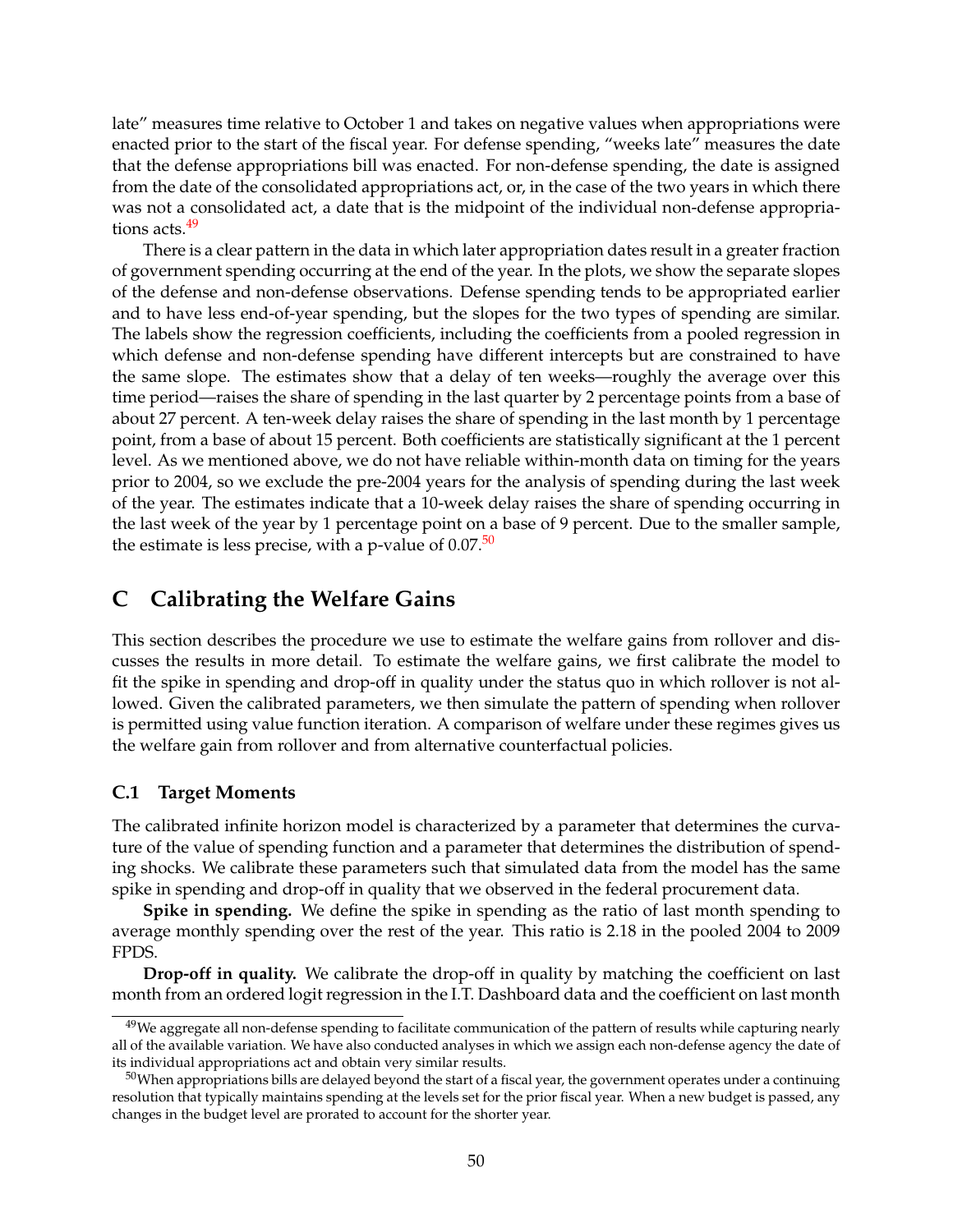from an analogous regression in simulated data from the model.<sup>[51](#page-52-0)</sup>

Recall from Section [2](#page-5-1) that the quality of spending in a given month is defined as the value of spending per dollar of expenditure:  $q_m = \alpha_m v(x_m)/x_m$ . The logistic regression estimates of the drop-off in quality are based on the assumption that quality is determined by the data generating process

$$
q_m = \beta_q Last\_month_m + \sigma_q \epsilon_m
$$

where *Last*\_*month* is an indicator for the last month of the year and the error term is the product of a type-I extreme value random variable  $\epsilon$  and scale factor  $\sigma_q > 0$ .

In the I.T. Dashboard data, we do not observe this underlying quality variable but instead observe a categorical overall rating variable, which we assume is an index of underlying quality. Because our outcome variable is categorical, we can recover an estimate of *βq*/*σ<sup>q</sup>* with an ordered logit regression of overall rating on the *Last\_month* indicator and controls.<sup>[52](#page-52-1)</sup> In the simulated data from the model we observe quality directly. We recover *βq*/*σ<sup>q</sup>* in these data with a straightforward logistic regression of quality on the *Last*\_*month* indicator variable.

Appendix Table [A11](#page-68-0) shows odds ratios of the coefficient on last month from ordered logit regressions in the I.T. Dashboard data. In our preferred specification, which includes year, agency, and project characteristic covariates, projects that are originated in the last month of the year have 0.42 odds of having a higher quality score. We calibrate the model so that the drop-off is the same in the simulated data from the model.

#### **C.2 Calibrating the Model**

We match these two moments by calibrating the model's two parameters: *σ* and *γ*. Specifically, we assume that the uncertainty shocks,  $\alpha$ , are drawn from a log-normal distribution, ln  $\alpha \sim N(0,\sigma)$ , parameterized by a standard deviation parameter,  $\sigma$ , and the value of spending function,  $v(x_m; \gamma)$ , is parameterized by a curvature parameter, *γ*. Let  $\theta \equiv \{\sigma, \gamma\}$  denote the parameters of the model. We calibrate  $\theta$  and calculate welfare in the no-rollover regime in the following manner:

- Step 1. For a given  $\theta$ , we calculate the value  $V_m^{NR}(A,\theta)$  to the agency from having A assets in month *m* by backward induction, numerically integrating over the distribution of *α*.
- Step 2. For a given initial budget *B* and *θ*, we simulate forward a pattern of spending using the estimated  $V_m^{NR}(A,\theta)$  from Step 1.
- Step 3. For each *B*, we find the *θ* that matches the spike in spending and drop-off in quality moments using a quadratic loss function. The objective is convex with a unique minimum value. Label these values  $\theta$ (*B*).
- Step 4. We search over the domain of *B* and associated  $\theta(B)$  to find the budget that maximizes welfare for Congress net the social cost of funds. Label this budget *B NR*.

The parameters  $B^{NR}$  and  $\theta(B^{NR})$  uniquely determine the value of spending, cost of spending, and welfare when rollover is not permitted.

<span id="page-52-0"></span><sup>&</sup>lt;sup>51</sup>The approach of matching regression coefficients in actual and simulated data is sometimes referred to as indirect inference [\(Gourieroux, Monfort and Renault,](#page-36-17) [1993\)](#page-36-17). See [Voena](#page-37-8) [\(2012\)](#page-37-8) for a recent application of this technique.

<span id="page-52-1"></span><sup>&</sup>lt;sup>52</sup>Coefficients in a logistic regression model are identified up to the scale factor  $\sigma_q$ . See [Train](#page-37-9) [\(2003\)](#page-37-9) for an in-depth discussion of this issue.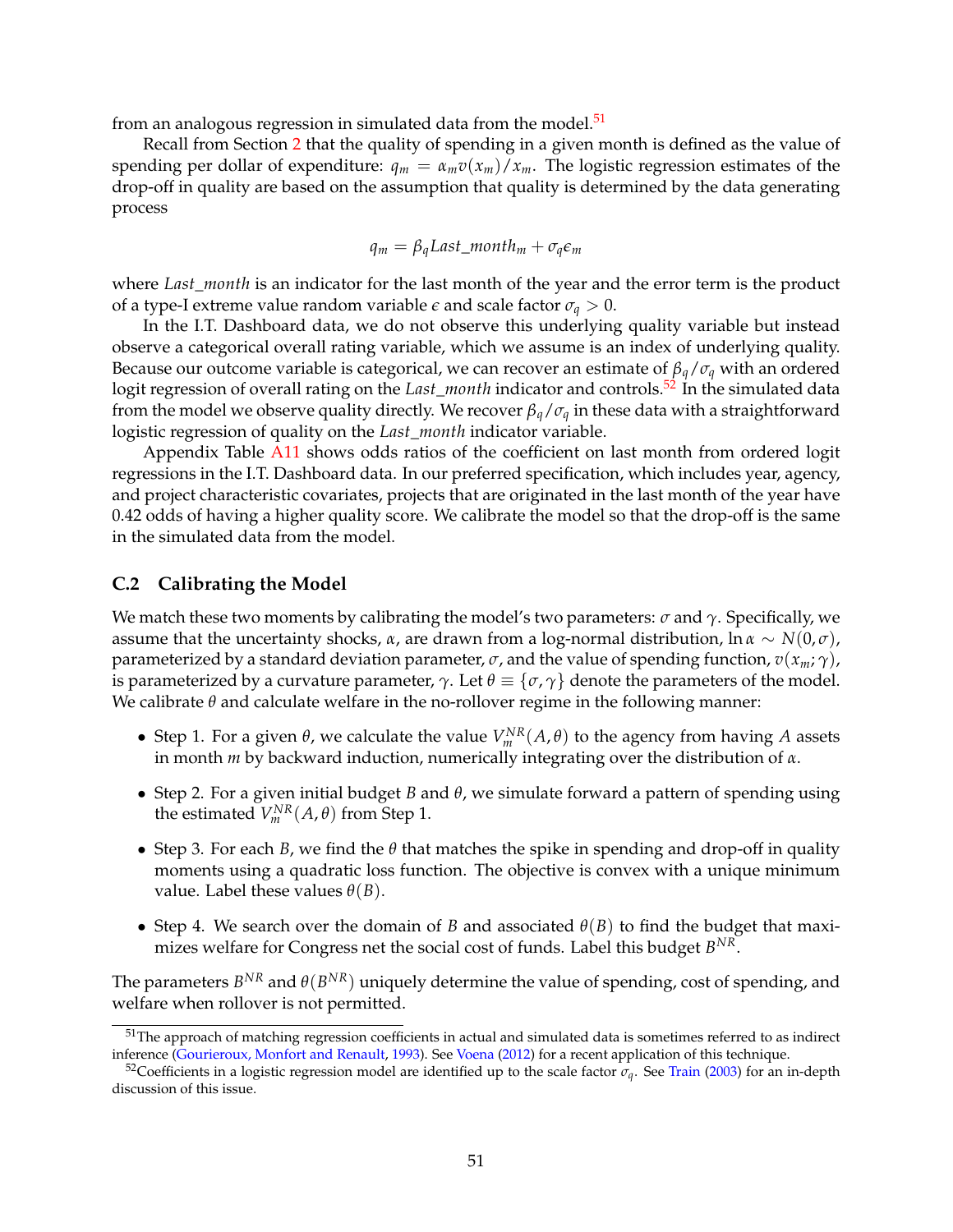#### **C.3 Model Fit**

In our baseline calibration, we specify a CRRA,  $v(x) = \frac{x^{1-\gamma}}{1-\gamma}$  $\frac{x^2}{1-\gamma}$ , value of spending function with curvature parameter *γ*. We conduct robustness checks to examine the sensitivity of our results to a CARA functional form. We set the number of months per year to  $M = 12$  and the monthly discount factor to  $\beta = 0.996$ .<sup>[53](#page-53-0)</sup> We normalize the social cost of funds to  $\lambda = 1$ .

Panel A of Appendix Table [A12](#page-69-1) shows the target and calibrated moments. The ratio of last month to rest-of-year spending is 2.18 in the pooled 2004 to 2009 FPDS. The odds that a project started in the last month of the year has a higher quality score is 0.42 in the I.T. Dashboard data.<sup>[54](#page-53-1)</sup> The moments calculated from the simulated data are very similar. Panel B shows the underlying parameter estimates of  $\gamma$  and  $\sigma$  from the model.<sup>[55](#page-53-2)</sup>

Appendix Figure [A2](#page-58-0) examines how the model fits the monthly pattern of spending. Panel A plots the percent of spending each month in the pooled 2004 to 2009 FPDS and simulated data from the model with a CRRA value of spending function. Recall that the model is calibrated to the ratio of last month to rest-of-year average monthly spending but not to the shape of this increase by month. Nevertheless, the CRRA model does a good job matching the flat profile of spending over the first part of the year and the sharp spike at year's end.<sup>[56](#page-53-3)</sup> The simulated data from the CARA specification, shown in Panel B, also match the pattern of spending over the year. Because the CARA specification does not capture the sharp uptick in spending between August and September as well as the CRRA function form, we choose CRRA as our preferred specification.

Calibrating the model is computationally intensive. Relative to a standard stochastic, dynamic programing problem, our application is complicated by two factors. The first is that because our value function varies by calendar month, we need to estimate *M* value functions. The second is that our model has two optimizing agents. At the beginning of each year, Congress decides on a budget for the agency, taking agency behavior as given. At the beginning of each month, the agency chooses its level of spending, taking Congress's behavior as given. We account for this in the calibrations by estimating how the agency would behave over a grid of possible budget values  $B > 0$  and then searching over this grid to find the budget  $B^*$  that maximizes Congress's objective. To speed computation, the calibrations were performed using 12 cores in parallel, running continuously for approximately one week.

#### **C.4 Welfare with Rollover**

We assess the welfare gains from rollover by comparing the non-rollover status quo to three counterfactuals. The first is the compensating variation from rollover, defined as the reduction in budget authority that allows for the same expected value of spending as in the no-rollover regime. The second is the welfare gain from rollover when Congress can re-optimize the budget it provides to the agency. The third counterfactual is the welfare gain from the first-best level of spending, defined as the level of spending in each period that equates the marginal social value of spending to the marginal social cost of funds. Compared to rollover which effectively allows agencies to save,

<span id="page-53-1"></span><span id="page-53-0"></span> $^{53}$ This monthly discount factor implies an annual discount factor of  $0.95 = 0.996^{12}$ .

<sup>&</sup>lt;sup>54</sup>The estimate is from an ordered logit specification of overall rating on last month and a full set of controls with the observations weighted by spending. Appendix Table [A11](#page-68-0) shows alternative specifications of this model.

<span id="page-53-2"></span><sup>&</sup>lt;sup>55</sup>We are identified because we have two parameters and two moments. If we calibrated the model using only the spike in spending, we would be unable to separately identify the parameters because a large spike could arise from little curvature in the value of spending function and substantial variance in the *α*'s or from substantial curvature in the value of spending function and little variance in the *α*'s.

<span id="page-53-3"></span><sup>&</sup>lt;sup>56</sup>The model naturally under-predicts spending in October and March because it does not separately account for spending on items like building leases that reset on an annual or semi-annual basis.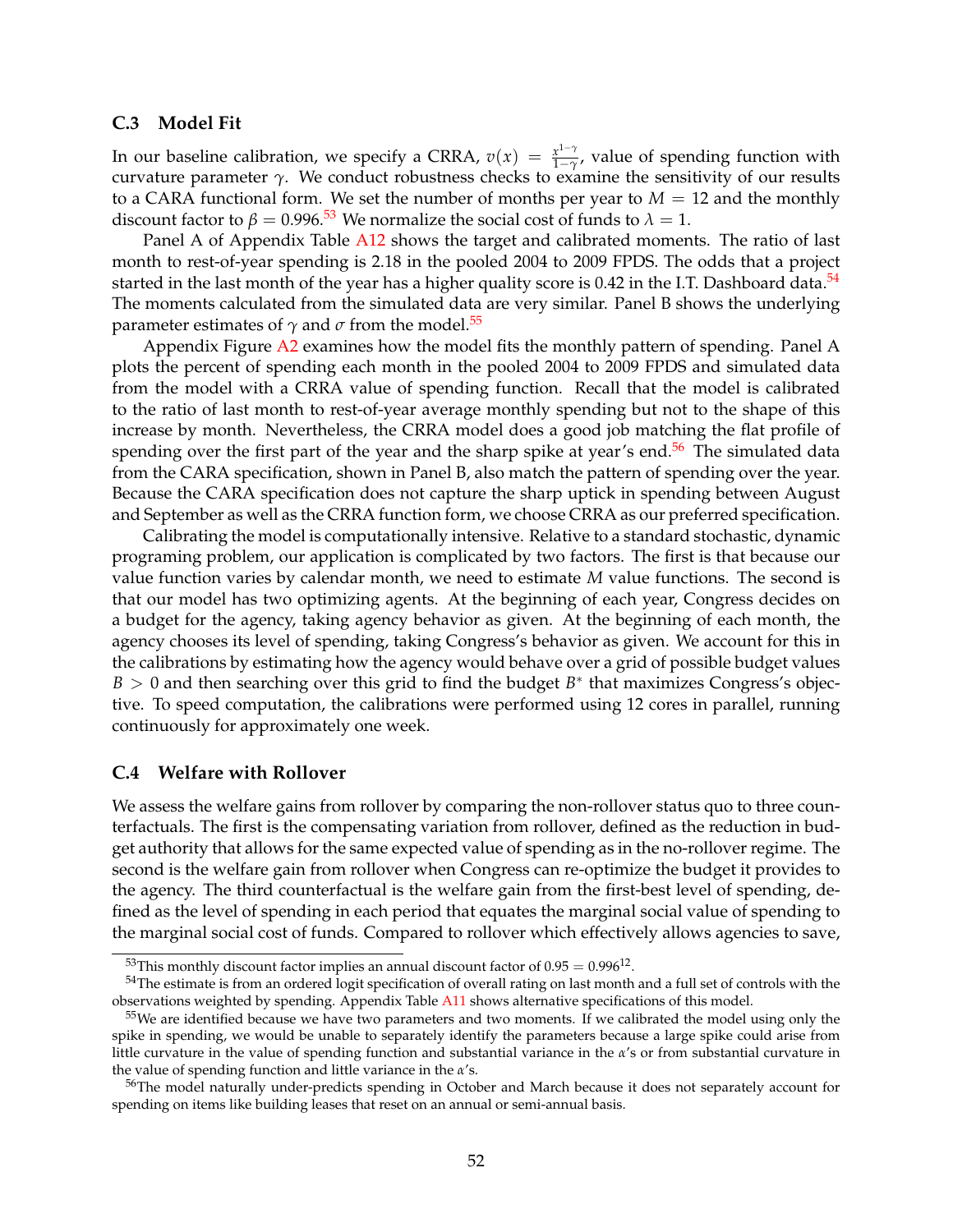the first-best effectively allows agencies both to save and to borrow. The welfare gains from this counterfactual are an upper bound because agencies can acquire extra resources in extenuating circumstances through mid-year supplemental appropriations from Congress.

The value to the agency  $V_m^R(A)$  in the rollover regime from having assets  $A$  in month  $m$  is calculated by value function iteration. Let superscripts index iterations of the value function. The algorithm for updating the value function is

$$
V_m^{j+1}(A) = \begin{cases} \max_x \alpha v(x) + \beta \mathbb{E}_{\alpha} \left[ V_{m+1}^j(A-x) \right] & \text{if } m < M \\ \max_x \alpha v(x) + \beta \mathbb{E}_{\alpha} \left[ V_1^j(B+A-x) \right] & \text{if } m = M \end{cases}
$$

Notice that this is mathematically identical to iteration on a single composite value function

$$
\tilde{V}^{j+1}(S) = \max_{x} \quad \alpha v(x) + \beta \mathbb{E}_{\alpha} \left[ \tilde{V}^{j}(g(S, x)) \right]
$$

where the month index is subsumed into the state variable  $S = \{A, m\}$  and the function  $g(S, x)$ governs the evolution of months and assets. As such, the existence and uniqueness of the solution follows directly from the standard conditions that  $v(\cdot)$  is concave, the constraint set generated by  $g(S, x)$  is convex and compact, and there is discounting  $\beta < 1$  [\(Ljungqvist and Sargent,](#page-37-10) [2004\)](#page-37-10).

We calculate welfare in the regime with rollover in the following steps:

- Step 1. For a given initial budget *B* and  $\theta(B^{NR})$  from the within-year calibrations, we estimate the value function  $V_m^R(A)$  for each month  $m = 1 \dots M$  by value function iteration.
- Step 2. For this budget, the present value of spending to the agency is the beginning of year value function evaluated at this budget allocation  $V_1(B)$ , the net present cost of spending is the discounted sum of annual budgets *B*, and welfare is the difference in these values.
- Step 3. We search over the domain of *B* to find the value that maximizes welfare. Label this value as  $B^R$  for budget with rollover.

The parameter  $B^R$  determines the value of spending, cost of spending, and welfare with rollover

Appendix Table [A13](#page-69-0) shows the welfare gains from the three counterfactual scenarios. The first column shows the percent change in the value of spending; the second column shows the percent change in the social cost of spending (the amount of spending times  $\lambda$ ); and the third column shows the difference between the first two columns, which gives the percent change in overall social surplus. Values are scaled by the social cost of spending under the no-rollover status quo. With the preferred CRRA specification, the compensating variation from rollover is 13 percent of the social cost of spending. That is, Congress could allow rollover, reduce the agency's budget by 13 percent, and the value of spending would be identical to the status quo.

Allowing for full Congressional re-optimization leads to slightly higher welfare gains. Spending levels (social cost) are lower than in the no rollover case. This is the result of two offsetting effects. Because agencies on average enter the year with rolled-over funds, Congress does not need to provide as much funding to ensure that the agency can take advantage of high *α* periods. On the other hand, Congress is more willing to provide funds given that agencies will not squander them on projects with a value below the social cost of funds. The total value of spending is slightly lower than in the no-rollover scenario with the CRRA specification and slightly higher with the CARA functional form.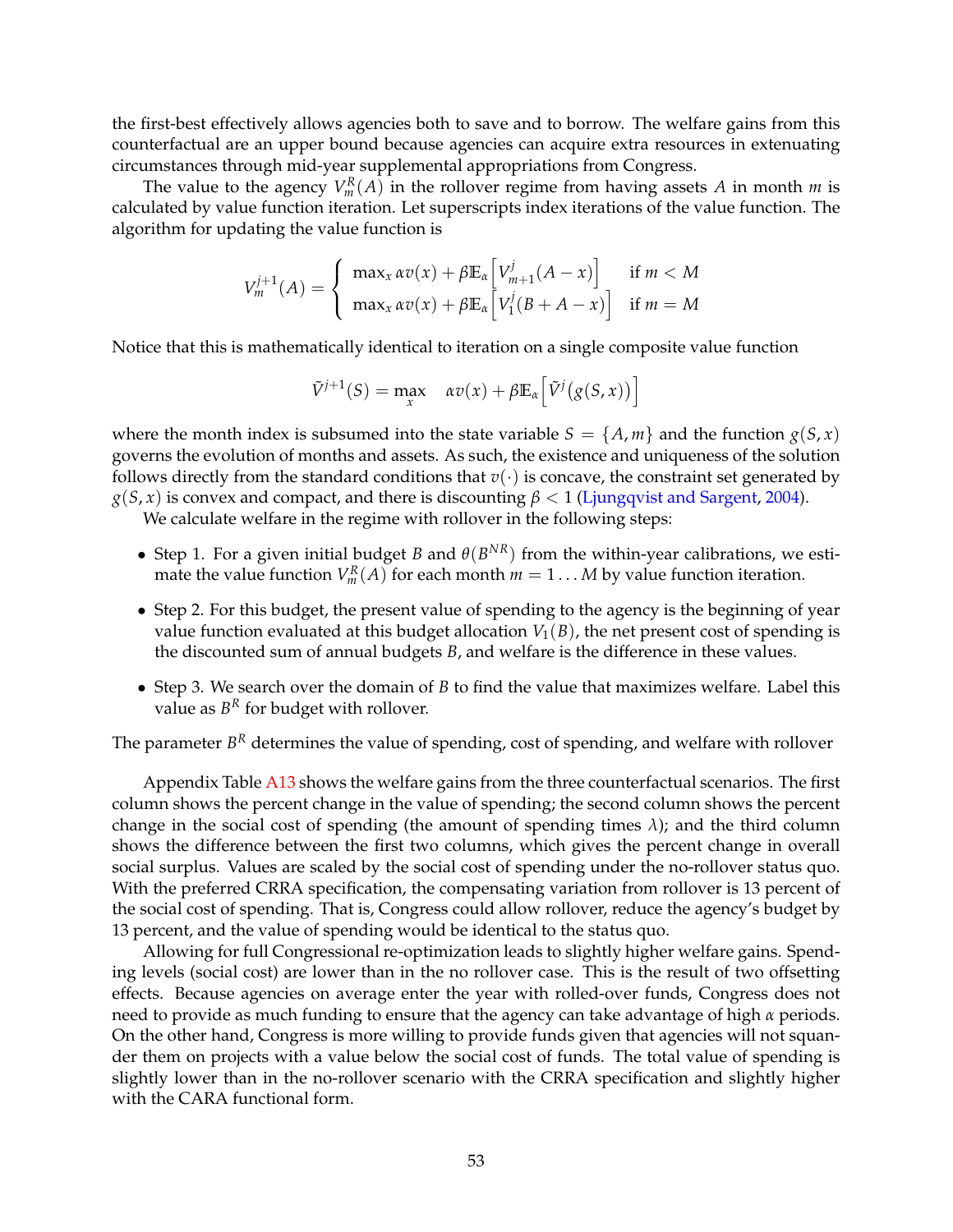The final scenario shows the first-best in which the agency does all spending that exceeds the social value of funds and no spending that is below. Comparing the rollover scenarios to the firstbest scenario we see that rollover allows the government to capture two-thirds of the benefits of moving from no-rollover to the first-best.

#### **C.5 Intermediate Policies**

Whether these welfare gains can be achieved depends on Congress's ability to commit to future budgets. While Congress cannot completely tie its own hands, it can design policy to increase the likelihood of commitment. For example, Congress could specify that rolled over amounts are not reported in standard budget tables, increasing the cost of obtaining this information. Similarly, Congress could allow agencies to roll over funding for a time-limited grace period.<sup>[57](#page-55-0)</sup> Such a grace period would not simply result in a spike in spending at the new deadline. Because next year's budget authority would provide a de facto rainy day fund, even a few months of rollover would allow agencies to draw down their previous year's savings over a longer time period.<sup>[58](#page-55-1)</sup> Finally, Congress could provide more funding on a multi-year basis. While the full implications of less frequent fiscal policy are outside the scope of this paper, one benefit of multi-year budgeting is that it reduces the frequency of wasteful year-end spending. Below we first describe how we simulate the welfare gains from these intermediate policies and then present our results.

**Partial commitment.** Suppose that Congress can only commitment to allowing rollover with commonly known probability  $\pi$ . Simulating welfare under this regime requires two modifications to the algorithm described above:

- The period *M* continuation value is replaced by  $\mathbb{E}_{\alpha} \left[ \pi V_1(B + A x) + (1 \pi)V_1(B) \right]$ , the average of the no-rollover and with-rollover continuation values weighted by their probabilities.
- For each *B*, the cost of spending is decreased by the expected level of reclaimed funds. This value is calculated by simulating forward a pattern of spending using the estimated value functions. The expected level of reclaimed funds is discounted to account for the fact that the budget authority is reclaimed a year after it is authorized.

**Partial rollover.** Suppose that agencies can roll over budget authority for no more than  $\bar{m}$ months. Since we assume that budget authority is fungible, this policy constrains period  $\bar{m}+1$ budget authority to be no greater than the annual budget *B*. To simulate welfare under this regime, we make the following modification to the algorithm described above:

• The continuation value is replaced with  $\mathbb{E}_{\alpha} \left[ V_m(\min\{B+A-x,B\}) \right]$  in periods  $m > m$ .

Since the agency never rolls over more than *B* into period  $\bar{m}+1$ , we do not need to account for reclaimed funds in our calculation of the cost of spending.

**Multiyear budgeting.** Suppose that budgets are provided on a multiyear basis. There is no rollover across budget cycles, but there is full rollover across years when there is not a new

<span id="page-55-1"></span><span id="page-55-0"></span><sup>57</sup>We thank Dan Feenberg for suggesting this counterfactual.

<sup>58</sup> Because Congress rarely passes a budget on schedule and agencies are operating under continuing resolutions, this partial rollover period often will have expired by the time that a new budget is determined. In this case, Congress would have no incentive to take this rolled over amount into consideration.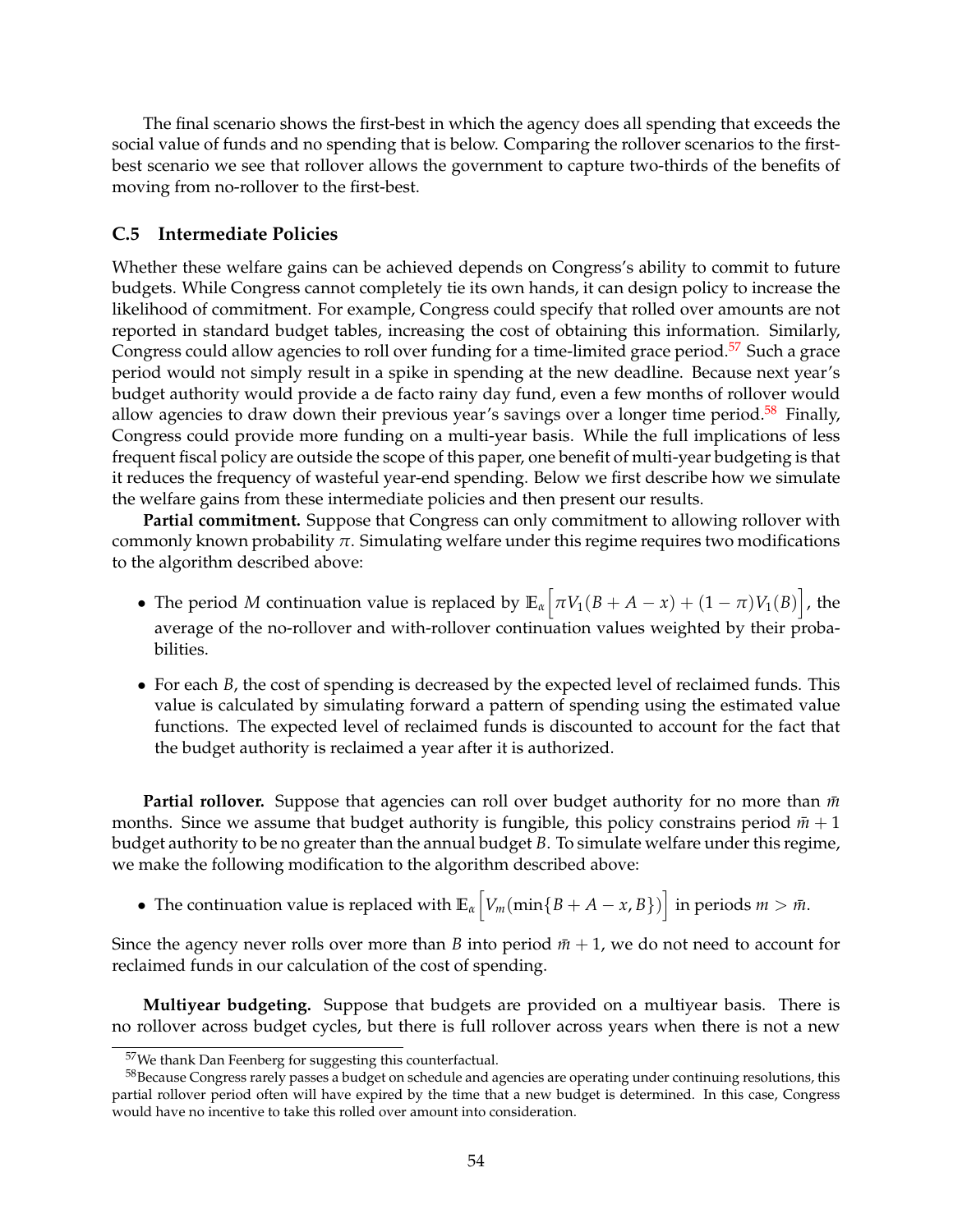budget. We simulate welfare under this policy regime with the backwards induction algorithm used to calibrate the model with one modification:

• The number of periods is increased to  $k \times M$ , where k is the number of years per budget cycle. The monthly discount factor *β* is unaltered.

Appendix Figure [A3](#page-59-0) examines the welfare gains from these intermediate policies. In each plot, the y-axis shows the welfare gain as a percent of the welfare gain from full rollover. Each point in each plot is calculated from an independent simulation of the baseline model. Panel A examines the implications of imperfect Congressional commitment. With probability *π*, Congress commits and agencies are able to roll over the full amount of unspent resources into the next year. With probability  $1 - \pi$ , Congress reneges and unspent resources are taken from the agency and valued in the welfare function at the social cost of funds. Both the agency and Congress know this probability  $\pi$  and optimize accordingly. The plot shows that small commitment probabilities can achieve relatively large welfare gains. For example, a 25 percent commitment probability leads to welfare gains of more than half the full rollover value, as agencies prefer to roll over their funds than engage in flat-of-the-curve spending at the end of the year.<sup>[59](#page-56-0)</sup>

Panel B of Appendix Figure [A3](#page-59-0) examines the welfare gains from time-limited grace periods, in which agencies are allowed to roll over unused funding for  $\bar{m}$  periods of the next year. Since we assume that budget authority is fungible within an agency, this policy constrains the agency's period  $m+1$  budget to be no greater than their beginning-of-year budget allocation *B*. As before, a small amount of rollover can generate large welfare gains. A one-month grace period achieves 41 percent of the welfare gains from full rollover; a two-month grace period achieves 66 percent; and a four-month grace period 90 percent. Panel C shows the welfare gains from multi-year budgets. Two-year budget cycles achieve 70 percent of the gains from full rollover; three-year budget cycles achieve 90 percent.

In summary, the results indicate that allowing for rollover can lead to economically meaningful gains in welfare. If Congress can fully commit, the welfare gains from rollover are over 10 percent of the social cost of funds. Even if Congress can commit with a modest probability or provide a short grace period, welfare gains of more than 5 percent could be achieved.

<span id="page-56-0"></span><sup>&</sup>lt;sup>59</sup>The plot is S-shaped because the value of spending is convex in the commitment probability while the amount of reclaimed funds is concave. It is the sum of a convex and concave function which gives the plot its shape.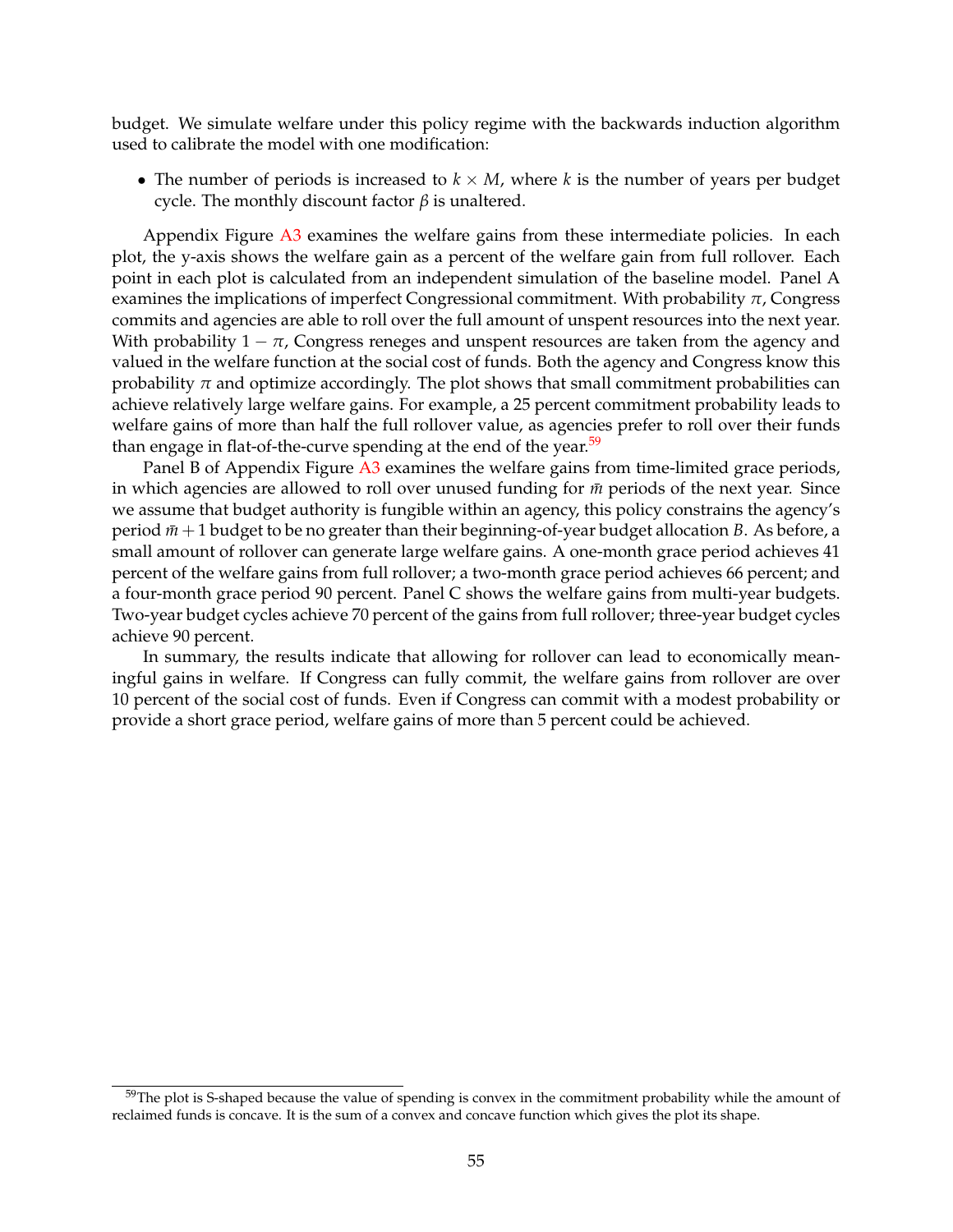<span id="page-57-0"></span>

### **Figure A1:** Year-End Spending by Appropriations Date

(a) Last Quarter Spending

(b) Last Month Spending





*Source:* Federal Procurement Data System, accessed October, 2010 via www.usaspending.gov and Library of Congress.

*Note:* Vertical axes show the percent of annual spending occurring in the last quarter, month, and week of the fiscal year. Horizontal axes show the passage dates for the non-defense and defense appropriation bills, relative to the first day of the fiscal year in weeks. For defense spending, weeks late measures the date that the defense appropriations bill was enacted. For non-defense spending, the date is assigned from the date of the consolidated appropriations act, or, in the case of the two years in which there was not a consolidated act, a date that is the midpoint of the individual non-defense appropriations acts. Plots show fitted lines and slope coefficients from bivariate regressions on defense and non-defense spending. Pooled coefficients from a regression in which defense and non-defense spending have different intercepts but are constrained to have the same slope. Robust standard errors in parentheses.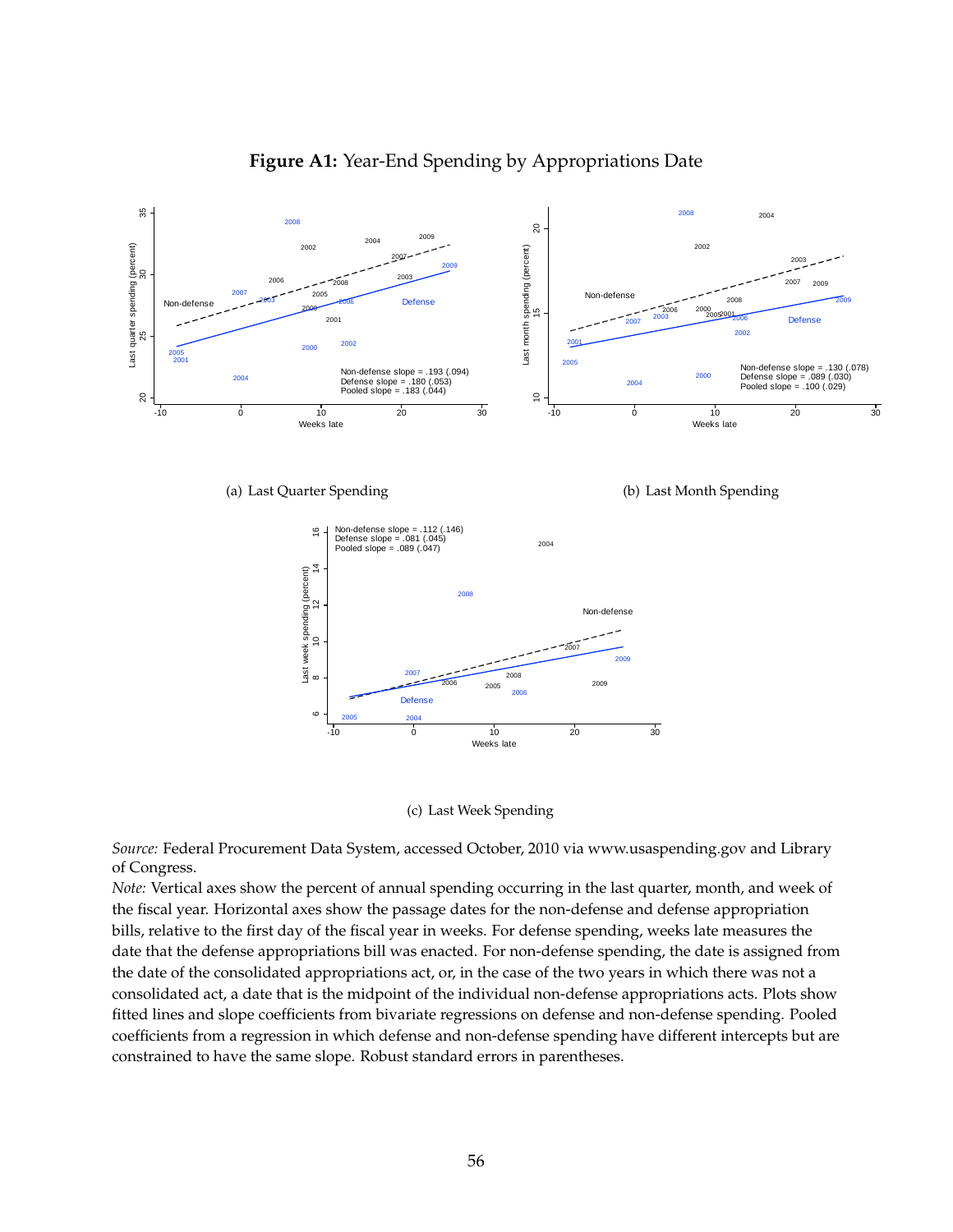<span id="page-58-0"></span>

**Figure A2:** Model Fit

*Source:* Federal Procurement Data System, accessed October, 2010 via www.usaspending.gov. *Note:* Dark bars show percent of spending each month in the pooled 2004 to 2009 FPDS. Light bars show predicted spending by month from the calibrated model parameterized with a CRRA value of spending function (Panel A) and CARA value of spending function (Panel B). The FPDS spending values are inflation-adjusted to 2009 dollars using the CPI-U.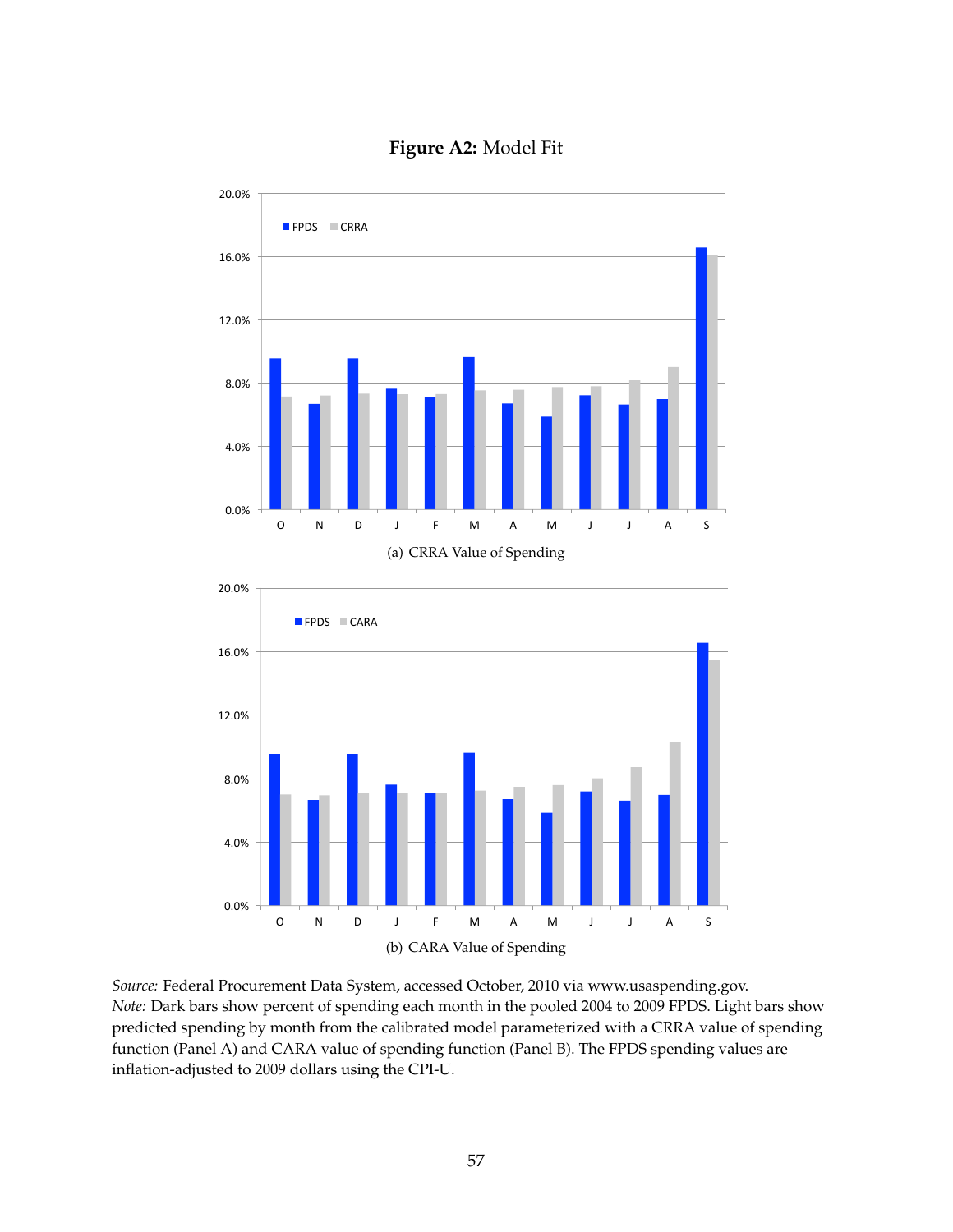<span id="page-59-0"></span>

**Figure A3:** Percent of Full Rollover Welfare Gain

*Note:* In all panels, the y-axis shows the welfare gain as a percent of the full rollover welfare gain. In Panel A, the x-axis is the probability that Congress can commit to allowing rollover. In Panel B, the x-axis is the number of months an agency has to use unspent funding from the previous year. In Panel C, the x-axis shows the number of years per budget cycle. Each point in each plot is calculated from an independent simulation of the baseline [C](#page-51-0)RRA specification from Table  $A13$ . See Appendix C for details.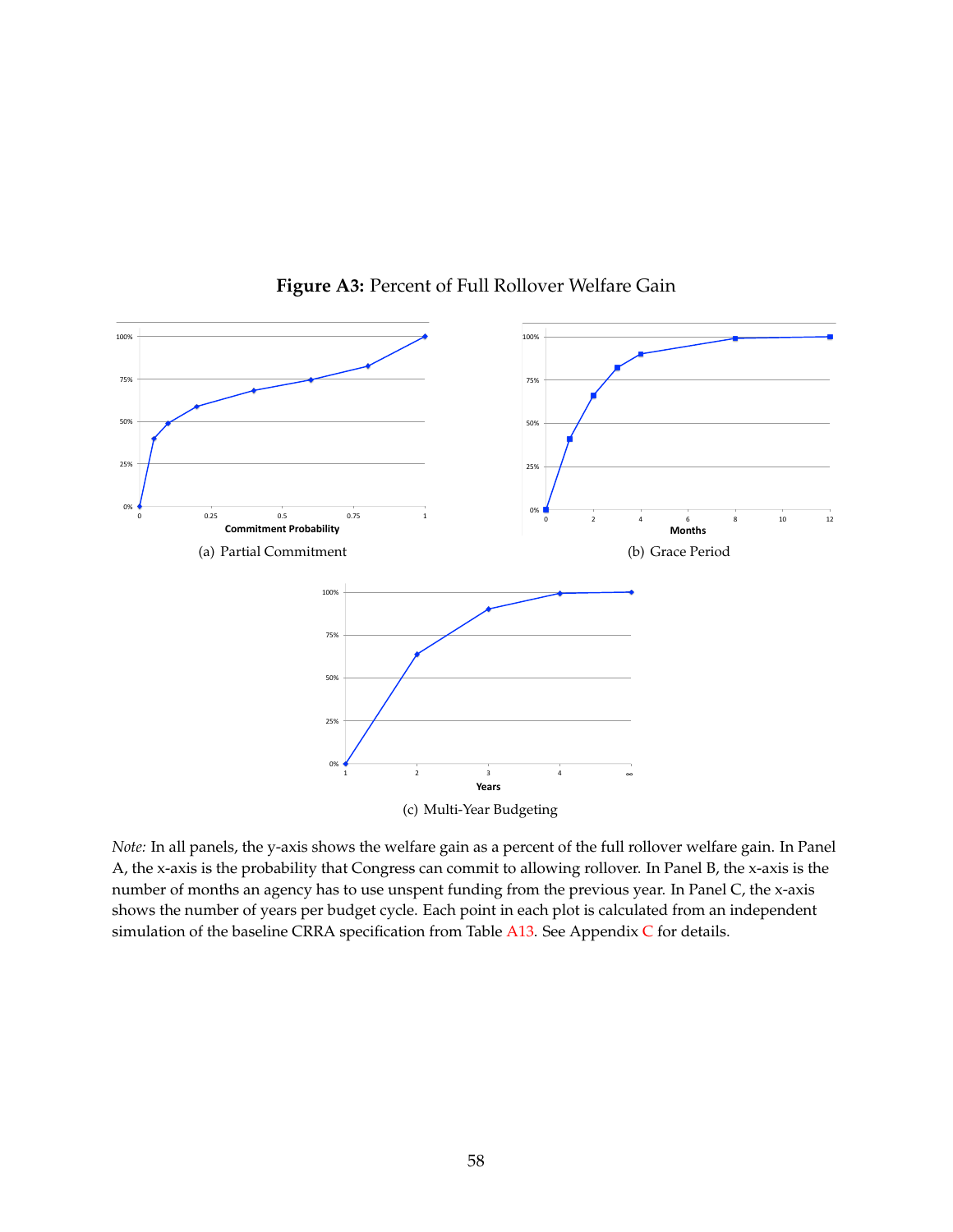|                                                | Spending   | First week |
|------------------------------------------------|------------|------------|
|                                                | (billions) | (percent)  |
| Leases                                         |            |            |
| Lease or rental of facilities                  | \$29.2     | 26.2%      |
| Lease or rental of equipment                   | \$5.4      | 13.1%      |
| Service contracts                              |            |            |
| Utilities and housekeeping services            | \$73.7     | 11.1%      |
| Medical services                               | \$68.8     | 11.3%      |
| Transportation, travel and relocation services | \$39.3     | 15.5%      |
| Social services                                | \$5.5      | 9.3%       |
| Other                                          | \$2,378.1  | 3.1%       |
| Total                                          | \$2,600.0  | 4.0%       |

<span id="page-60-0"></span>**Table A1:** First Week Contract Spending for Selected Product or Service Codes, Pooled 2004 to 2009 FPDS

*Source:* Federal Procurement Data System, accessed October, 2010 via www.usaspending.gov. *Note:* Contract spending in the first week of the fiscal year by selected 2-digit product or service code, inflation-adjusted to 2009 dollars using the CPI-U. Categories account for 8.5 percent of overall spending but 29.7 percent of spending in the first week of the year.

|  | ີ        | Dono:<br>.<br>Varial<br>ble:<br>ا دا دا دا<br>ا دا ۱ |          |  |
|--|----------|------------------------------------------------------|----------|--|
|  | $\cdots$ |                                                      | $\cdots$ |  |

**Table A2:** Year-End Spending by Time Zone Regressions

<span id="page-60-1"></span>

|                             | Dependent Variable: |                   |                   |                                       |  |
|-----------------------------|---------------------|-------------------|-------------------|---------------------------------------|--|
|                             |                     | Last day spending |                   | Last week excluding last day spending |  |
|                             | Smaller contracts   | Larger contracts  | Smaller contracts | Larger contracts                      |  |
|                             | $\leq$ \$100K)      | (≥\$100K)         | (<\$100K)         | (≥\$100K)                             |  |
| Hours west of GMT           | $0.0042**$          | $0.0003**$        | $-0.0013$         | 0.0002                                |  |
|                             | (0.0018)            | (0.0001)          | (0.0014)          | (0.0004)                              |  |
| Year FE                     |                     |                   |                   |                                       |  |
| Agency FE                   |                     |                   |                   |                                       |  |
| Product and service code FE |                     |                   |                   |                                       |  |
| R-squared                   | 0.034               | 0.010             | 0.047             | 0.021                                 |  |
| N                           | 409.687             | 1,541,248         | 409,687           | 1,541,248                             |  |
| Mean of dependent variable  | 0.0269              | 0.0154            | 0.0634            | 0.0456                                |  |

*Source:* Federal Procurement Data System, accessed October, 2010 via www.usaspending.gov. *Note:* Table shows coefficients from linear probability model regressions of year-end spending on hours west of Greenwich Mean Time (GMT) and controls. To facilitate the analysis, the data is aggregated to the level of the covariates and the regressions are weighted by inflation-adjusted spending in each cell.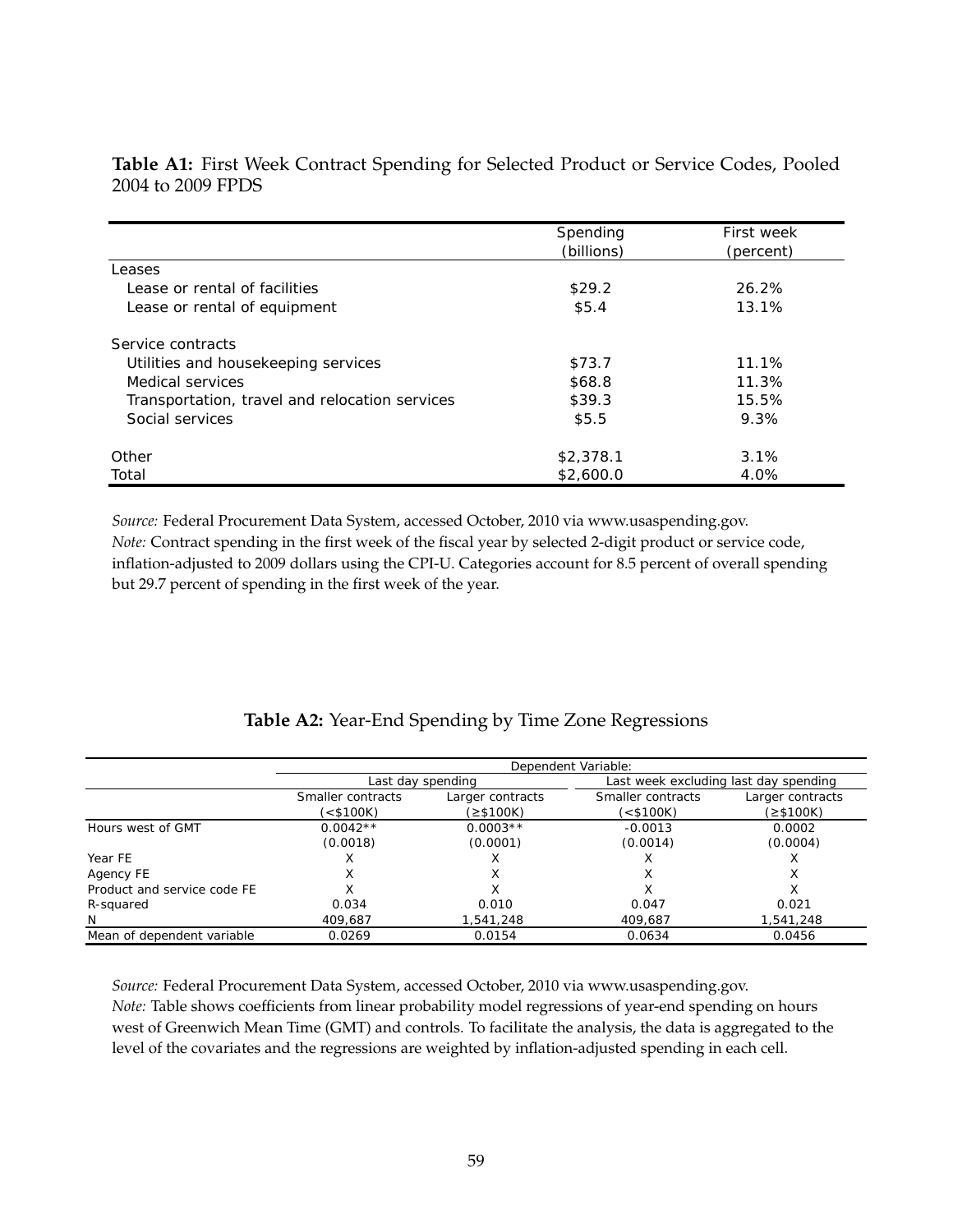<span id="page-61-0"></span>

|                                               | IT spending |         |                | IT projects |
|-----------------------------------------------|-------------|---------|----------------|-------------|
|                                               | Millions    | Percent | Count          | Percent     |
| Total                                         | \$129,729   | 100.0%  | 686            | 100.0%      |
|                                               |             |         |                |             |
| Agency                                        |             |         |                |             |
| Agency for International Development          | \$265       | 0.2%    | 3              | 0.4%        |
| Agriculture                                   | \$1,864     | 1.4%    | 33             | 4.8%        |
| Commerce                                      | \$11,042    | 8.5%    | 46             | 6.7%        |
| Corps of Engineers                            | \$4,012     | 3.1%    | 11             | 1.6%        |
| Defense                                       | \$14,889    | 11.5%   | 46             | 6.7%        |
| Education                                     | \$1,407     | 1.1%    | 25             | 3.6%        |
| Energy                                        | \$4,914     | 3.8%    | 26             | 3.8%        |
| Environmental Protection Agency               | \$3,166     | 2.4%    | 20             | 2.9%        |
| <b>General Services Administration</b>        | \$2,162     | 1.7%    | 25             | 3.6%        |
| Health and Human Services                     | \$8,990     | 6.9%    | 64             | 9.3%        |
| <b>Homeland Security</b>                      | \$13,068    | 10.1%   | 70             | 10.2%       |
| Housing and Urban Development                 | \$1,605     | 1.2%    | 10             | 1.5%        |
| Interior                                      | \$4,557     | 3.5%    | 39             | 5.7%        |
| Justice                                       | \$4,376     | 3.4%    | 15             | 2.2%        |
| Labor                                         | \$2,434     | 1.9%    | 34             | 5.0%        |
| National Aeronautics and Space Administration | \$9,722     | 7.5%    | 22             | 3.2%        |
| National Archives and Records Administration  | \$649       | 0.5%    | 8              | 1.2%        |
| National Science Foundation                   | \$374       | 0.3%    | 6              | 0.9%        |
| Nuclear Regulatory Commission                 | \$515       | 0.4%    | 16             | 2.3%        |
| Office of Personnel Management                | \$497       | 0.4%    | 7              | 1.0%        |
| Small Business Administration                 | \$269       | 0.2%    | 9              | 1.3%        |
| Smithsonian Institution                       | \$58        | 0.0%    | 9              | 1.3%        |
| Social Security Administration                | \$1,236     | 1.0%    | 13             | 1.9%        |
| State                                         | \$3,705     | 2.9%    | 13             | 1.9%        |
| Transportation                                | \$12,514    | 9.6%    | 42             | 6.1%        |
| Treasury                                      | \$4,921     | 3.8%    | 41             | 6.0%        |
| Veterans Affairs                              | \$16,521    | 12.7%   | 33             | 4.8%        |
|                                               |             |         |                |             |
| Year of origination                           |             |         |                |             |
| 1981                                          | \$2,706     | 2.1%    | 1              | 0.1%        |
| 1991                                          | \$61        | 0.0%    | $\mathbf{1}$   | 0.1%        |
| 1992                                          | \$322       | 0.2%    | $\mathbf{1}$   | 0.1%        |
| 1993                                          | \$409       | 0.3%    | $\overline{2}$ | 0.3%        |
| 1994                                          | \$155       | 0.1%    | $\overline{2}$ | 0.3%        |
| 1996                                          | \$3,050     | 2.4%    | $\overline{7}$ | 1.0%        |
| 1997                                          | \$1,430     | 1.1%    | 3              | 0.4%        |
| 1998                                          | \$2,891     | 2.2%    | 5              | 0.7%        |
| 1999                                          | \$2,814     | 2.2%    | 10             | 1.5%        |
| 2000                                          | \$2,855     | 2.2%    | 15             | 2.2%        |
| 2001                                          | \$8,463     | 6.5%    | 17             | 2.5%        |
| 2002                                          | \$12,577    | 9.7%    | 32             | 4.7%        |
| 2003                                          | \$13,860    | 10.7%   | 60             | 8.7%        |
| 2004                                          | \$12,818    | 9.9%    | 87             | 12.7%       |
| 2005                                          | \$13,529    | 10.4%   | 95             | 13.8%       |
| 2006                                          | \$16,169    | 12.5%   | 126            | 18.4%       |
| 2007                                          | \$17,935    | 13.8%   | 121            | 17.6%       |
| 2008                                          | \$14,176    | 10.9%   | 75             | 10.9%       |
| 2009                                          | \$3,508     | 2.7%    | 26             | 3.8%        |

# **Table A3:** Summary Statistics: Major I.T. Projects as of March, 2010

*Source:* I.T. Dashboard data, accessed March, 2010 via http://it.usaspending.gov.

*Note:* Major I.T. investments by federal agency and year of origination, inflation-adjusted to 2009 dollars using the CPI-U.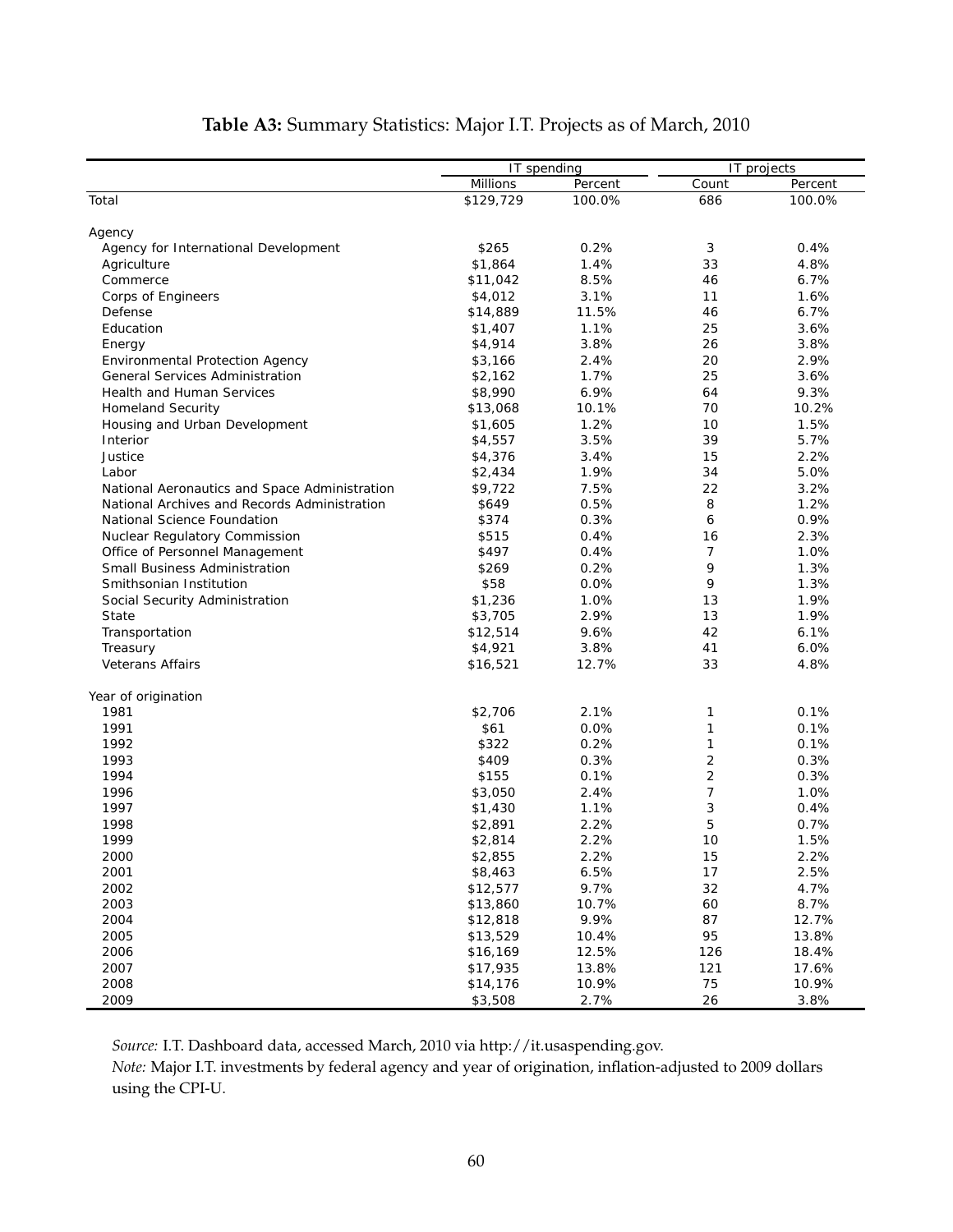## <span id="page-62-0"></span>**Table A4:** Summary Statistics: Quality Indexes and Project Characteristics for Major I.T. Projects

|                                         | Mean   | Std. Dev.      | Min     | Max     |
|-----------------------------------------|--------|----------------|---------|---------|
| Planned cost (millions)                 | 189.11 | 447.06         | 0.10    | 4770.89 |
| Overall rating                          | 7.07   | 2.30           | 0.00    | 10.00   |
|                                         |        |                |         |         |
| Rating subindexes                       |        |                |         |         |
| CIO evaluation                          | 3.95   | 0.94           | 1.00    | 5.00    |
| Cost rating                             | 8.72   | 2.52           | 0.00    | 10.00   |
| Cost overrun                            | 5.25   | 1.49           | 0.00    | 10.00   |
| Schedule rating                         | 8.43   | 3.09           | 0.00    | 10.00   |
|                                         |        | Count          | Percent |         |
| Investment phase                        |        |                |         |         |
| Full-Acquisition                        |        | 59             | 8.6%    |         |
| Mixed Life Cycle                        |        | 304            | 44.3%   |         |
| Multi-Agency Collaboration              |        | 29             | 4.2%    |         |
| Operations and Maintenance              |        | 278            | 40.5%   |         |
| Planning                                |        | 16             | 2.3%    |         |
|                                         |        |                |         |         |
| Service group                           |        |                |         |         |
| Management of Government Resources      |        | 124            | 18.1%   |         |
| Missing                                 |        | 2              | 0.3%    |         |
| Service Types and Components            |        | 125            | 18.2%   |         |
| Services for Citizens                   |        | 344            | 50.2%   |         |
| Support Delivery of Services to Citizen |        | 91             | 13.3%   |         |
| Line of business                        |        |                |         |         |
| Administrative Management               |        | 15             | 2.2%    |         |
| Controls and Oversight                  |        | 12             | 1.8%    |         |
|                                         |        | 30             | 4.4%    |         |
| Defense and National Security           |        | 20             | 2.9%    |         |
| Disaster Management                     |        | 9              |         |         |
| Economic Development                    |        | 16             | 1.3%    |         |
| Education                               |        |                | 2.3%    |         |
| Energy                                  |        | 5              | 0.7%    |         |
| Environmental Management                |        | 32             | 4.7%    |         |
| Financial Management                    |        | 81             | 11.8%   |         |
| General Government [CA]                 |        | 45             | 6.6%    |         |
| General Science and Innovation          |        | 22             | 3.2%    |         |
| Health                                  |        | 55             | 8.0%    |         |
| Homeland Security                       |        | 40             | 5.8%    |         |
| Human Resource Management               |        | 24             | 3.5%    |         |
| <b>Income Security</b>                  |        | 17             | 2.5%    |         |
| Information and Technology Management   |        | 85             | 12.4%   |         |
| International Affairs and Commerce      |        | $\overline{7}$ | 1.0%    |         |
| Law Enforcement                         |        | 12             | 1.8%    |         |
| Natural Resources                       |        | 16             | 2.3%    |         |
| Planning and Budgeting                  |        | 8              | 1.2%    |         |
| <b>Public Affairs</b>                   |        | 13             | 1.9%    |         |
| Revenue Collection                      |        | 8              | 1.2%    |         |
| Supply Chain Management                 |        | 25             | 3.6%    |         |
| Transportation                          |        | 45             | 6.6%    |         |
| Workforce Management                    |        | 5              | 0.7%    |         |
| Other                                   |        | 39             | 5.7%    |         |
| Total                                   |        | 686            | 100.0%  |         |

*Source:* I.T. Dashboard data, accessed March, 2010 via http://it.usaspending.gov

*Note:* Planned total cost is inflation-adjusted to 2009 dollars using the CPI-U. Overall rating is a quality index that combines that CIO evaluation, cost rating, and scheduling rating subindexes (see text for details). It takes values from 0 to 10, with 10 being the best score. The CIO evaluation is the agency CIO's assessment of project quality. It takes values from 1 to 5, with 5 being the best. The cost rating is based on the absolute percent deviation between the planned and actual cost of the project. The cost overrun is a non-absolute measure that assigns over-cost projects the lowest scores. The schedule rating is based on the average tardiness of the project. The cost and schedule indices take values from 0 to 10, with 10 being the best. The line of business "other" category combines all categories with 4 or fewer projects.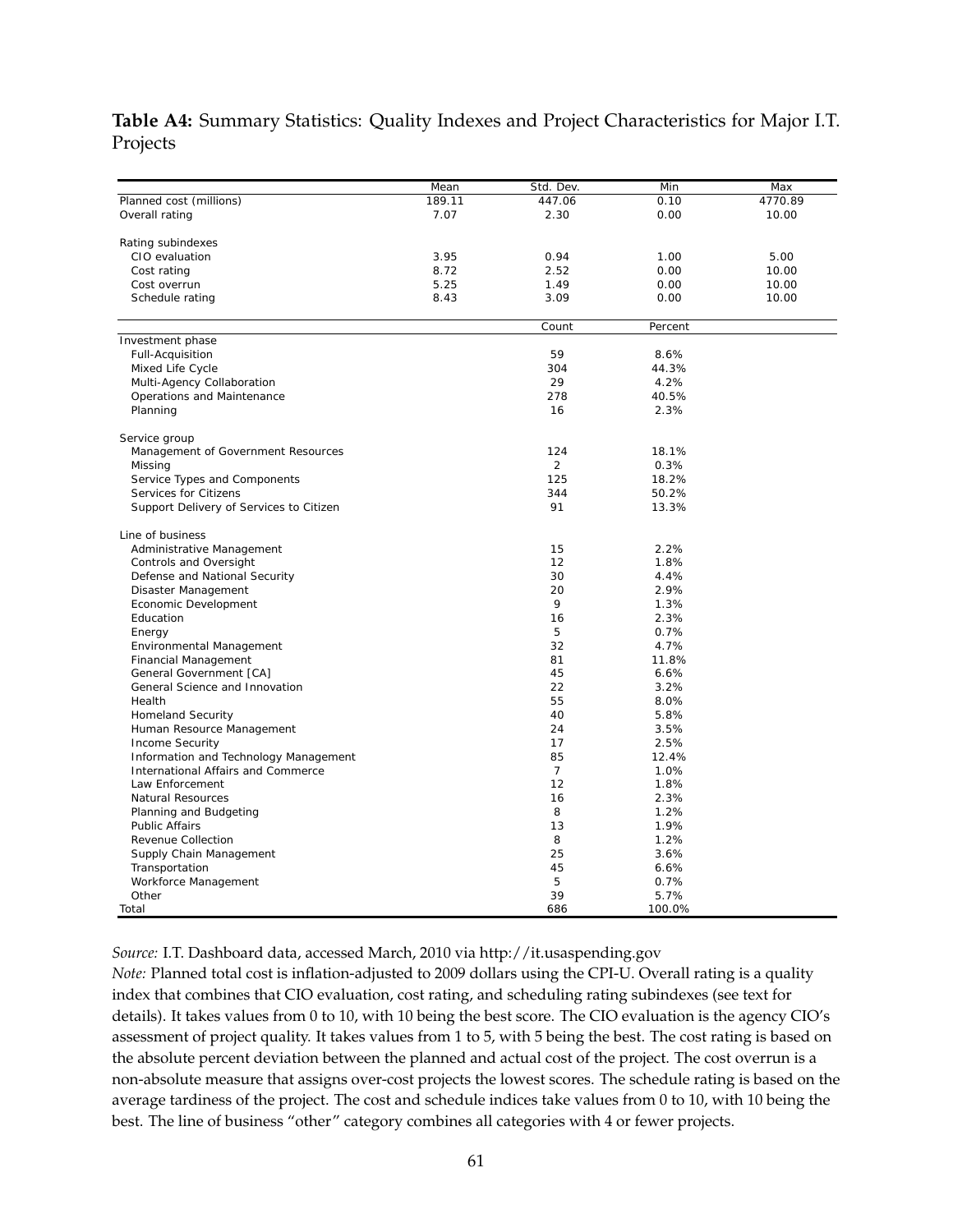|                          | Odds ratio of higher subindex value |                       |             |         |          |
|--------------------------|-------------------------------------|-----------------------|-------------|---------|----------|
|                          |                                     | Evalutation by Agency |             | Cost    | Schedule |
|                          |                                     | CIO                   | Cost rating | overrun | rating   |
|                          |                                     | $^{\prime}2)$         | 3)          | (4)     | (5)      |
| Last week of September   | 0.14                                | 0.16                  | 0.80        | 0.74    | 1.15     |
|                          | (0.06)                              | (0.07)                | (0.36)      | (0.30)  | (0.66)   |
| Cost and schedule rating |                                     | Χ                     |             |         |          |
| Agency FE                | X                                   | X                     | X           | X       | Χ        |
| Year FE                  | Χ                                   | X                     | X           | X       | Χ        |
| Project characteristics  | X                                   | X                     | X           | X       | Χ        |
| Weighted by spending     | Χ                                   | Χ                     | X           | X       | X        |
| N                        | 671                                 | 671                   | 671         | 671     | 671      |

<span id="page-63-0"></span>**Table A5:** Ordered Logit Regressions of Subindices on Last Week and Controls

*Source:* Federal Procurement Data System, accessed October, 2010 via www.usaspending.gov *Note:* Odds ratios from ordered logit regressions. Coefficient of 1 indicates no effect. The CIO evaluation is the agency CIO's assessment of project quality. It takes values from 1 to 5, with 5 being the best. The cost rating is based on the absolute percent deviation between the planned and actual cost of the project. The cost overrun is a non-absolute measure that assigns over-cost projects the lowest scores. The schedule rating is based on the average tardiness of the project. The cost and schedule indices take values from 0 to 10, with 10 being the best. Project characteristics are fixed effects for investment phase, service group, and line of business (see Appendix Table [A4\)](#page-62-0). Standard errors in parentheses.

|  | Table A6: Year-End Contract Characteristics Regressions |  |
|--|---------------------------------------------------------|--|
|  |                                                         |  |

<span id="page-63-1"></span>

|                            | Dependent Variable: |         |               |         |  |  |
|----------------------------|---------------------|---------|---------------|---------|--|--|
|                            |                     | Cost-   |               |         |  |  |
|                            | Noncomopetitive     | One bid | reimbursement | T&M/LH  |  |  |
|                            |                     | (2)     | 3)            | (4)     |  |  |
| Last week                  | $-0.002$            | 0.017   | $-0.032$      | 0.004   |  |  |
|                            | (0.002)             | (0.002) | (0.002)       | (0.001) |  |  |
| Year FE                    | х                   | х       |               | х       |  |  |
| Agency FE                  | Χ                   | Χ       | Χ             | X       |  |  |
| Product or service code FE |                     | Χ       |               | Χ       |  |  |
| R-squared                  | 0.41                | 0.31    | 0.52          | 0.21    |  |  |
| N.                         | 402,400             | 402,400 | 402,400       | 402,400 |  |  |
| Mean of dependent variable | 0.287               | 0.200   | 0.300         | 0.055   |  |  |

*Source:* Federal Procurement Data System, accessed October, 2010 via www.usaspending.gov. *Note:* Table shows coefficients from linear probability model regressions of contract type and competition type indicators on last week and controls. Noncompetitive is an indicator for noncompetitively sourced contract; one bid is an indicator for contracts that are competitively sourced but only receive one bid; cost-reimbursement is an indicator for a cost-reimbursement contract; T&M/LH is an indicator for a time and materials or labor-hours contract; the omitted category is fixed price contract. To facilitate the analysis, the data is aggregated to the level of the covariates and the regressions are weighted by inflation-adjusted spending in each cell.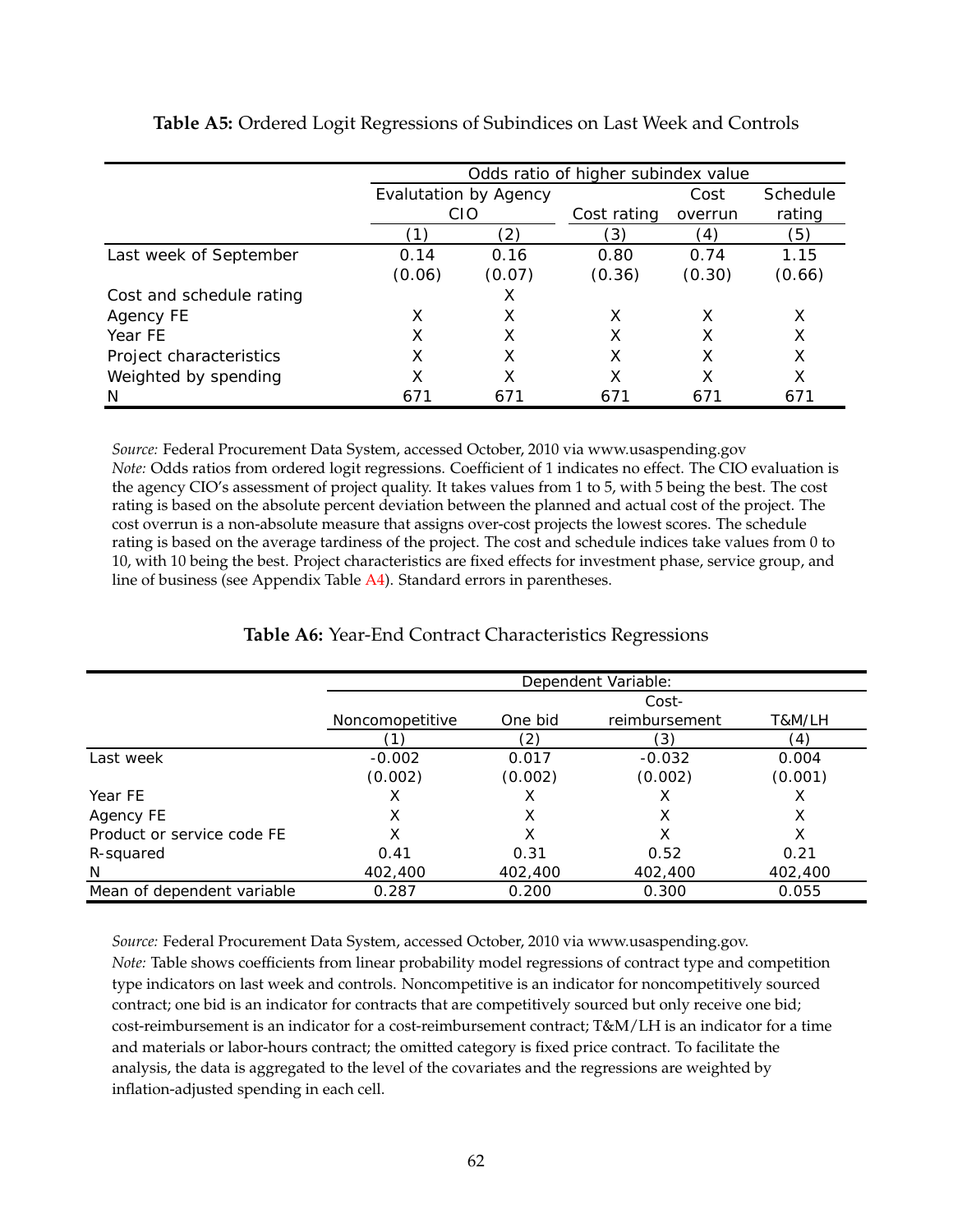|                |           | Spending     |             |       | Projects      |             |
|----------------|-----------|--------------|-------------|-------|---------------|-------------|
|                |           |              | $%$ in I.T. |       |               | $%$ in I.T. |
|                | All       | LT Dashboard | Dashboard   | All   | I.T Dashboard | Dashboard   |
| Year of origin |           |              |             |       |               |             |
| $\leq$ 2001    | \$68,460  | \$14,538     | 21.2%       | 813   | 48            | 5.9%        |
| 2002           | \$114,668 | \$12,848     | 11.2%       | 1,018 | 61            | $6.0\%$     |
| 2003           | \$115,286 | \$51,004     | 44.2%       | 653   | 113           | 17.3%       |
| 2004           | \$53,151  | \$10,309     | 19.4%       | 467   | 71            | 15.2%       |
| 2005           | \$35,027  | \$16,456     | 47.0%       | 250   | 56            | 22.4%       |
| 2006           | \$13,023  | \$5.172      | 39.7%       | 191   | 77            | 40.3%       |
| 2007           | \$61,953  | \$55,665     | 89.8%       | 248   | 183           | 73.8%       |
| 2008           | \$19,864  | \$19,752     | 99.4%       | 135   | 127           | 94.1%       |
| 2009           | \$498     | \$491        | 98.7%       | 16    | 13            | 81.3%       |
| 2010           | \$285     | \$273        | 95.5%       | 13    | 10            | 76.9%       |
| Total          | \$482,215 | \$186,509    | 38.7%       | 3,803 | 759           | 20.0%       |

**Table A7:** Percent of Projects in I.T. Dashboard Data

*Source:* I.T. Dashboard data, accessed March, 2010 via http://it.usaspending.gov and 2003 to 2010 Exhibit 53 reports, available at http://www.whitehouse.gov/omb/e-gov/docs/.

*Note:* All spending and projects are totals from agency Exhibit 53 reports. I.T. Dashboard spending and projects are totals in the I.T. Dashboard dataset (including projects dropped from the baseline sample due to missing values). Spending values inflation-adjusted using the CPI-U.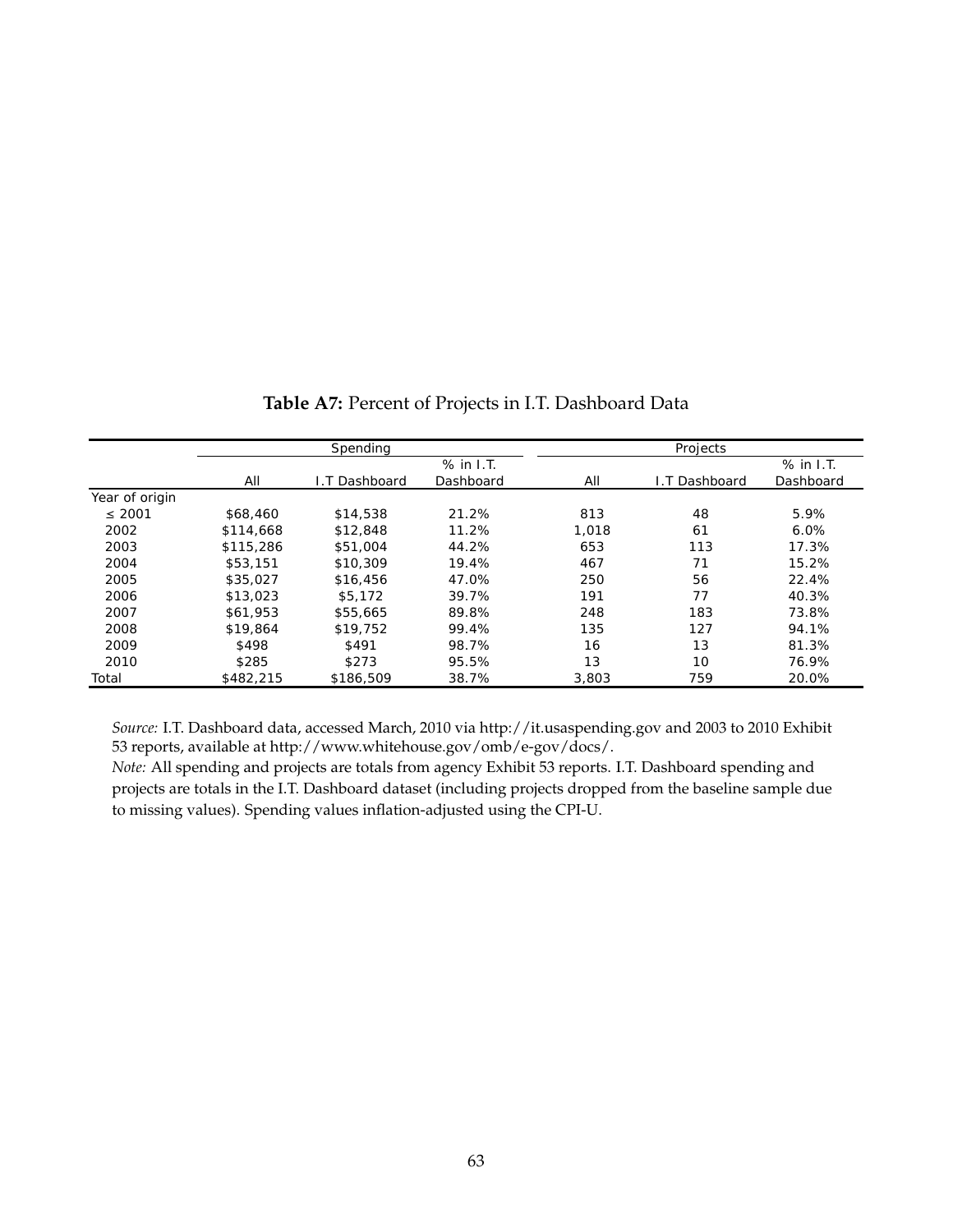<span id="page-65-0"></span>

|                         |             |                                       |               | Odds ratio of higher overall rating |
|-------------------------|-------------|---------------------------------------|---------------|-------------------------------------|
|                         |             | Coefficients from linear model        |               | from ordered logit                  |
|                         |             | Contracting office Contracting office | Longer tenure | Shorter tenure                      |
|                         | FE weighted | FE unweighted                         | (> 3 years)   | $(\leq 3 \text{ years})$            |
|                         |             | 2)                                    | 3)            | (4)                                 |
| Last week               | $-0.66$     | $-0.82$                               | 0.07          | 0.28                                |
|                         | (0.73)      | (0.40)                                | (0.06)        | (0.22)                              |
| Year FE                 |             |                                       |               |                                     |
| Agency FE               |             |                                       |               | X                                   |
| Project characteristics |             |                                       | х             | х                                   |
| Contracting office FE   |             | Χ                                     |               |                                     |
| Weighted by spending    |             |                                       | X             | X                                   |
| $R-Sq$                  | 0.889       | 0.696                                 |               |                                     |
| N                       | 275         | 275                                   | 235           | 357                                 |

### **Table A8:** Alternative Mechanisms for the Effect on Overall Ratings

*Source:* I.T. Dashboard data, accessed March, 2010 via http://it.usaspending.gov and 2003 to 2010. CIO biographies, available at www.cio.gov. Federal Procurement Data System, accessed October, 2010 via www.usaspending.gov.

*Note:* Columns 1 and 2 show coefficients from linear regressions with contracting office fixed effects. Columns 3 and 4 show odds ratios from ordered logit regressions by CIO tenure at the agency. Coefficient of 1 indicates no effect. Overall rating is a quality index that combines that CIO evaluation, cost rating, and scheduling rating subindices (see text for details). It takes values from 0 to 10, with 10 being the best. CIO tenure is determined from CIO biographies and includes time at the agency in another position (e.g., deputy CIO). Tenure denoted as missing when tenure cannot be determined from the biographical statement. Project characteristics are fixed effects for investment phase, service group, and line of business (see Appendix Table [A4\)](#page-62-0). Observations weighted by inflation-adjusted spending unless otherwise mentioned. Standard errors in parentheses.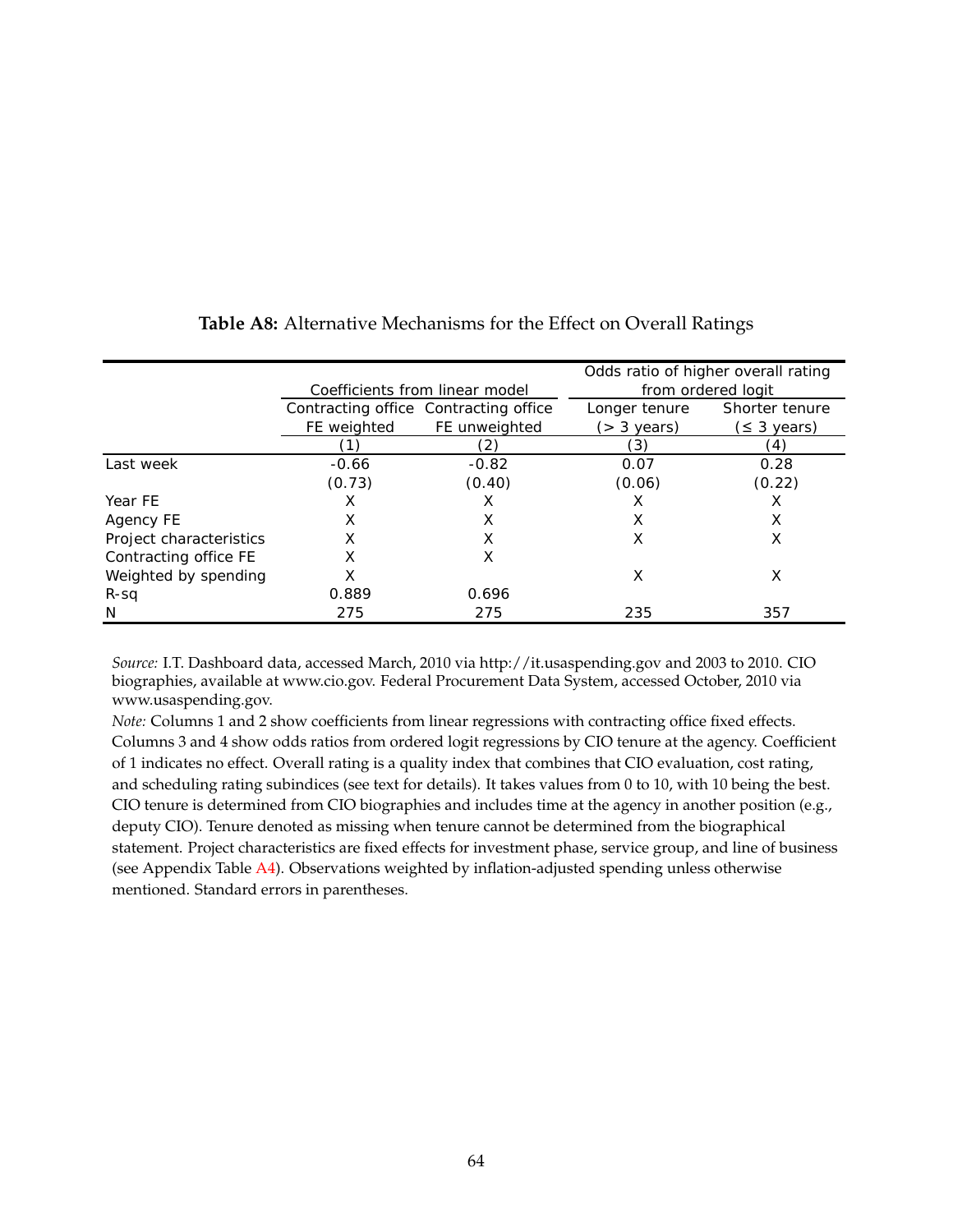|                        | Percent of Spending             |        |           | <b>Quality of Spending</b> |
|------------------------|---------------------------------|--------|-----------|----------------------------|
|                        | Residual Std. Dev.<br>Std. Dev. |        | Std. Dev. | Residual Std. Dev.         |
|                        | $\left( 1\right)$               | (2)    | (3)       | (4)                        |
|                        |                                 |        |           |                            |
| Last Week of September | 5.92                            | 5.55   | 3.82      | 1.86                       |
|                        | (0.46)                          | (0.43) | (0.39)    | (0.19)                     |
| Rest of Year           | 3.78                            | 3.39   | 2.31      | 1.40                       |
|                        | (0.04)                          | (0.04) | (0.10)    | (0.06)                     |
|                        |                                 |        |           |                            |

<span id="page-66-0"></span>**Table A9:** Standard Deviations of Year-End and Rest-of-Year of Spending Volumes and Overall Ratings

*Source:* Federal Procurement Data System, accessed October, 2010 via www.usaspending.gov and I.T. Dashboard data, accessed March, 2010 via http://it.usaspending.gov..

*Note:* Columns 1 and 2 show the standard deviations of the percent of spending in the full FPDS data for contracts originated during the last week of the year and during earlier weeks in the year. Columns 3 and 4 show the standard deviations of the overall rating quality index from the I.T. Dashboard data for contracts originated during the last week of the year and during earlier weeks in the year. Columns 1 and 3 show the standard deviations in the raw data. Columns 2 and 4 show these standard deviations after partialling out fixed effects. The percent of spending statistics are calculated using observations that are the percentage of spending by agency and by week in each year. The fixed effects are for agency and year. In constructing the agency-week-year observations for the I.T. Dashboard data set, the individual project data is weighted by spending on each project so that the standard deviations can by interpreted as the variation per dollar of expenditure. The residual analysis for the I.T. Dashboard data partials out agency, year, and product characteristics fixed effects. Project characteristics are fixed effects for investment phase, service group, and line of business (see Appendix Table [A4\)](#page-62-0).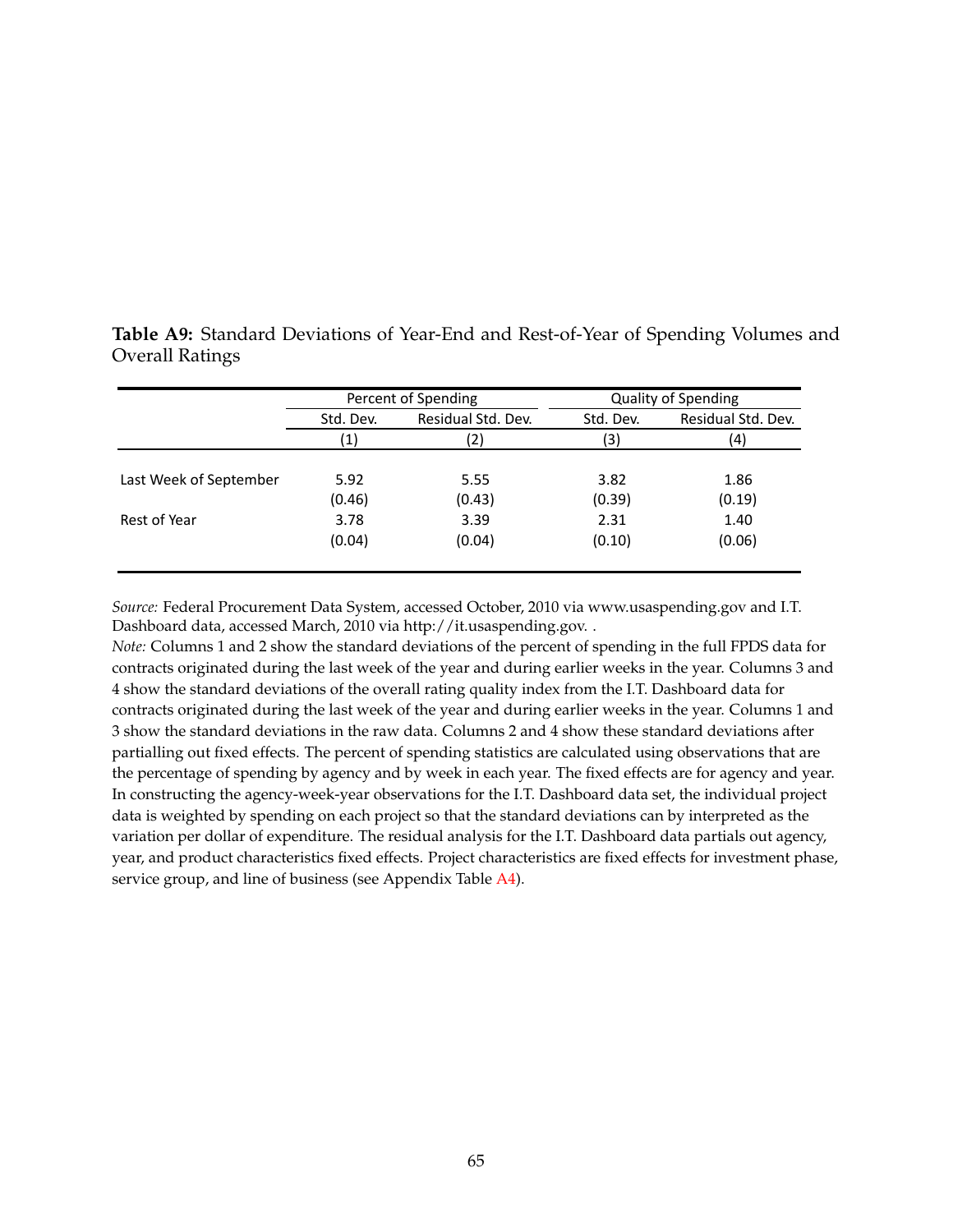|                         | <b>OLS Estimates</b> |         |         |         |             |          |
|-------------------------|----------------------|---------|---------|---------|-------------|----------|
|                         |                      | (2)     | 3)      | (4)     | (5)         | (6)      |
| Justice X last week     | 3.54                 | 2.29    | 2.85    | 2.36    | 2.251       | 2.49     |
|                         | (1.19)               | (1.16)  | (0.75)  | (0.65)  | 0.593       | 0.898    |
| Last week               | $-1.91$              | $-1.06$ | $-0.93$ | $-0.99$ | $-0.814$    | $-0.468$ |
|                         | (1.10)               | (0.82)  | (0.48)  | (0.39)  | 0.391       | 0.238    |
| Justice                 | 0.06                 | $-0.59$ | $-3.33$ | $-3.88$ | $-4.022$    | $-2.028$ |
|                         | (0.51)               | (0.49)  | (0.47)  | (0.59)  | 0.578       | 1.01     |
| Year FE                 |                      | X       | X       | X       | Χ           | X        |
| Agency FE               |                      |         | X       | X       | Χ           | X        |
| Project characteristics |                      |         |         | X       | Χ           | X        |
| Weighted by spending    | X                    | X       | X       | X       | Winsorized* |          |
| R-squared               | 0.06                 | 0.22    | 0.58    | 0.68    | 0.60        | 0.48     |
| N                       | 686                  | 686     | 686     | 686     | 686         | 686      |

<span id="page-67-0"></span>**Table A10:** Difference-in-Difference Estimates of Overall Rating on Justice and Last Week

*Source:* I.T. Dashboard data, accessed March, 2010 via http://it.usaspending.gov .

*Note:* Coefficients from OLS regressions of overall rating on fully interacted Justice and last week indicators and controls. Overall rating is a quality index that combines the CIO evaluation, cost rating, and scheduling rating subindexes (see text for details). It takes values from 0 to 10, with 10 being the best score. Project characteristics are fixed effects for investment phase, service group, and line of business (see Appendix Table [A4\)](#page-62-0). Robust standard errors in parentheses.

\*Spending weight Winsorized at \$1 billion (96th percentile).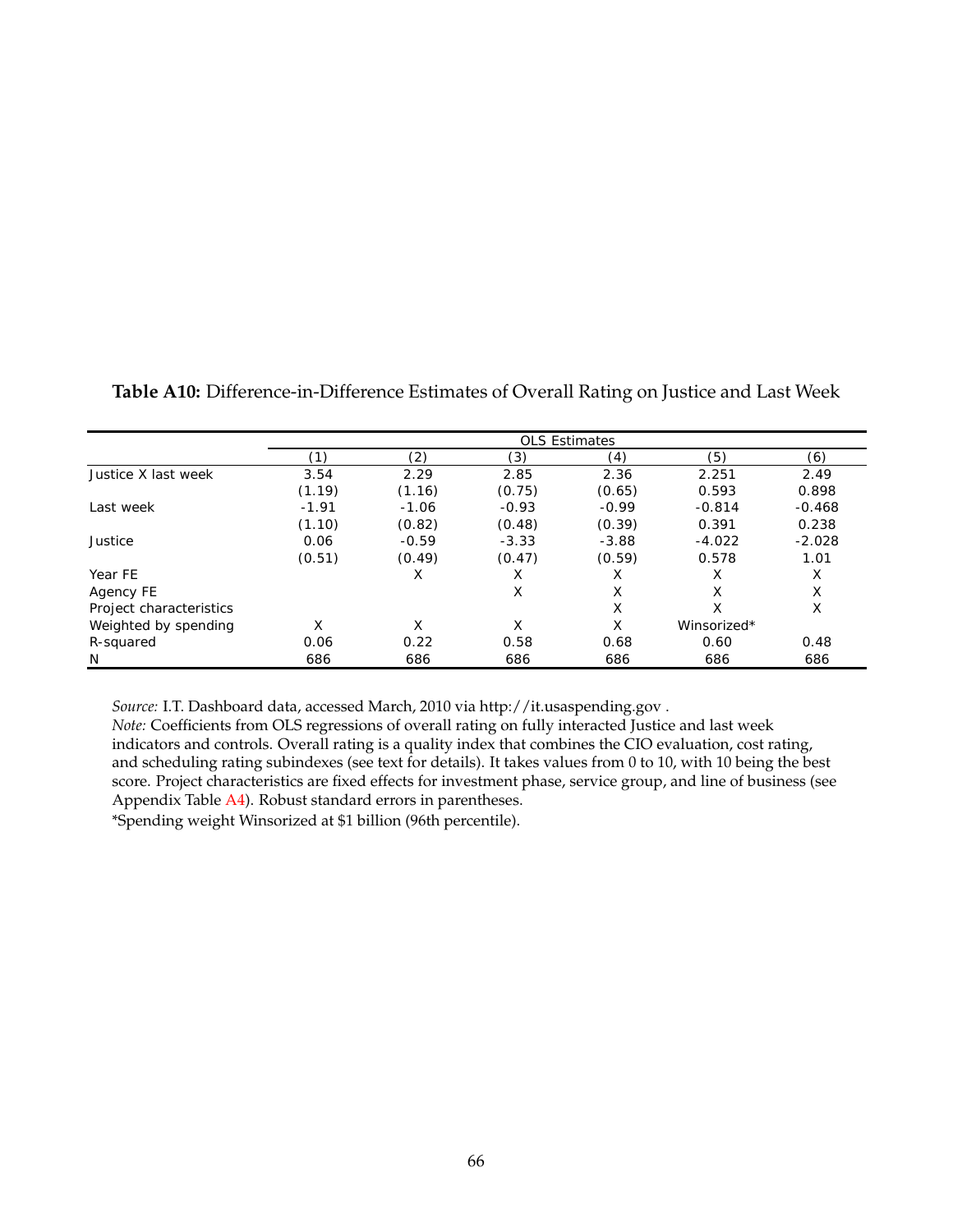|                            | Odds ratio of higher overall rating |        |        |        |  |
|----------------------------|-------------------------------------|--------|--------|--------|--|
|                            |                                     |        |        |        |  |
| Last month                 | 0.57                                | 0.65   | 0.54   | 0.42   |  |
|                            | (0.09)                              | (0.12) | (0.12) | (0.11) |  |
| Year FE                    |                                     | Χ      |        |        |  |
| Agency FE                  |                                     |        |        |        |  |
| Project characteristics FE |                                     |        |        |        |  |
|                            |                                     |        |        |        |  |

<span id="page-68-0"></span>**Table A11:** Ordered Logit Regressions of Overall Rating on *Last Month* and Controls

*Source:* I.T. Dashboard data, accessed March, 2010 via http://it.usaspending.gov.

*Note:* Odds ratios from ordered logit regressions. Overall rating is a quality index that combines that CIO evaluation, cost rating, and scheduling rating subindices (see text for details). It takes values from 0 to 10, with 10 being the best. Project characteristics are fixed effects for investment phase, service group, and line of business (see Appendix Table [A4\)](#page-62-0). Observations weighted by inflation-adjusted spending. Standard errors in parentheses.